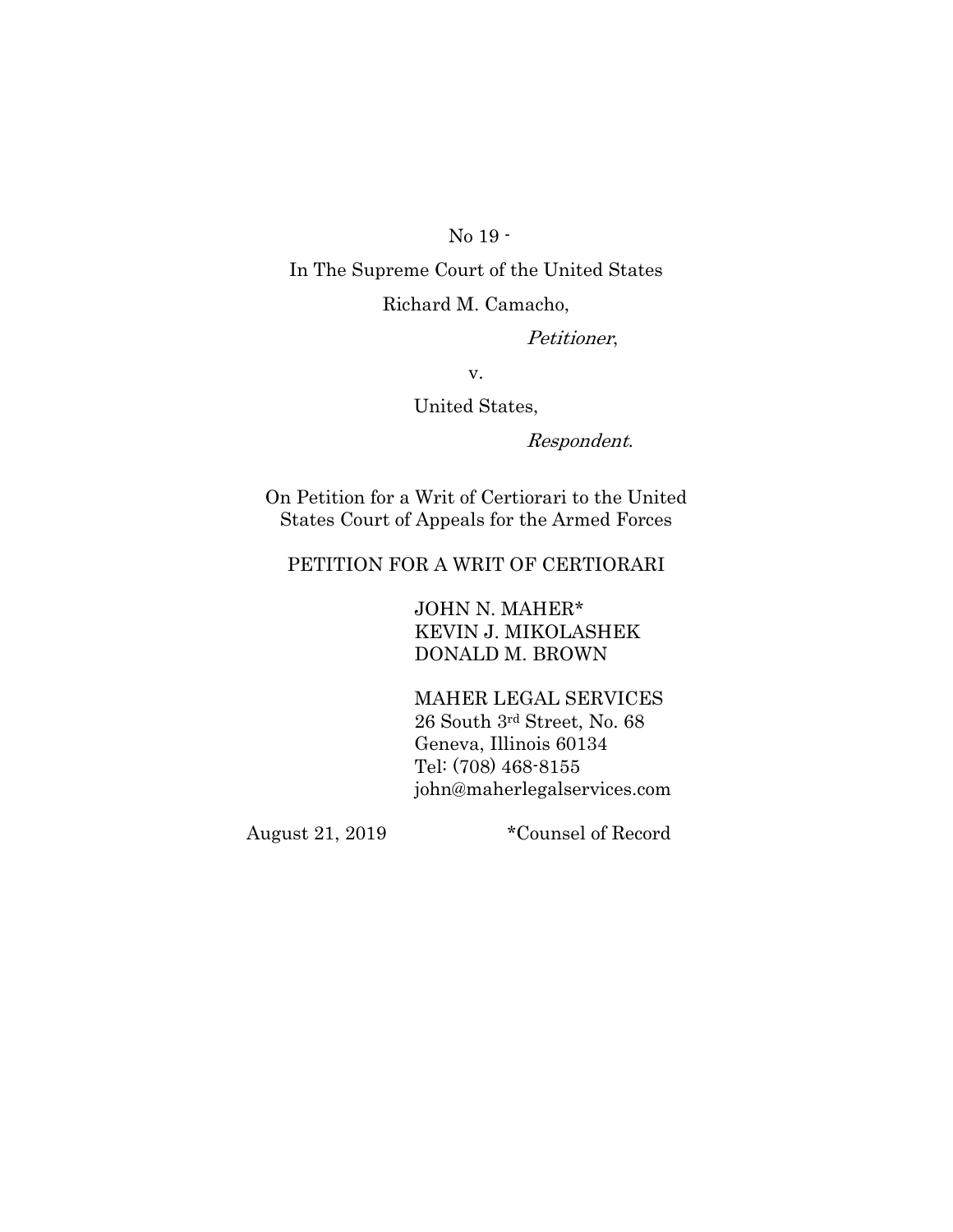### QUESTIONS PRESENTED FOR REVIEW

I. Whether the Army's Sexual Harassment Assault Response and Prevention Program (SHARP) reversed the constitutional presumption of innocence, diluted the "guilty beyond a reasonable doubt" standard of proof in criminal prosecutions, violated Fundamental Due Process, and disregarded the Sixth Amendment's guaranty of a full and fair trial.

II. Whether the trial court, conditioned by the SHARP program's reversal of the presumption of innocence, deprived Petitioner of his Constitutional Right to Fundamental Due Process where it allowed 13 instances of serious prosecutorial misconduct, to include making material misrepresentations in open court about digital images with which the prosecution tampered and on which the prosecution relied at trial, which further deprived Petitioner of the ability to put on a complete defense.

III. Whether the trial court, influenced by the SHARP program's degradation of the presumption of innocence, wrongly admitted an unsigned, undated, typed copy of an "apology" letter introduced as uncharged misconduct to prove Petitioner may have assaulted his spouse and the purported victim a decade earlier, and hearsay testimony of her mother describing a graphic and degrading sexual assault of her daughter, which she did not witness.

IV. Whether the Army Court, predisposed to affirming guilt due to the SHARP program, misapplied its 10 U.S.C. § 866 plenary de novo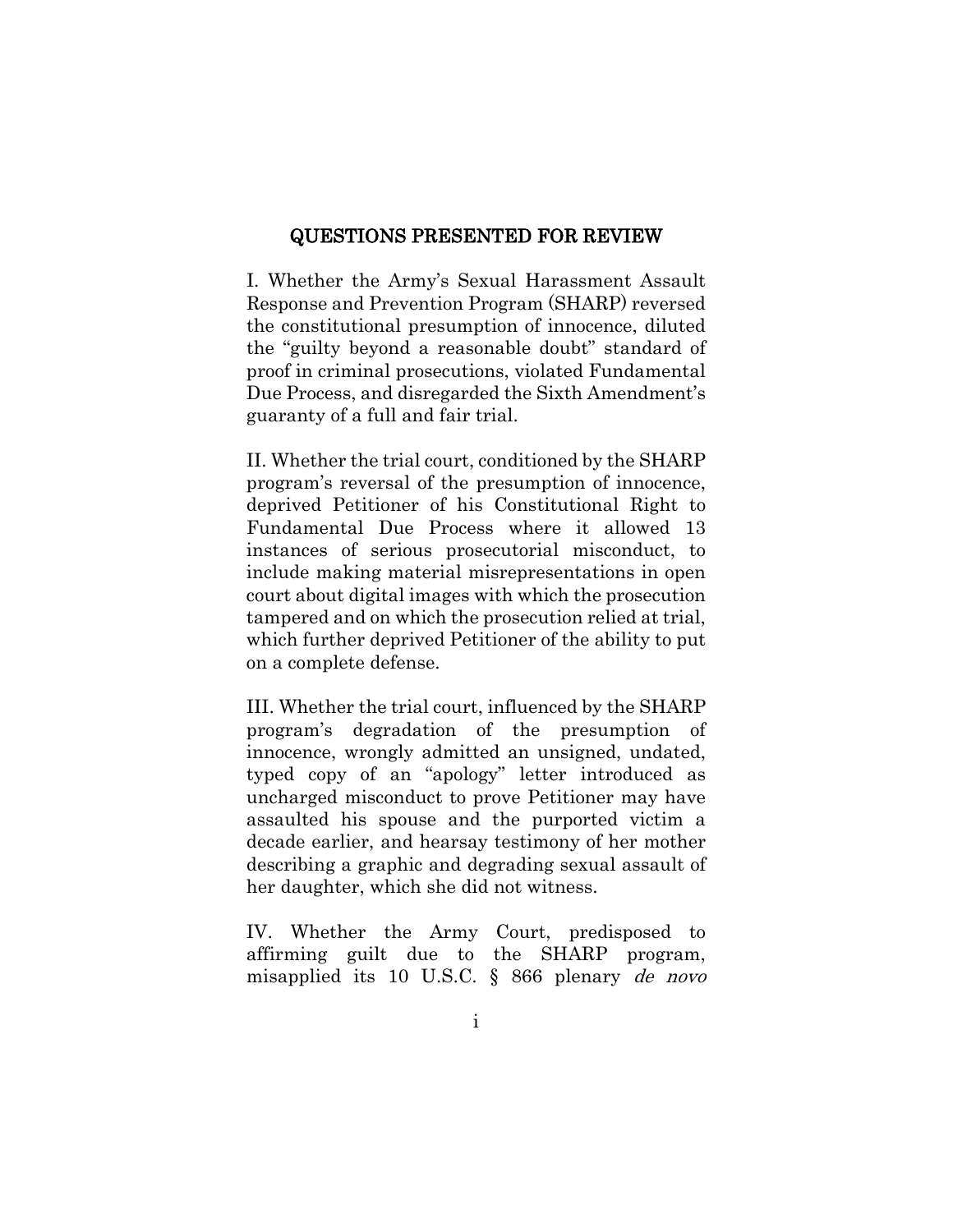jurisdiction when it declined to weigh the credibility of the complaining witness, where the record was replete with indications of her lack of candor and untrustworthiness, in violation of this Court's precedent in Jackson v. Virginia, 443 U.S. 307, 318- 19 (1979) (standard for sufficiency of evidence to support conviction).

V. Whether the Army Court, oriented to affirming guilt due to the SHARP program, failed to follow Sixth Amendment Supreme Court precedent when it declined to factor into its ineffective assistance of counsel analysis the trial judge's having found 12 instances where trial defense counsel did not exercise reasonable due diligence to uncover and develop exonerating and mitigating evidence.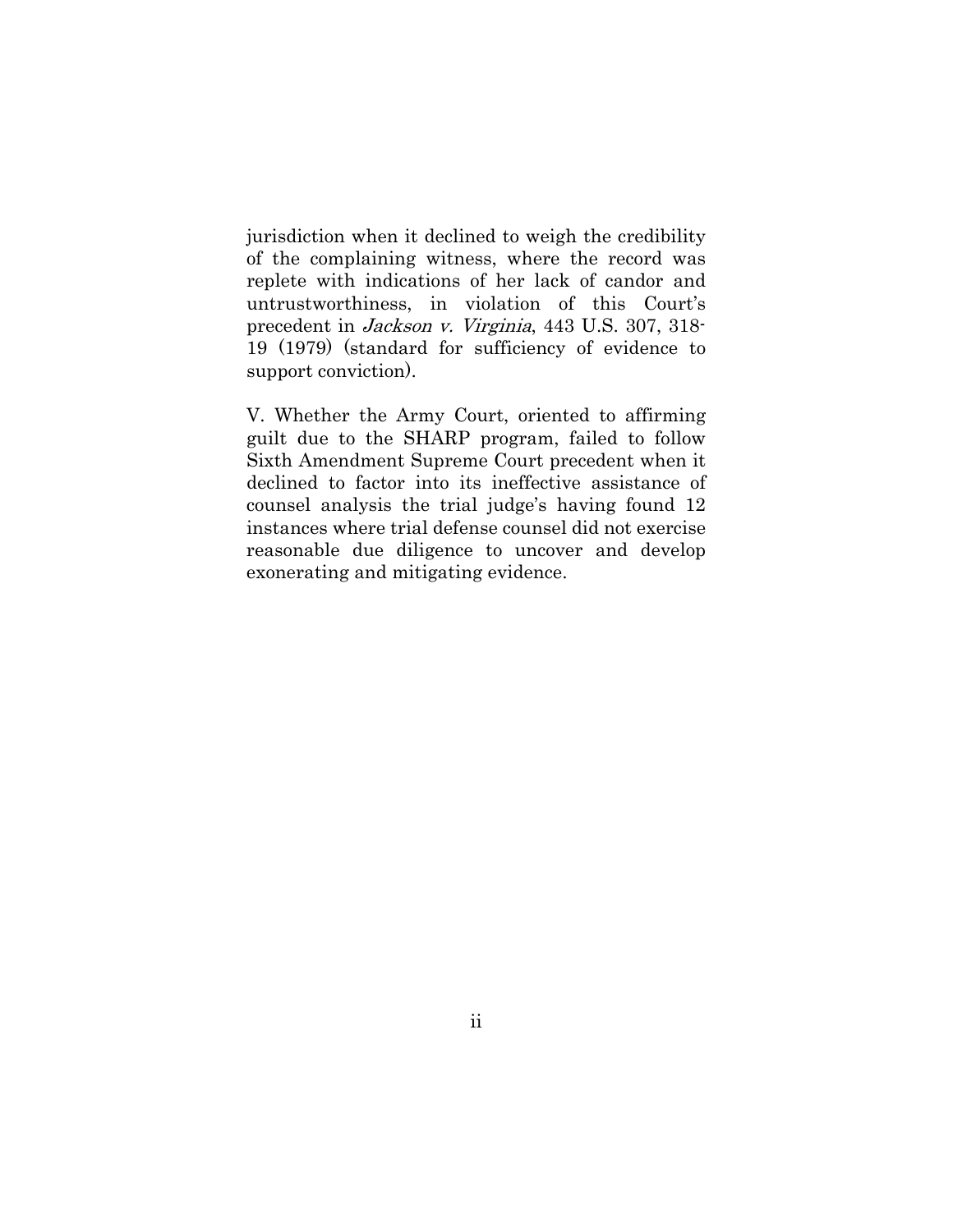## PARTIES TO THE PROCEEDING AND RULE 29.6 STATEMENT

Petitioner is Richard M. Camacho, appellant below. Respondent is the United States of America, appellee below. Petitioner is not a corporation.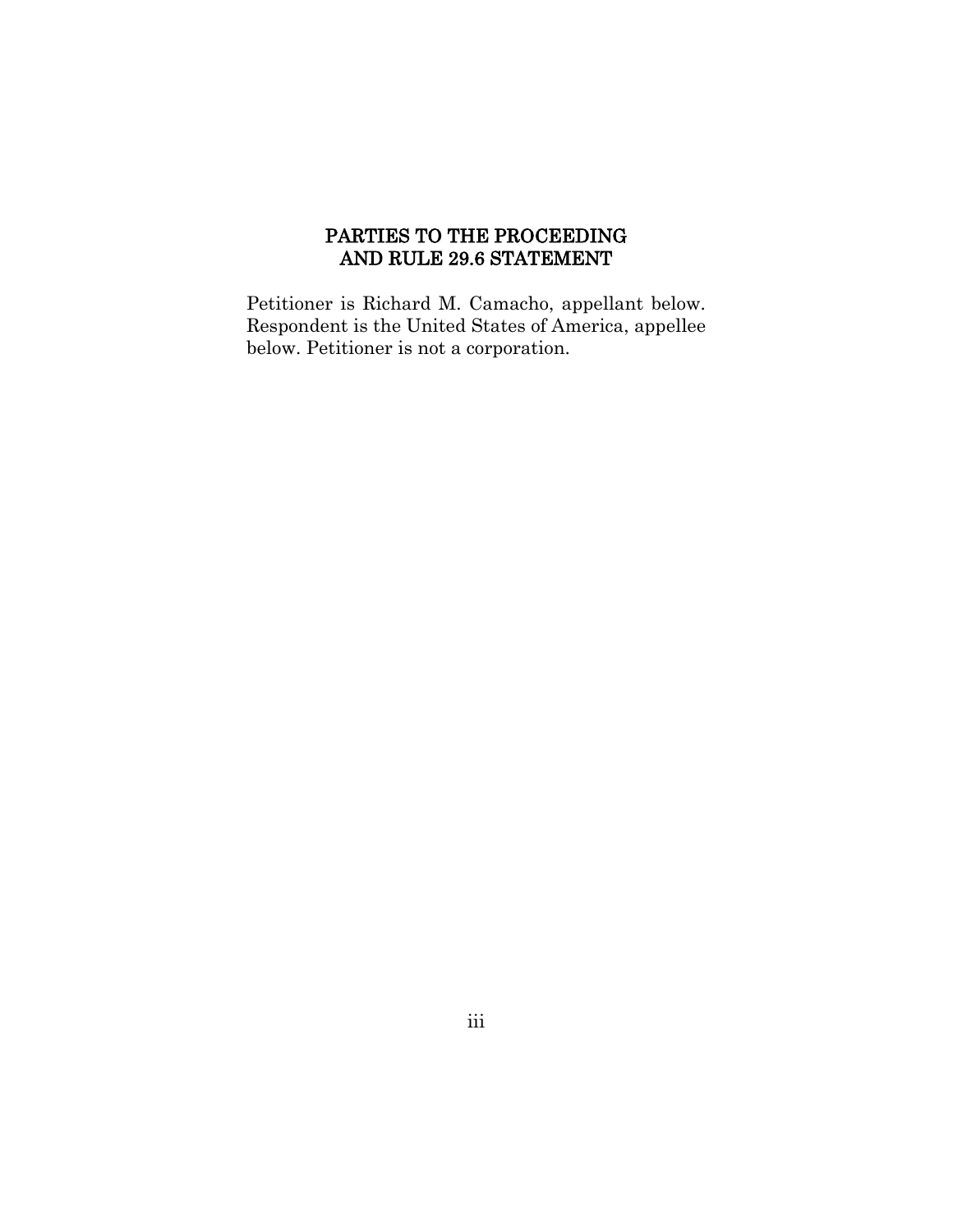## PROCEEDINGS BELOW

United States v. Camacho, No. 19-0157/AR, 2019 CAAF LEXIS 370 (C.A.A.F. May 23, 2019).

United States v. Camacho, No. ARMY 20140495, 2018 CCA LEXIS 607 (A. Ct. Crim. App. Nov. 30, 2018).

Trial Court – United States v. Richard M. Camacho, Army Case Number 20140495, Fort Bragg, North Carolina, (June 14, 2014).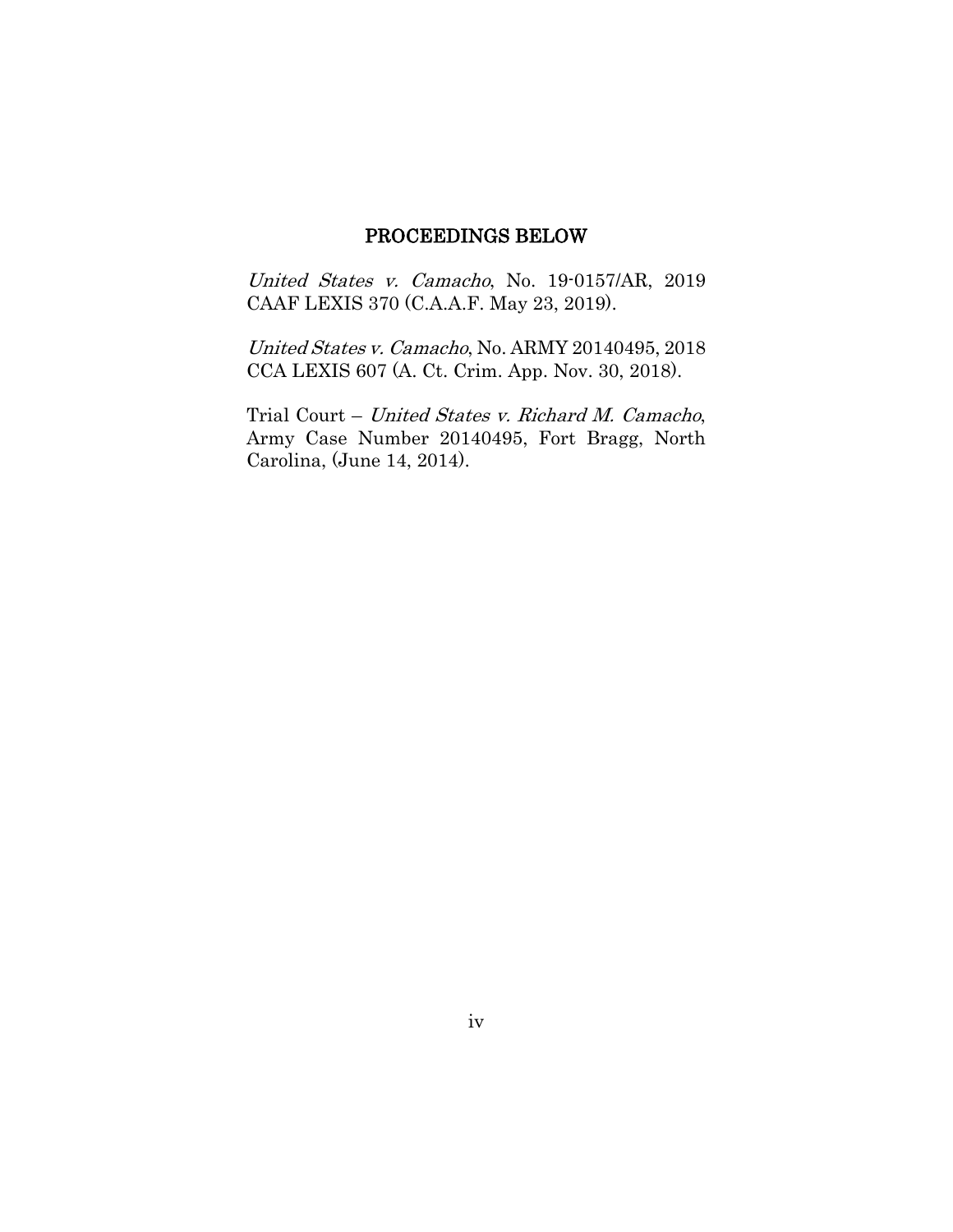# TABLE OF CONTENTS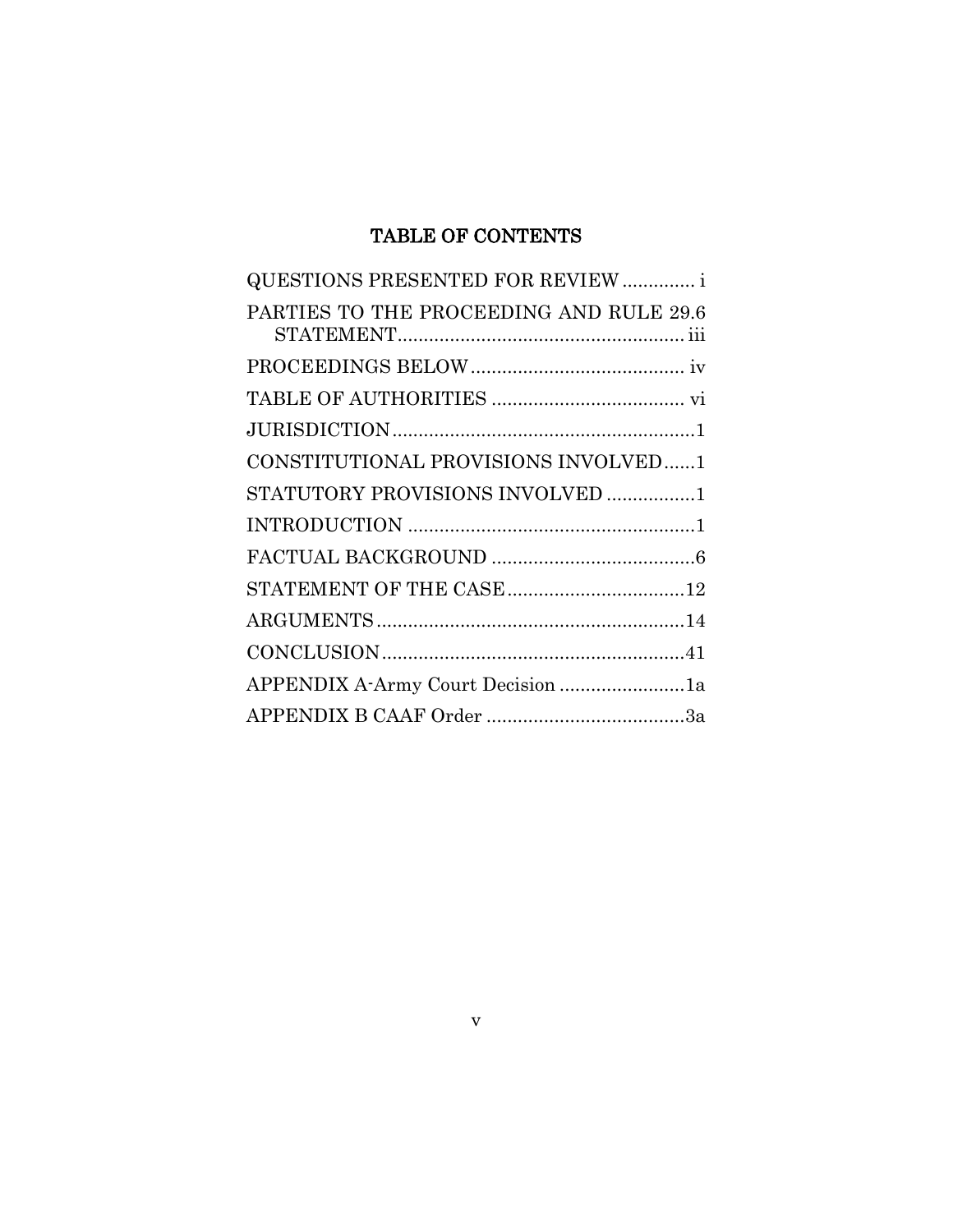# TABLE OF AUTHORITIES

Page(s)

## Cases:

| Anthony V. Santucci v. Commandant, United States<br>Disciplinary Barracks, Case Number 19-3116 (D. |
|----------------------------------------------------------------------------------------------------|
|                                                                                                    |
| Brady/Giglio v. United States, 405 U.S. 150                                                        |
| Burns v. Wilson, 346 U.S. 137 (1953)40                                                             |
| Clint Lorance v. Commandant, United States<br>Disciplinary Barracks, Case Number 18-3297 (D.       |
| Devbrow v. Gallegos, 735 F.3d 584 (7th Cir. 2013).25                                               |
|                                                                                                    |
| Holbrook v. Flynn, 475 U.S. 560 (1986) 18                                                          |
| In re Winship, 397 U.S. 358 (1970) 19                                                              |
| Jackson v. Virginia, 443 U.S. 307 (1979) 38                                                        |
| Jeffrey T. Page v. Commandant, United State<br>Disciplinary Barracks, Case Number 19-3020 (D.      |
| Michelson v. United States, 335 U.S. 469 (1948) 27                                                 |
| Peoples v. Lafler, 734 F.3d 503 (6th Cir. 2013)36                                                  |
| <i>Raether v. Meisner</i> , 608 Fed. Appx. 409 (7th Cir.                                           |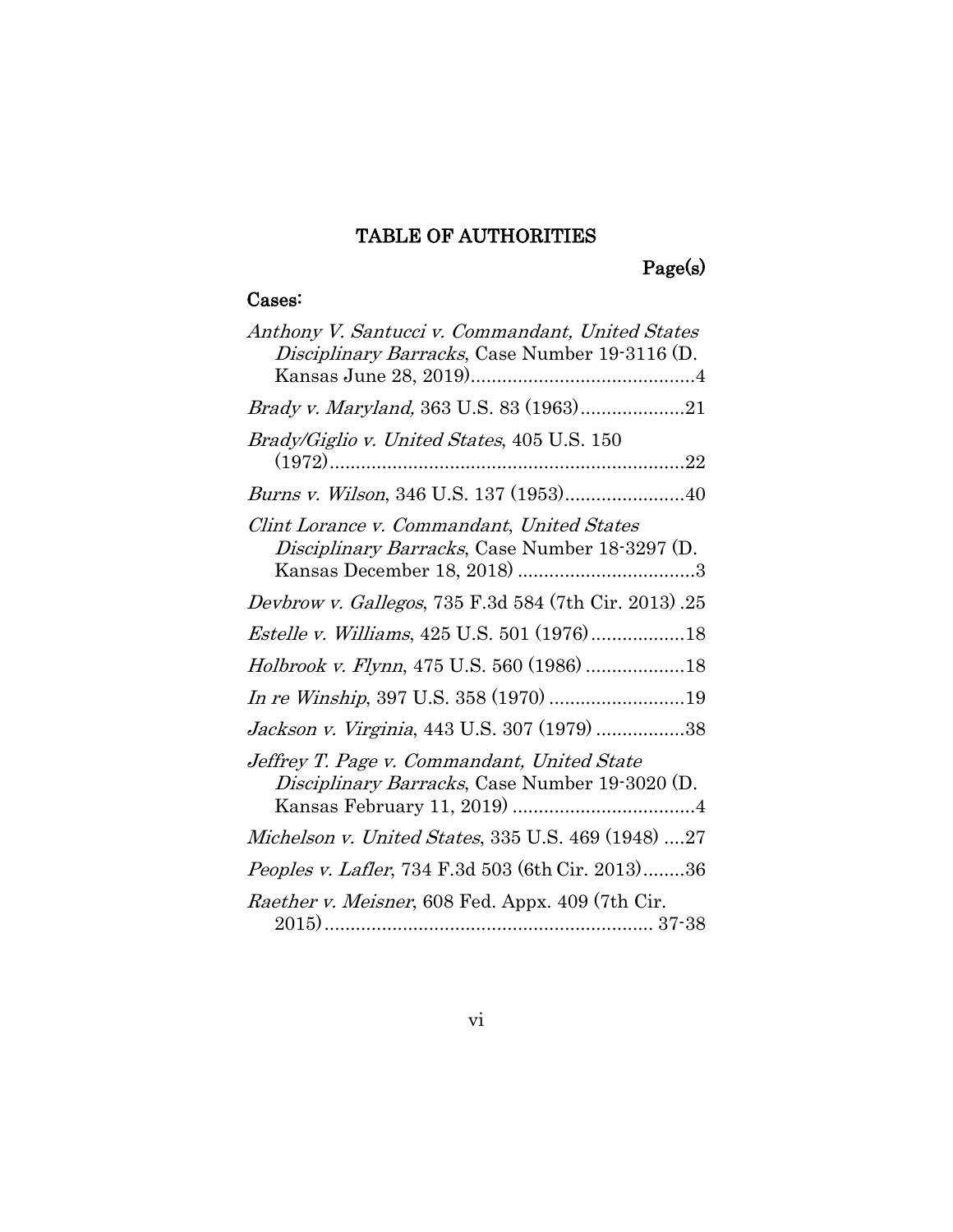| Robert Bales v. Commandant, United States<br>Disciplinary Barracks, Case Number 19-3112 (D. |
|---------------------------------------------------------------------------------------------|
| Strickland v. Washington, 466 U.S. 668 (1984)35                                             |
| Strickler v. Greene, 527 U.S. 263 (1999)20                                                  |
| Taylor v. Kentucky, 436 U.S. 478 (1978) 19                                                  |
| United States v. Blocker, 32 M.J. 281 (C.M.A.                                               |
| United States v. Brooks, 60 M.J. 495 (C.A.A.F.                                              |
| United States v. Cole, 31 M.J. 270 (C.M.A. 1990) 31                                         |
| United States v. Gibson, 51 M.J. 198 (C.A.A.F.                                              |
| United States v. Green, 68 M.J. 360 (C.A.A.F.<br>$\dots$ 35                                 |
| United States v. Holt, 58 M.J. 227 (C.A.A.F. 2003)31                                        |
| United States v. Mott, 72 M.J. 319 (C.A.A.F. 2013)28                                        |
| United States v. Owens, 16 M.J. 999 (A.C.M.R.                                               |
| United States v. Plant, 74 M.J. 297 (C.A.A.F.                                               |
| United States v. Powell, 49 M.J. 220, 225 (C.A.A.F.                                         |
| United States v. Scott, 24 M.J. 186 (C.M.A. 1987)35                                         |

# Constitutional Provisions:

U.S. Const., Amend V ...........................................1, 22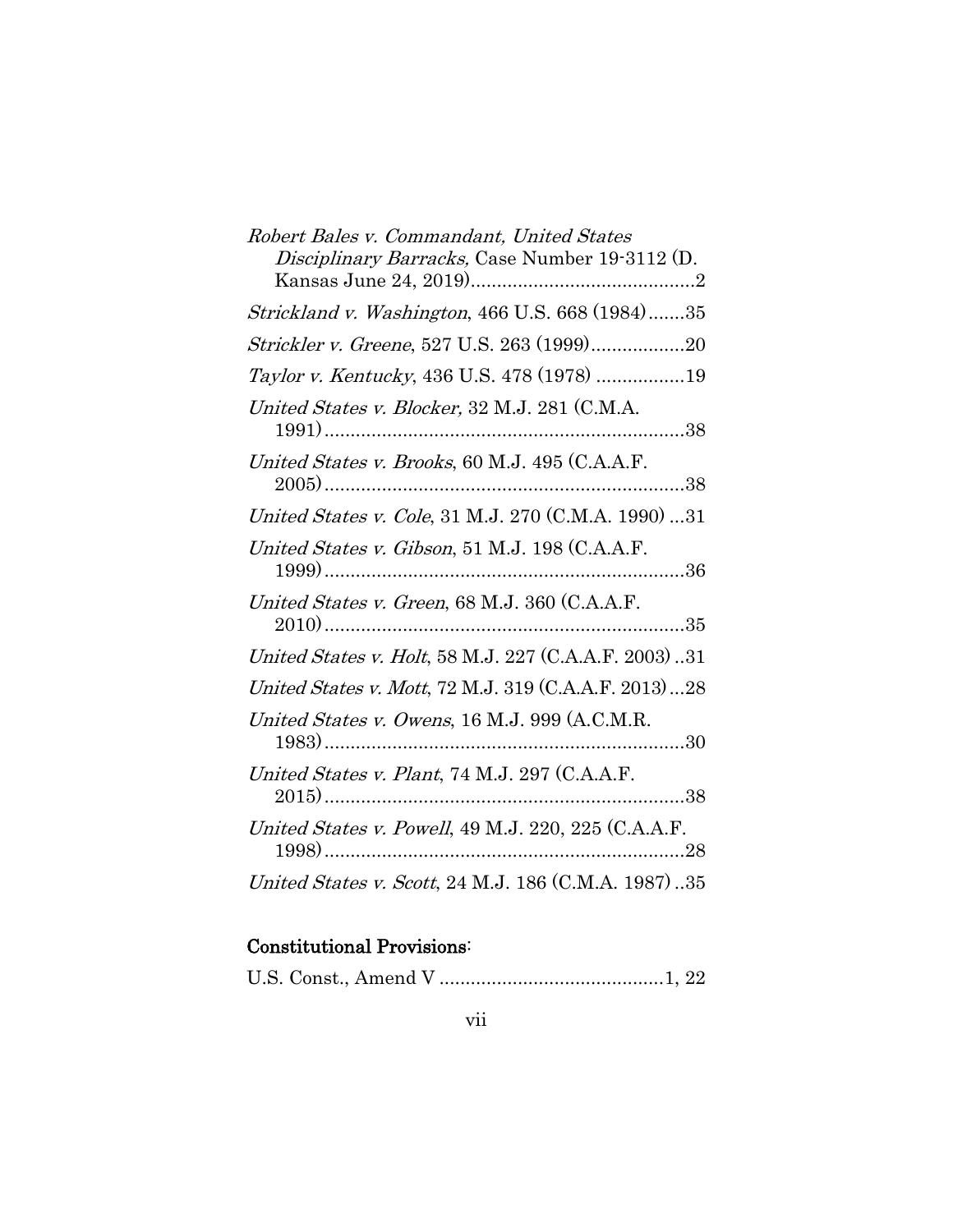# U.S. Const., Amend VI..................1, 14, 36, 37, 40, 41

## Statutory Provisions:

# Rules and Regulations:

## Other Authorities:

| A.B.A. Standards for Criminal Justice: Prosecution |  |
|----------------------------------------------------|--|
| and Defense Function, Standard 3-1.2(c) (4th ed.   |  |
|                                                    |  |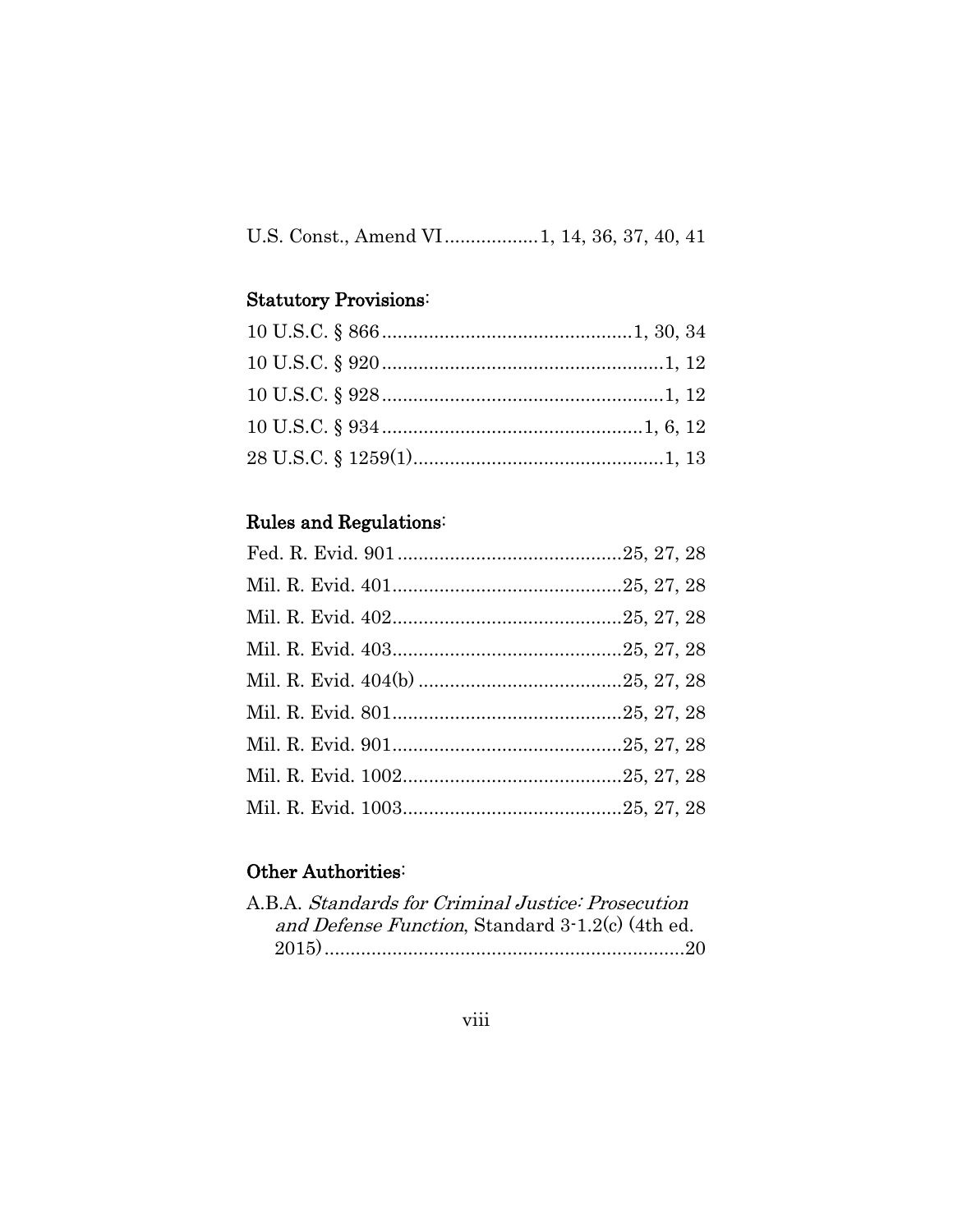| <i>ABA Standards for Criminal Justice: Prosecution</i>                                                                                                                                                                                                                |
|-----------------------------------------------------------------------------------------------------------------------------------------------------------------------------------------------------------------------------------------------------------------------|
| and Defense Function, Standard 4-4.1(a) (3d ed.                                                                                                                                                                                                                       |
|                                                                                                                                                                                                                                                                       |
| Navy SEAL Edward Gallagher found not guilty of<br>murder, war crimes, Axios, Jul. 2, 2019, available<br>at https://www.axios.com/navy-veteran-edward-<br>gallagher-found-not-guilty-of-first-degree-<br>murder-war-crimes-1a9fb87b-440a-4ce4-b53f-                    |
| Subcommittee of the Judicial Proceedings Panel<br>Report on the Barriers to the Fair Administration<br>of Military Justice in Sexual Assault Cases, May<br>9, 2017, available at<br>http://jpp.whs.mil/Public/docs/08-<br>Panel Reports/JPP SubcommReport Barriers Fi |
|                                                                                                                                                                                                                                                                       |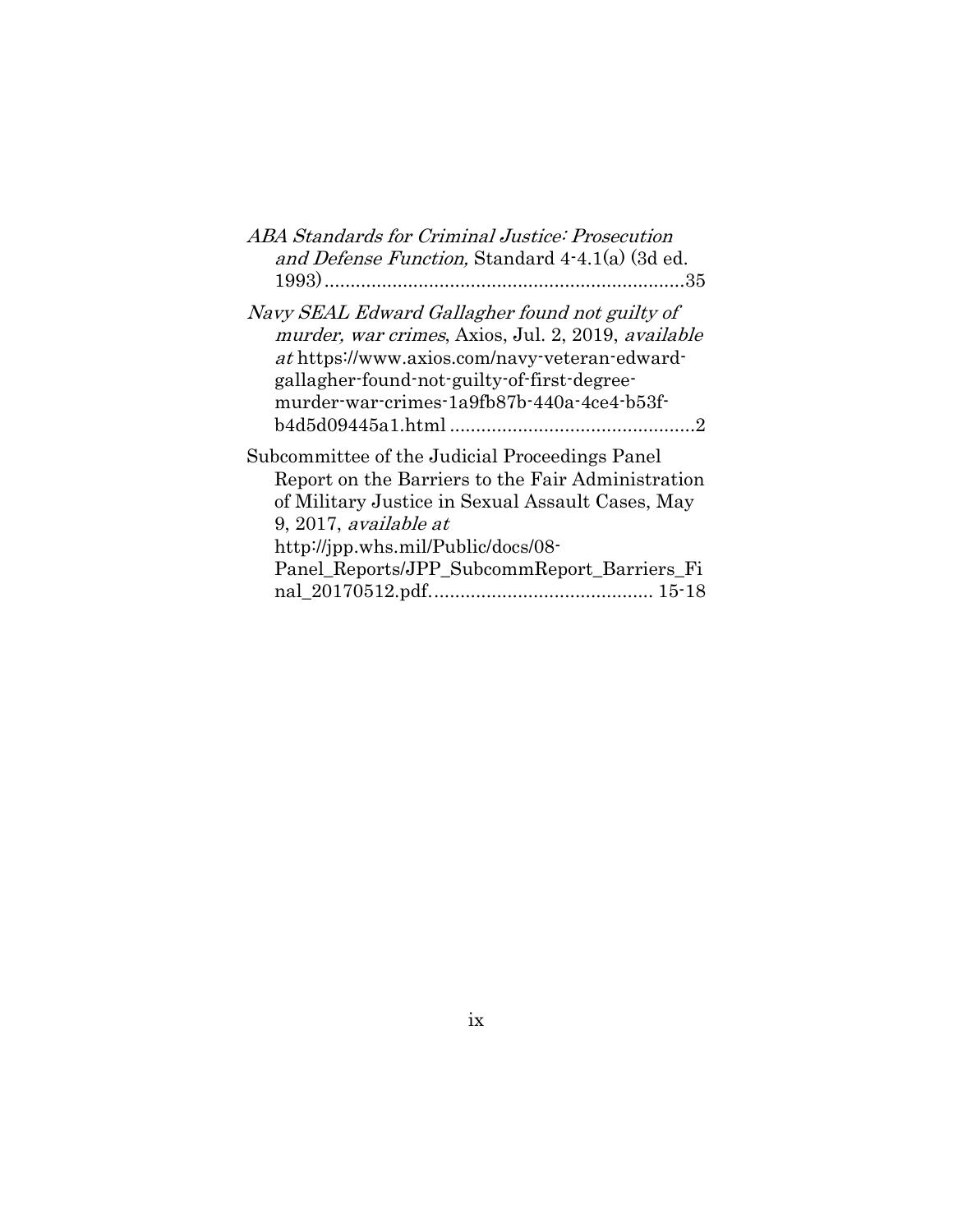## **JURISDICTION**

The United States Court of Appeals for the Armed Forces (CAAF) decided this case on May 23, 2019. This Court has jurisdiction pursuant to 28 U.S.C. § 1259(1).

### CONSTITUTIONAL PROVISIONS INVOLVED

U.S. Const. amend V U.S. Const. amend VI

### STATUTORY PROVISIONS INVOLVED

| 10 U.S.C. § 866 | (US Army Court of Criminal)       |
|-----------------|-----------------------------------|
|                 | Appeals "Army Court"              |
|                 | mandate to conduct <i>de novo</i> |
|                 | plenary review and approve        |
|                 | only convictions and              |
|                 | sentences "correct in law         |
|                 | and fact")                        |
| 10 U.S.C. § 920 | (aggravated sexual contact)       |
|                 | and abusive sexual contact)       |
| 10 U.S.C. § 928 | (assault)                         |
| 10 U.S.C. § 934 | (kidnapping and indecent          |
|                 | language)                         |

### INTRODUCTION

This case ought to be viewed as one of the many that are part of a rising tide of Article I cases revealing to Article III courts and the public serious problems in the military justice system. On August 1, 2019, the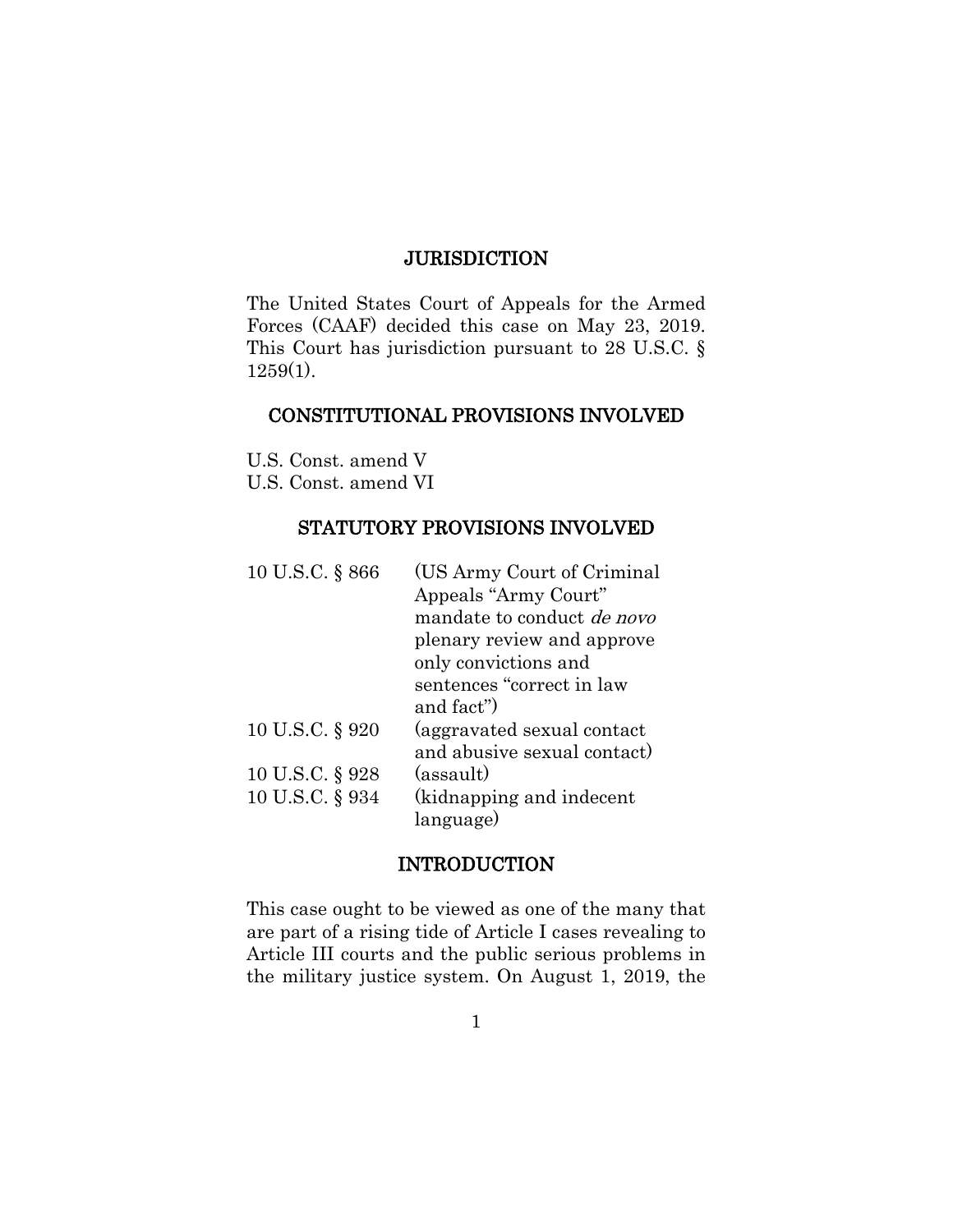Chief of Naval Operations (CNO), the highestranking officer in the US Navy, ordered investigation of the US Navy Judge Advocate General's Corps (JAG) in the wake of its apparent abandonment of the Constitution in the investigation and recent prosecution of a Navy SEAL and others. Although the investigation continues as of the time of this filing, a professional review should bring to the surface problematic trends common to the entire military justice system: widespread turning of a blind eye to the Constitution's guarantees of individual liberties in military criminal prosecutions and appeals.

The prosecution of US Army Captain (CPT) Richard M. Camacho (Camacho) comes before the Court during a time when disturbing examples of the military justice system's reluctance to safeguard constitutional protections are coming to light. These include not only secret prosecutorial "bugging" of defense counsel emails, domestically spying on American citizens without legal authorization, and irresponsibly using grants of immunity.[1](#page-11-0) In another military justice case, the prosecution sought the death penalty without examining mens rea in light of involuntary Larium poisoning (anti-malarial drug now proven to cause long term psychotic effects).[2](#page-11-1) In

<span id="page-11-0"></span><sup>&</sup>lt;sup>1</sup> See Navy SEAL Edward Gallagher found not guilty of murder, war crimes, Axios, Jul. 2, 2019, available at https://www.axios.com/navy-veteran-edward-gallagher-foundnot-guilty-of-first-degree-murder-war-crimes-1a9fb87b-440a-4ce4-b53f-b4d5d09445a1.html

<span id="page-11-1"></span><sup>2</sup> Robert Bales v. Commandant, United States Disciplinary Barracks, Case Number 19-3112 (D. Kansas June 24, 2019) (prosecution flew known terrorist bombmakers into the United States under alias visas on Delta airlines, but held them out to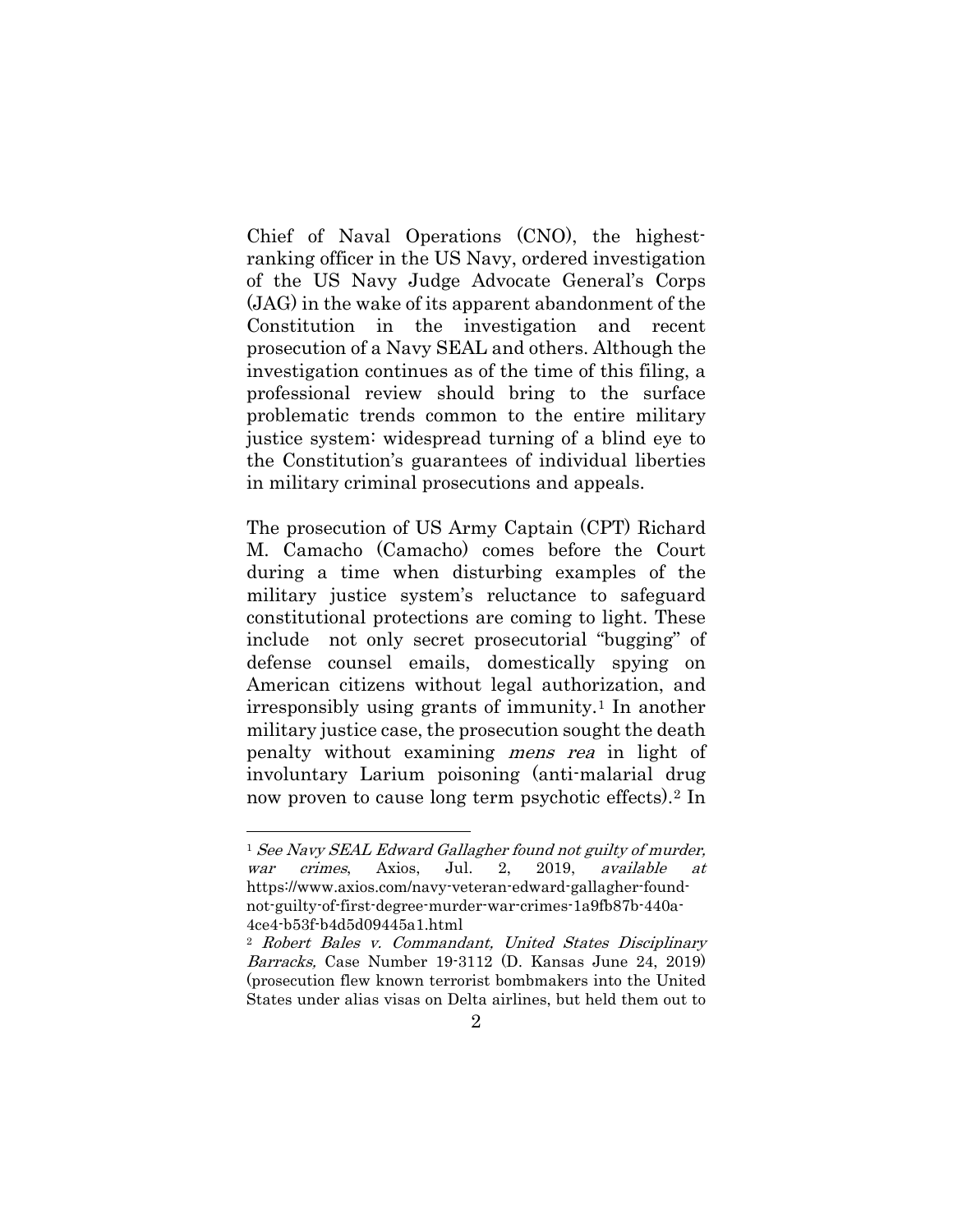yet another prosecution, the government urged that foreign nationals shot on the Afghanistan battlefield were "civilians" when the prosecution had access to evidence that they were terrorist bombmakers,<sup>[3](#page-12-0)</sup> and senior General Officers, to include a Chief Appellate Judge, misrepresened convictions about which an accused was found not guilty.[4](#page-12-1)

The military's repudiation of the Constitution was on full display in the investigation, trial, and appeal in this case. It allowed and endorsed substantial prosecutorial misconduct, overlooked clear evidence tampering, permitted material misrepresentations made in open court about the evidence, and approved the wrongful withholding of exculpatory evidence.

the jury as "gardeners;" prosecution initially sought death penalty without disclosing to the competency board government directed ingestion of Lariam, an anti-malarial drug now known to produce long-term psychotic effects).

<span id="page-12-0"></span><sup>3</sup> Clint Lorance v. Commandant, United States Disciplinary Barracks, Case Number 18-3297 (D. Kansas December 18, 2018) (prosecution claimed Afghans killed during combat patrol in Kandahar, Afghanistan were "civilians" but failed to disclose or produce fingerprint and DNA evidence victims left on improvised-explosive devices; failed to disclose report that Lorance's platoon was being scouted for an enemy attack or ambush, and that at least one enemy was killed-in-action; failed to disclose aerostat (blimp) operator's film and report that Lorance's platoon was being scouted by three fighting aged

<span id="page-12-1"></span>males armed with AK-47 assault rifles).<br><sup>4</sup> Id. at Petition for Habeas Corpus pursuant to 28 U.S.C. § 2241, pgs. 40 – 47. Chief Judge of the US Army Court of Criminal Appeals, Brigadier General Joseph Berger III to the Center for Strategic and International Studies in March 2018 and Lieutenant General Charles Pede, The Judge Advocate General of the Army to US Congressman Garrett Graves in June 2018.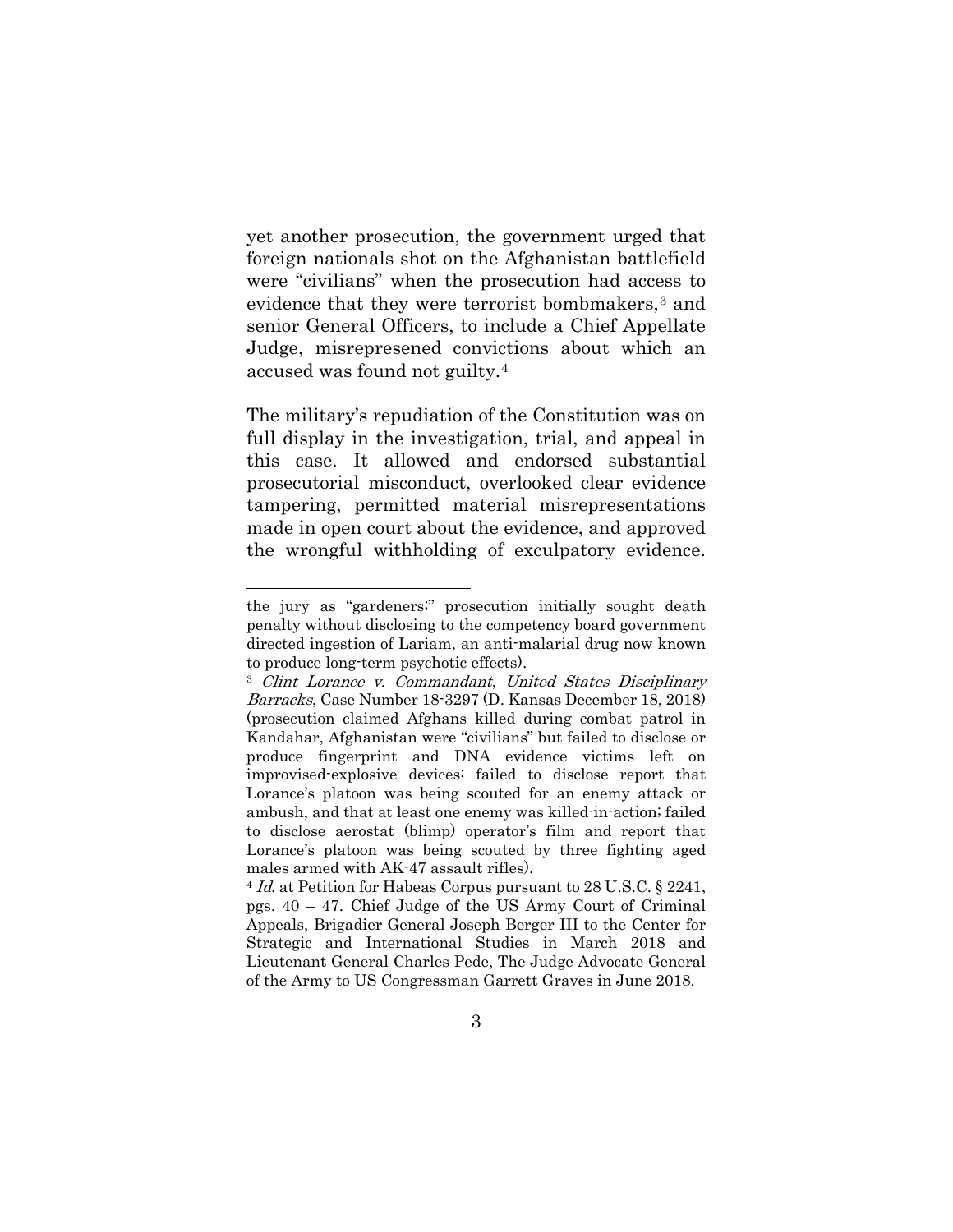Ultimately, the trial court's decision was wrongly affirmed by an appellate court that refused to apply the Constitution in the search for truth and justice – all revealing an Article I criminal justice process that is influenced by the SHARP program, and whose actions expose the intent to protect and defend the Army no matter the law or the facts.

Without this Court's intervention, review, and corrective action, the American public will remain in the dark about the significant departures from the Constitution in which the military regularly engages, made worse by the knowing refusal to abide by the Constitution because there is no consequence imposed by Article III legal authorities to check Article I disobedience of constitutional protections, that is, Article III courts regularly defer to Article I, except in those cases involving the Constitution.

The military justice system is not keeping pace with its civilian counterparts when it comes to adherence to this Court's binding precedents about the most fundamental rights protecting individual liberties from government overreaching.[5](#page-13-0)

<span id="page-13-0"></span><sup>5</sup> See, e.g., Jeffrey T. Page v. Commandant, United State Disciplinary Barracks, Case Number 19-3020 (D. Kansas February 11, 2019) (murder conviction affirmed by military justice system where 12 witnesses testified under oath at pretrial hearing that accused had no specific intent to kill, but trial defense counsel called none of the witnesses at trial); see also Anthony V. Santucci v. Commandant, United States Disciplinary Barracks, Case Number 19-3116 (D. Kansas June 28, 2019) (sexual assault convictions affirmed even though trial judge refused to give mistake of defense instruction to jury to which accused was entitled by evidence adduced during testimony, and, trial judge unconstitutionally instructed jury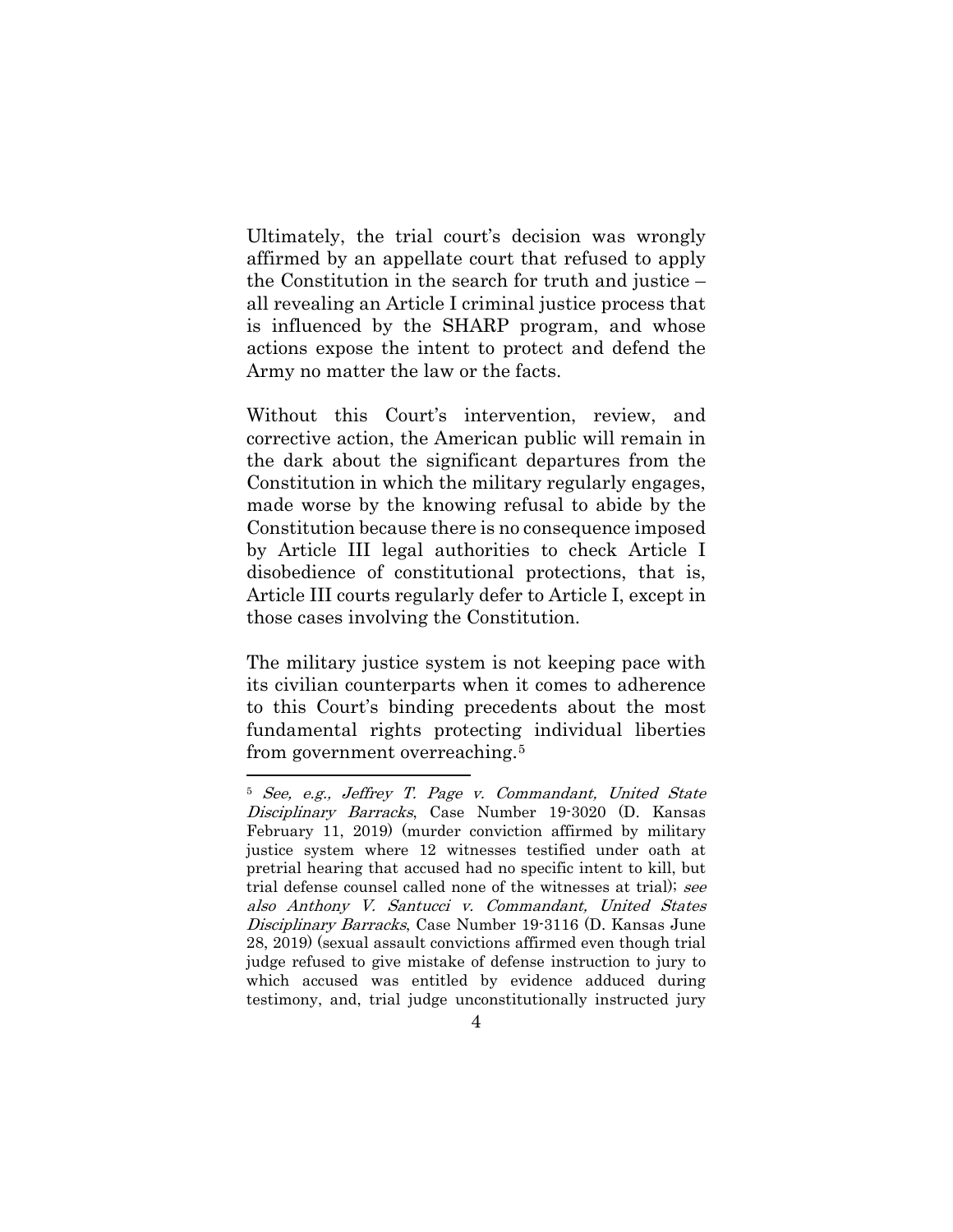West Point graduate and combat-proven helicopter pilot Camacho was ensnared in a justice process touted by the uninformed or underinformed as observant of the Constitution, but where in practice, basic American values, rights, and legal protections against the Federal government went unobserved, resulting in unlawful convictions and an unlawful sentence, after civilian authorities refused to prosecute, after the Army initially declined to prosecute, and after the purported victim changed her story for the third time.

The Army's SHARP program was enacted with the laudable goal of correcting for sexual assault failures in the past. However, the pendulum has swung too far past corrective balance and now encourages unlawfully infringing upon the presumption of innocence and right to a fair trial with equal access to all witnesses and evidence.

The current climate of affixing and affirming guilt when it comes to sexual assault cases has set the conditions for materially prejudicial constitutional errors in which military leaders, prosecutors, and appellate judges decline to engage in objective investigation, fair-minded charging analyses, or corrective action on appeal, abdicating their special roles to critically assess evidence in favor of following lock-step the current trend. Camacho has been swept up by this climate that favors protection of career trajectories through loyalty over fundamental

that it could find assaultive intent by preponderance of the evidence).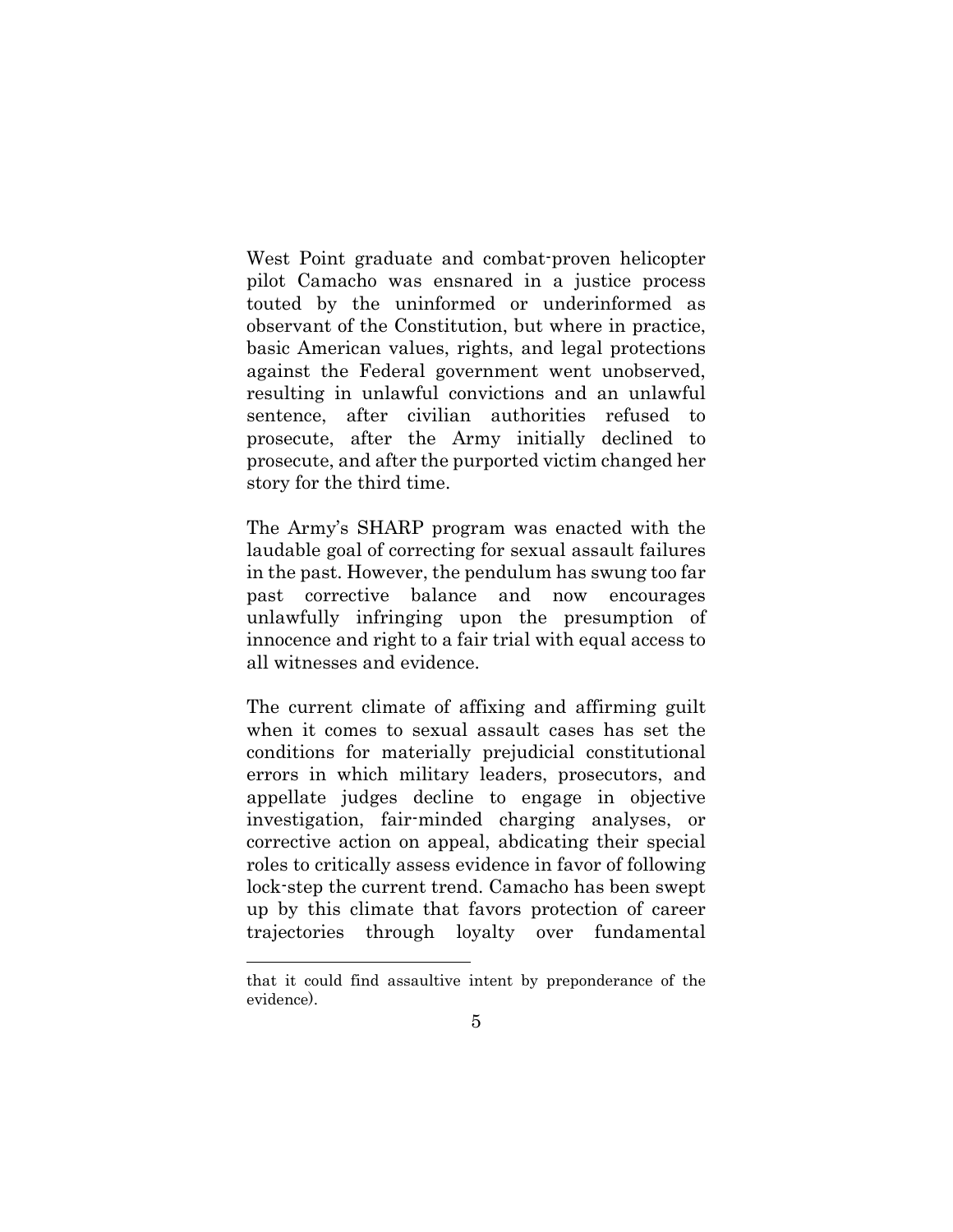Constitutional guarantees, and comes to this Court seeking relief. The Article I courts refused to apply, or misapplied, the Constitution as a result of a pervasive and systemic atmosphere of guilt upon accusation when it comes to sexual assault.

### FACTUAL BACKGROUND

Camacho and AA, whose initials are used here to protect her identity, met while cadets at the United States Military Academy, West Point, and later married. After the two were commissioned as Army Officers, they became helicopter pilots, and each deployed to different locations in Afghanistan in 2012. AA has a black belt in judo, and at one point was offered, but declined, a position on the "All Army" Judo Team, which competes in various national and international events.

In Afghanistan, AA engaged in an adulterous sexual affair with a junior enlisted Soldier in her chain-ofcommand, where they would arrange to meet, return to her quarters, and have sexual relations throughout the deployment.

Upon redeployment to Fort Bragg, North Carolina, the Soldier's wife found naked images of AA and salacious texts between the two on her husband's cell phone. The Soldier's wife reported the betrayal to her husband's chain-of-command. Affairs such as these are criminalized under 10 U.S.C. § 934 because senior officers can order junior soldiers to their deaths, show favoritism, create friction disserving good order and discipline, and bring discredit upon the armed forces.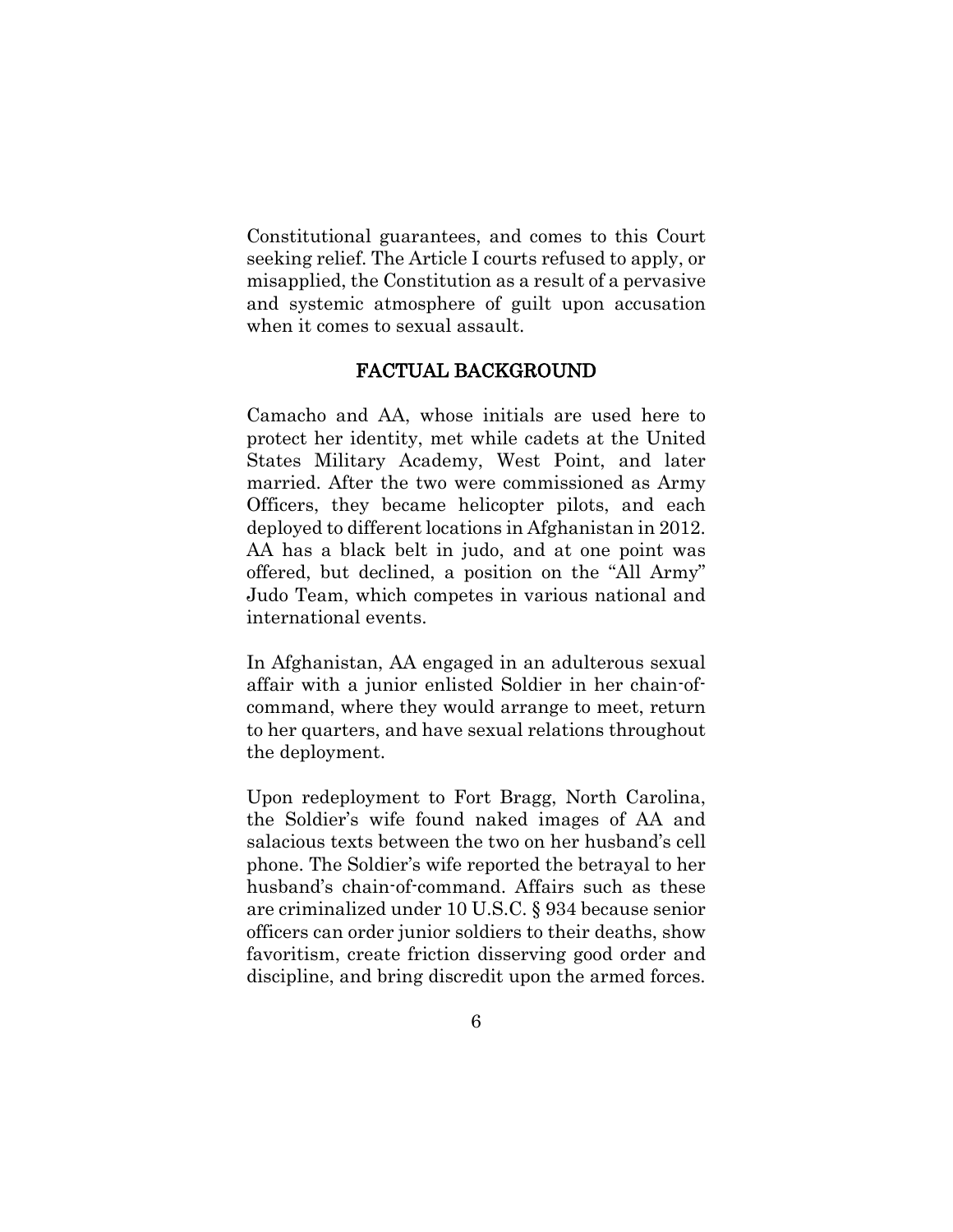AA's commanders, at three separate levels, uniformly recommended discipline for her misconduct. The proposed discipline included a General Officer Memorandum of Reprimand (GOMOR), non-judicial punishment under Article 15, Uniform Code of Military Justice (UCMJ), a suspension of favorable personnel actions, and a "referred" Officer Evaluation Report (OER), on the premise that AA demonstrated no capacity for greater responsibility over the lives of junior personnel because she slept with a subordinate, and was married at the time.

The general court-martial convening authority, *i.e.*, the senior officer with primary responsibility over which charges may be brought to trial, had previously delegated junior officer misconduct cases to the assistant division commander, who, consistent with the chain-of-command recommendations, issued a GOMOR to AA, to which she was entitled to present matters in rebuttal.

On November 19, 2012, Camacho and AA met with two friends to discuss AA's command having learned of her months-long sexual affair with a junior Soldier. AA and her West Point friend, fellow black-belt Judo teammate and with whom she deployed to Afghanistan, YD, (whose initials are used to protect privacy), agreed that the best course of action would be to throw AA's cellular phone/SIM card into the river to destroy evidence, and delete images, emails, texts, and social media postings involving the sexual affair. Later that night, Camacho and AA argued.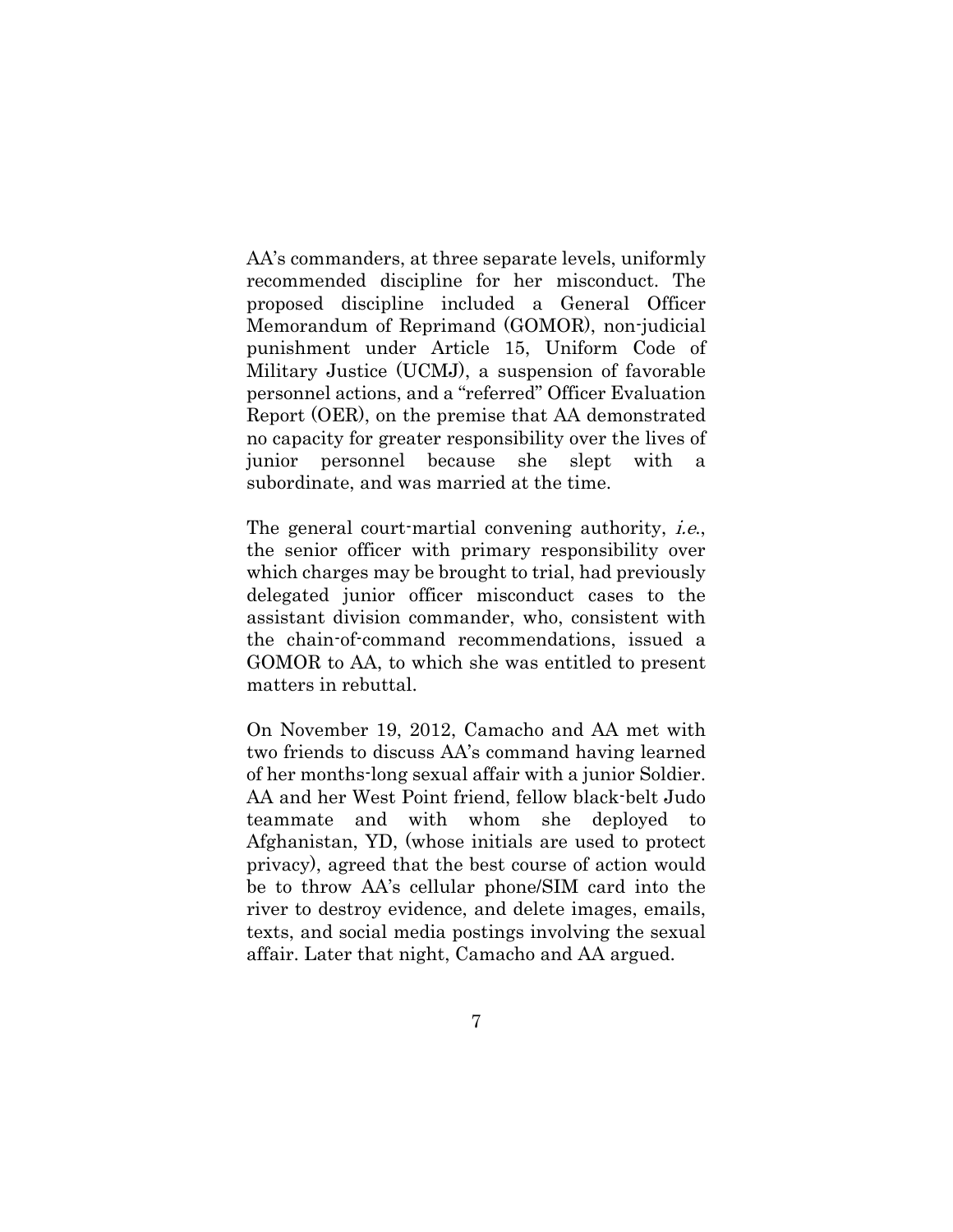At 5:30 a.m. the next morning, November 20, Camacho and AA drove onto Fort Bragg so they could attend the daily physical training (PT) formation with their unit. AA interacted with her battalion commander, the battalion's sergeant major, and two female officer colleagues.

AA did not mention to any of these colleagues that something had happened the night before - none saw anything indicating an assault, i.e., bruising, wounds, cuts, or scratches.

Later that morning, after carrying on with the four witnesses without indicating anything out of the ordinary, AA met with YD, who was at AA's house the night before, and both went together to women's restroom room where, according to their testimony, YD took digital images of bruises alleged to have been inflicted by Camacho, 76 of which became a seminal part of the prosecution's case against Camacho.

Thereafter, AA complained to authorities that Camacho had physically assaulted her during the evening of November 19, 2012. AA's complaints against Camacho did not include any allegation of sexual force or misconduct. In fact, on March 13, 2013, four months after the alleged assaults, AA swore under oath and during a video-taped interview with the Criminal Investigative Command (CID), that *"there was no sexual force or anything."* Army officials found insufficient evidence to prosecute or propose any disciplinary action against Camacho.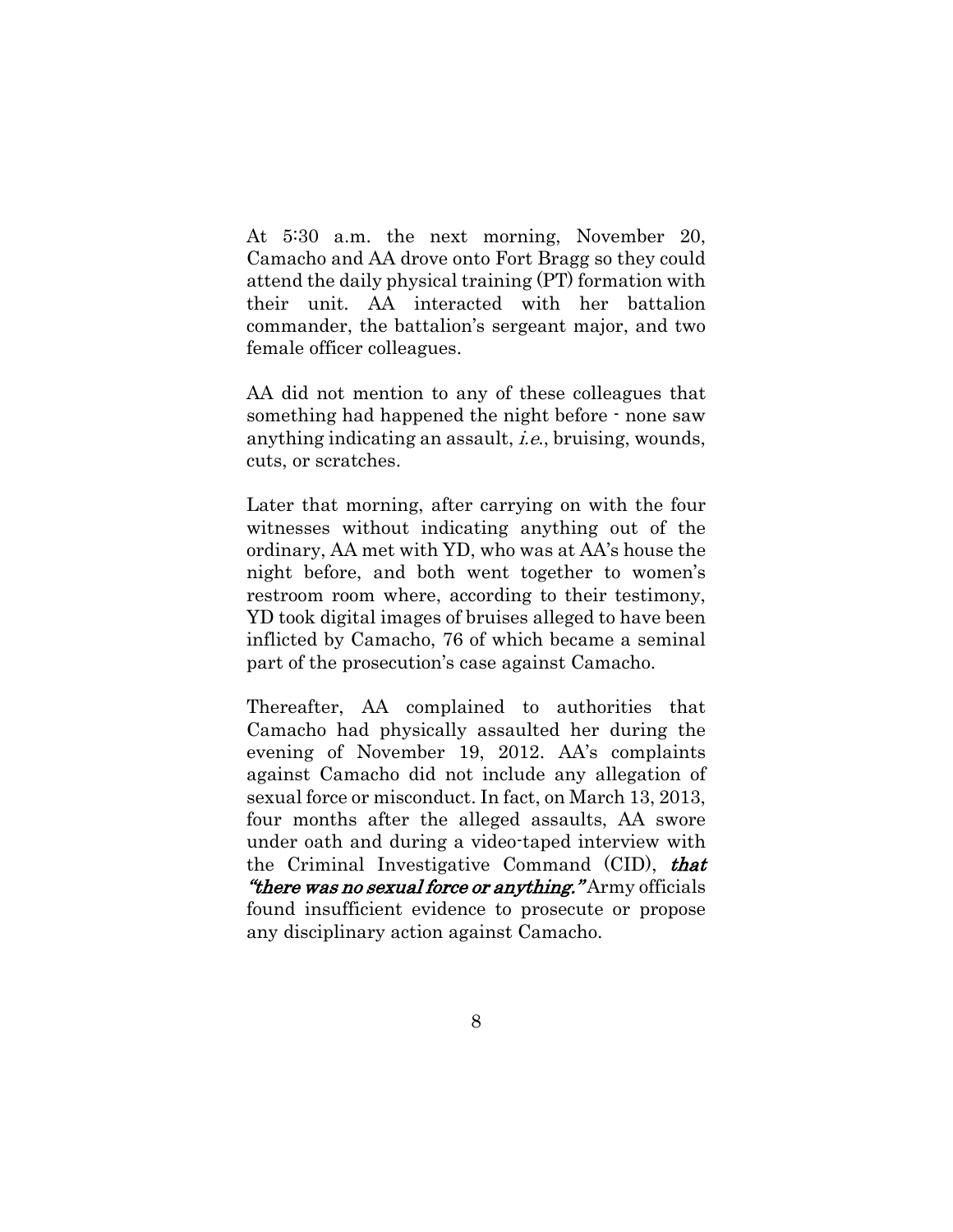In April 2013, five months after the alleged assault, AA reported to civilian authorities at the Harnett County, North Carolina Sheriff's Office that her husband assaulted her by "ramming his fingers into her vagina." Both the Sherriff Office and State's Attorney determined not to proceed with any action against Camacho.

On December 19, 2013, AA's rebuttal to her GOMOR (a potentially career-ending administrative sanction) was due to the convening authority. She retained civilian counsel. After having retained civilian counsel, a senior retired Army judge advocate, who was well-versed in the SHARP Program, the recent initiative created to address sexual assault offenses, AA changed her allegations to the Army to include sexual assault, namely, that Camacho, while confining her to their home, beat her throughout the night of November 19, 2012, held her against her will, and then, after tossing a giant ottoman onto her, uttered "all of this testosterone makes me horny," and then proceeded to masturbate onto AA's hand while she sat on the couch.

AA's civilian counsel then began a series of email exchanges—undisclosed to the defense until after trial — with: the staff judge advocate  $(i.e.,$  the senior attorney advising the court-martial convening authority); the deputy staff judge advocate, a "Special Victim Prosecutor" (SVC), which was a newly-created position under the SHARP Program; the Special Victim Counsel (SVC), likewise a newly-created position; and the prosecutors, known as trial counsel.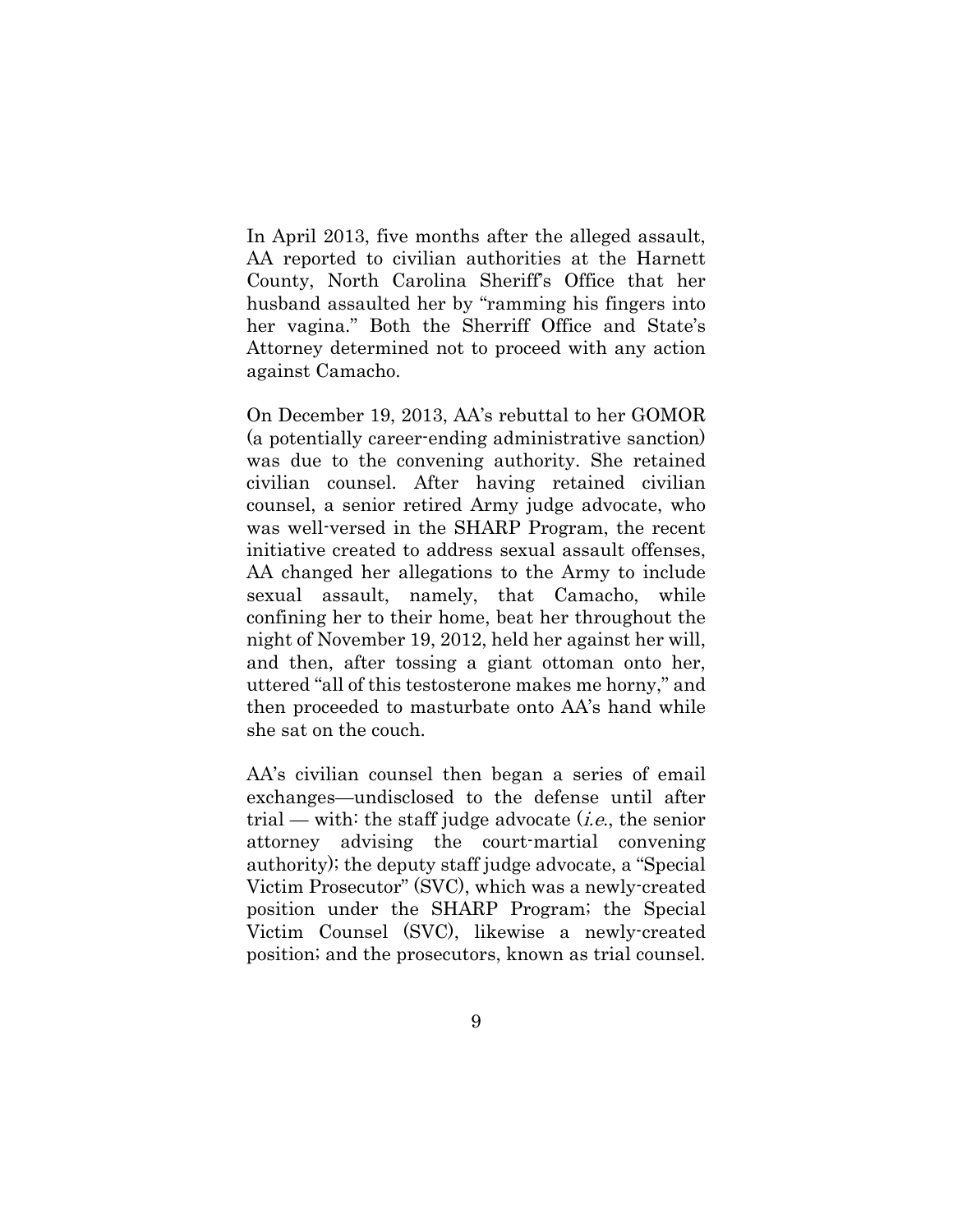These [emails](https://www.dropbox.com/s/7xh0bt8lldfz4l4/2%20B%20Concerns%20Reprimanding.pdf?dl=0) cast Camacho in a negative light and cautioned the Army against disciplining a female officer for her own sexual misconduct with a subordinate, while at the same time, urging maximum punishment for Camacho.

Months before the general court-martial convening authority decided to send Camacho's case to trial, AA personally wrote the convening authority that "**sexual**" assaults are a critical issue currently facing the military." Her own sexual misconduct, the ostensible reason for her letter, however, had nothing to do with sexual assault.

Thereafter, the convening authority held an in-person meeting with AA, her civilian counsel, her SVC, the SJA, and the brigade commander where civilian and SVC counsel, unbeknownst to Camacho, advocated against him. Eight command legal officers were aware of this meeting, but failed to disclose it. A defense motion to dismiss based on Unlawful Command Influence was pending at the time (claiming that the case against Camacho was based not on a careful review of the evidence, but instead on pressure to be tough on sexual assault), which the prosecution opposed largely on the grounds that influence had no connection to the case.

The clear intent of the email messages AA's civilian attorney sent, AA's letter to the court-martial convening authority, and the in-person meeting without Camacho's attorneys' awareness, was to focus on Camacho as an alleged sex offender, and to divert attention from AA's own misconduct. The scheme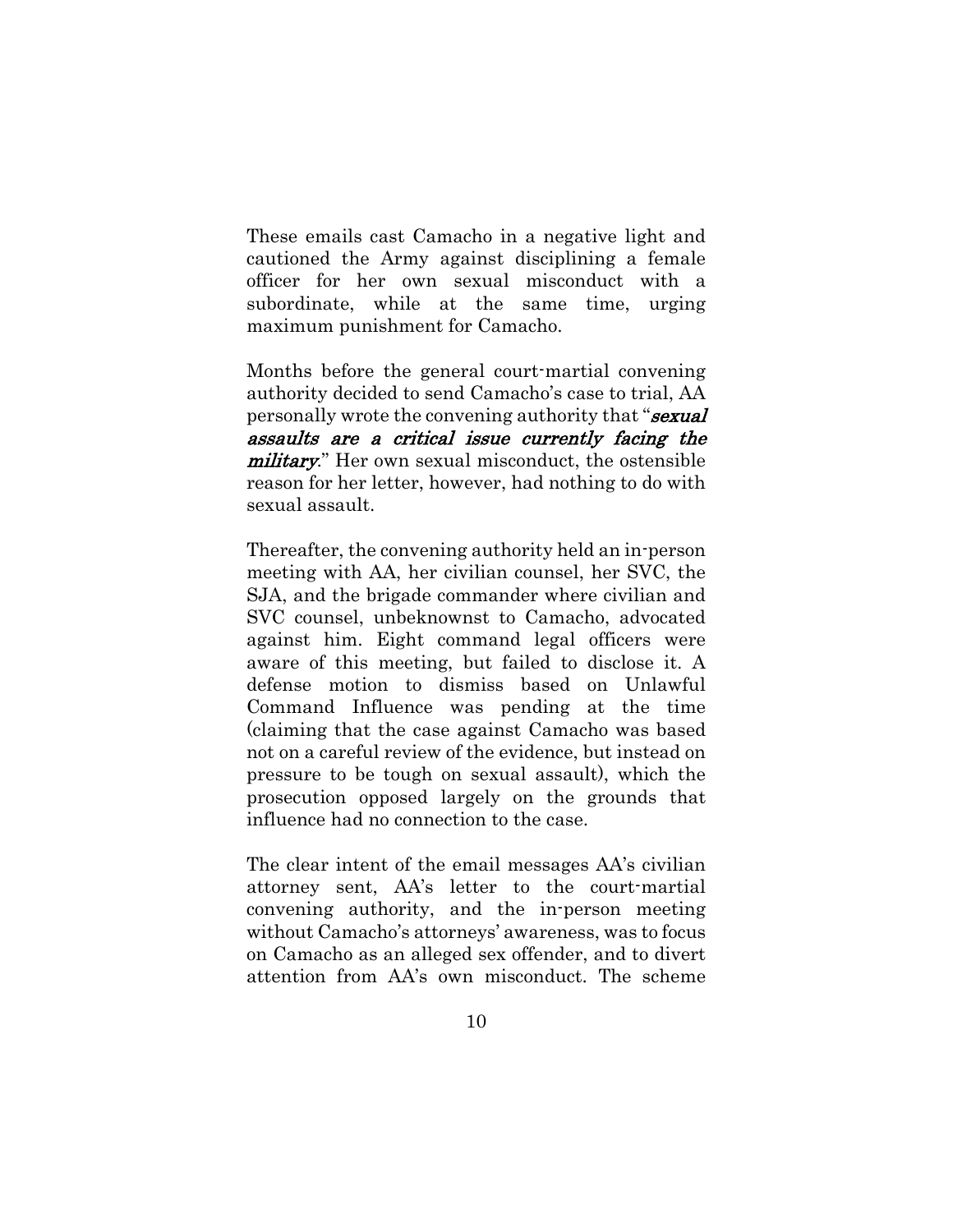worked. In the end, AA avoided discipline altogether. Her career was allowed to progress. The Soldier with whom she had the affair received non-judicial punishment under Article 15, UCMJ. Camacho, who was put in for the Distinguished Flying Cross for combat action in Afghanistan for three "gun runs" in response to a call for help by a ground force commander, severely wounded and pinned down during an insider attack, went to prison.

In contrast to the concerted attack AA made after she hired her civilian counsel, before trial, she had made two inconsistent statements. First, she told Army investigators that the interaction was a simple assault, with "no sexual force or anything." In contrast, she later told North Carolina authorities that Camacho "jammed" his fingers into her. Then at trial, she testified that he made her touch his penis while he masturbated.

Defense counsel did not cross examine AA by playing the CID video where she swore, "no sexual force or anything." Nor did counsel question AA by contrasting her first claim of simple assault with her second claim of "jamming fingers" as inconsistent with her trial testimony of masturbating on her, while she, a recognized judo expert, sat on the couch.

In all, AA testified 97 times that she could not remember or recall various aspects of the evening in question. She also admitted that she lied when it was convenient for her at least eight times, and confessed to disobeying Army flight regulations and making false official statements. Moreover, two officers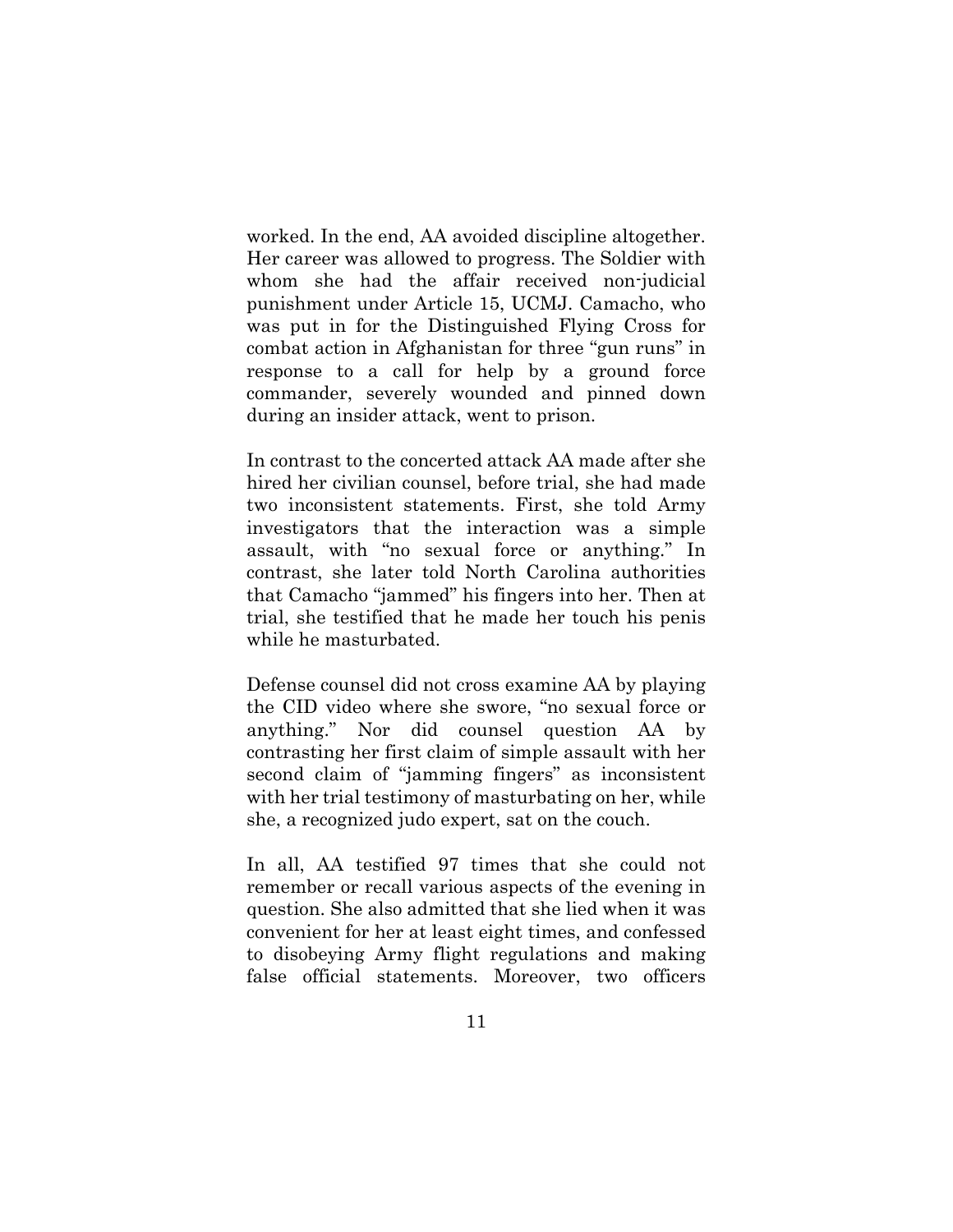testified that AA's integrity was questionable, and AA's mother testified that she encouraged her daughter to lie to medical officials. Yet the Army Court declined to weigh these ostensibly critical credibility matters as part of its review, all of which occurred amid the landscape the SHARP program created.

#### STATEMENT OF THE CASE

In 2014, Camacho faced a total of 17 offenses for allegedly masturbating on his spouse while she sat on the living room couch after he confined her to their marital home, struck her throughout the evening and early morning hours of November 19 and 20, 2013, after having learned that she had a months-long secret sexual affair with a junior Soldier while deployed to Afghanistan.

A jury of Army officers sitting as a general courtmartial convicted Camacho of 10 specifications and found him not guilty of seven specifications. His trial convictions include one specification of violating Article 120, 10 U.S.C. § 920 ("abusive sexual contact" with his wife), seven specifications of violating Article 128, 10 U.S.C. § 928 (assault), and two specifications of violating Article 134, 10 U.S.C. § 934 (kidnapping and indecent language).

The panel reduced the severity of three of these convictions specifications by finding Camacho not guilty of the offenses as alleged, but guilty of lesser included offenses.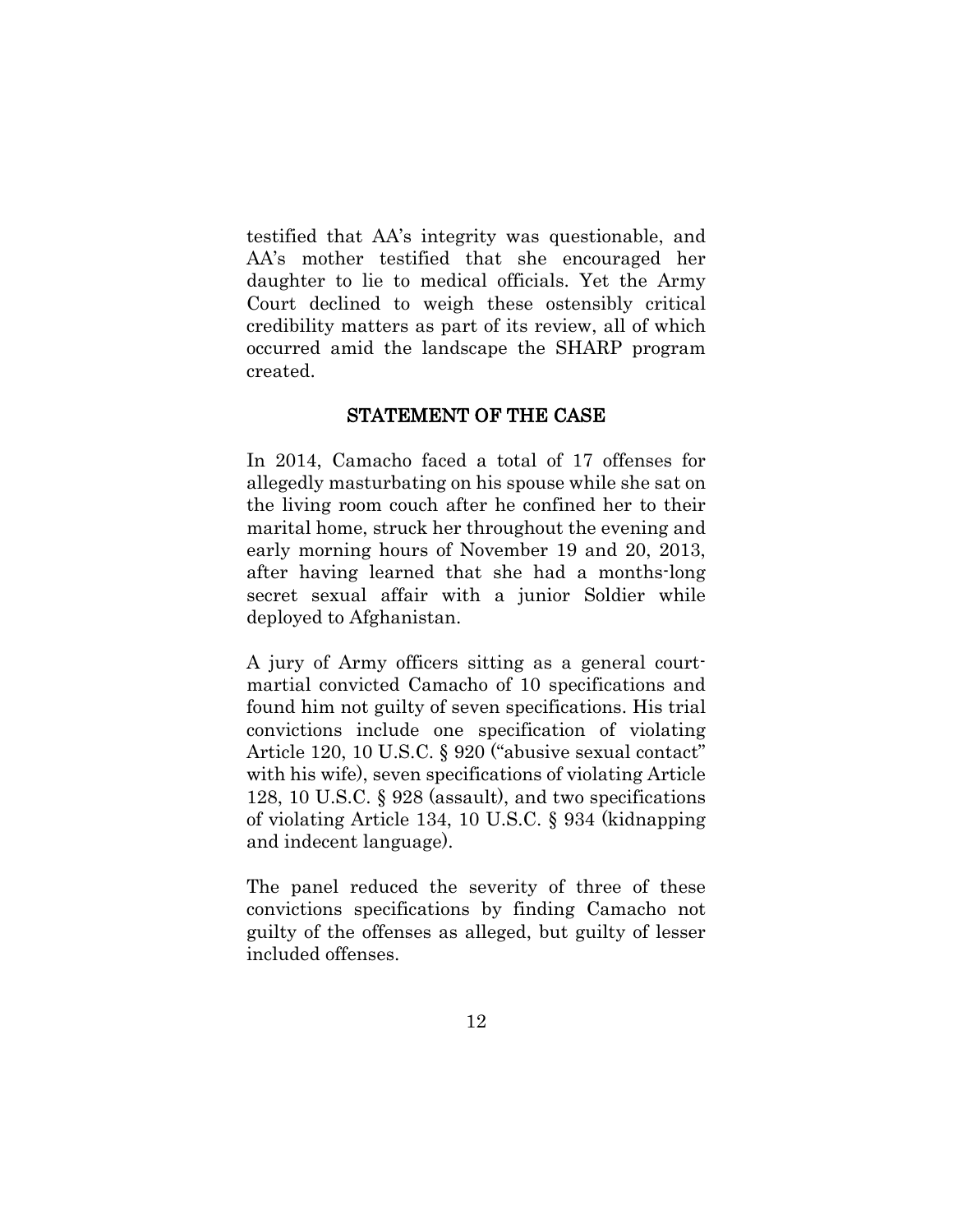The jury acquitted Camacho of seven specifications: one specification of violating Article 120 (aggravated sexual assault), three specifications of violating Article 128 (assault), and two specifications of violating Article 134.

Camacho's sentence included forfeiture of pay and allowances, confinement for two years, and dismissal from the Army (officer equivalent of a Dishonorable Discharge).

On November 30, 2018, the Army Court reversed the convictions for kidnapping and indecent language under Article 134, finding them factually insufficient, affirmed the remaining findings, and declined to adjust the sentence in light of the two reversals. Appendix A.

Camacho timely filed a Petition for a Grant of Review to the court which exercises civilian oversight of the military courts of appeal and trial courts worldwide, the CAAF in Washington DC.

On May 23, 2019, the CAAF Court granted Camacho's Petition for a Grant of Review, on the same day set aside and disapproved Charge III (the Article 134 Charge comprised of the kidnapping and indecent language Specifications), but declined to reassess the sentence. Appendix B.

This Petition is timely filed pursuant 28 U.S.C. 1259(1).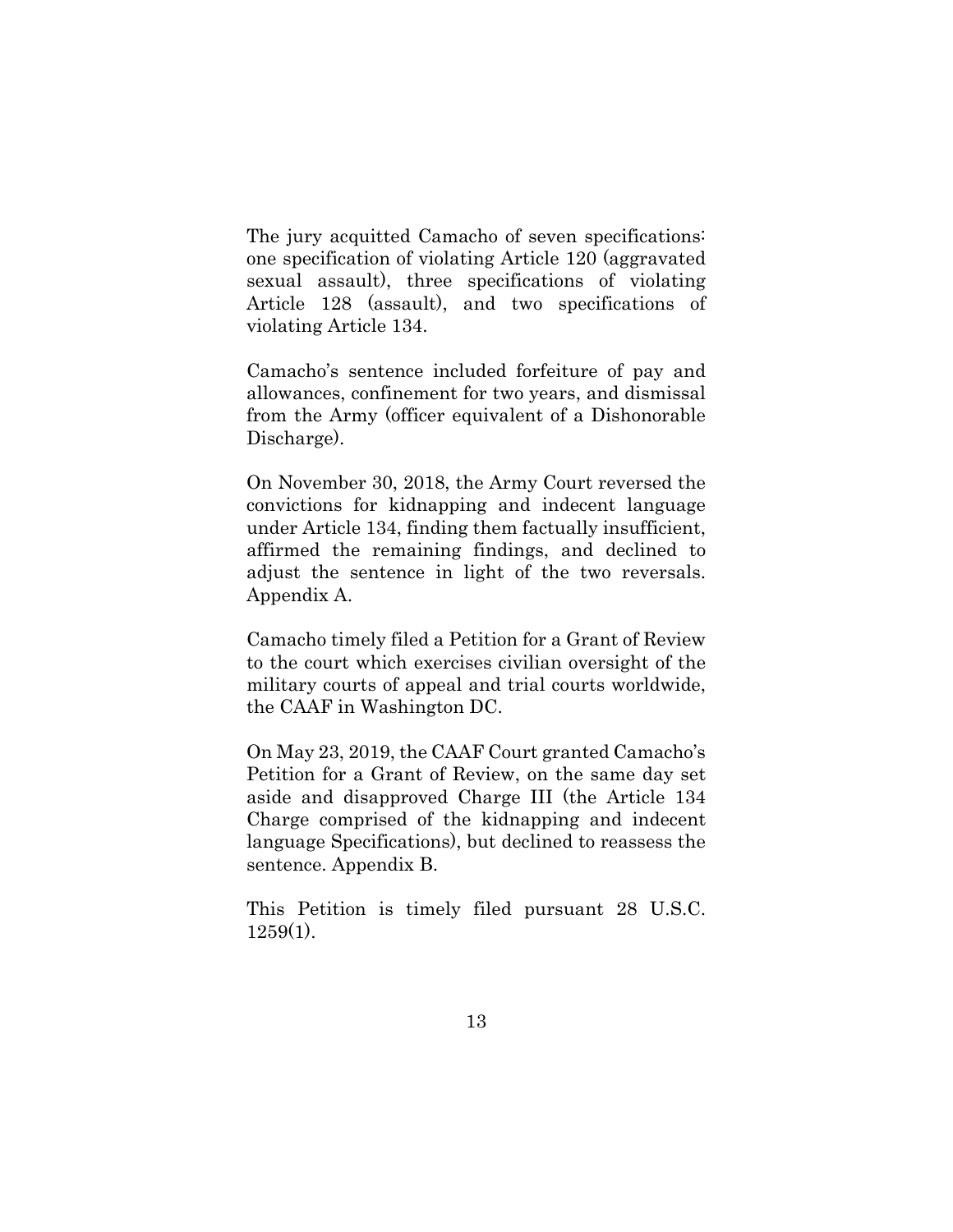#### ARGUMENTS

## I. Application of the Army's SHARP program to Camacho resulted in an unconstitutional Article I criminal trial.

The unfair tilting of the scales of justice the SHARP program had on Camacho's Due Process and Sixth Amendment rights impermissibly sacrificed the presumption of innocence in favor of political correctness. Application of the SHARP program reversed and dishonored these constitutional precepts in at least six substantial ways.

First, the title special victim attached upon the victim's simple, unadjudicated, naked allegation alone.

Second, the Army appointed her a *special victim* counsel, ascribing a status of greater significance than an "ordinary" complainant.

Third, the Army appointed a *special victim* prosecutor, with specialized training to make the case against Camacho and for AA.

Fourth, as the special victim and chief government witness against Camacho, the convening authority allowed AA an in-person meeting, represented by her civilian counsel and her "special victim counsel," to advocate for her and castigate Camacho. That is, the SHARP program set conditions for special victim counsel to sit at the convening authority's table and advocate against Camacho, and, say to the convening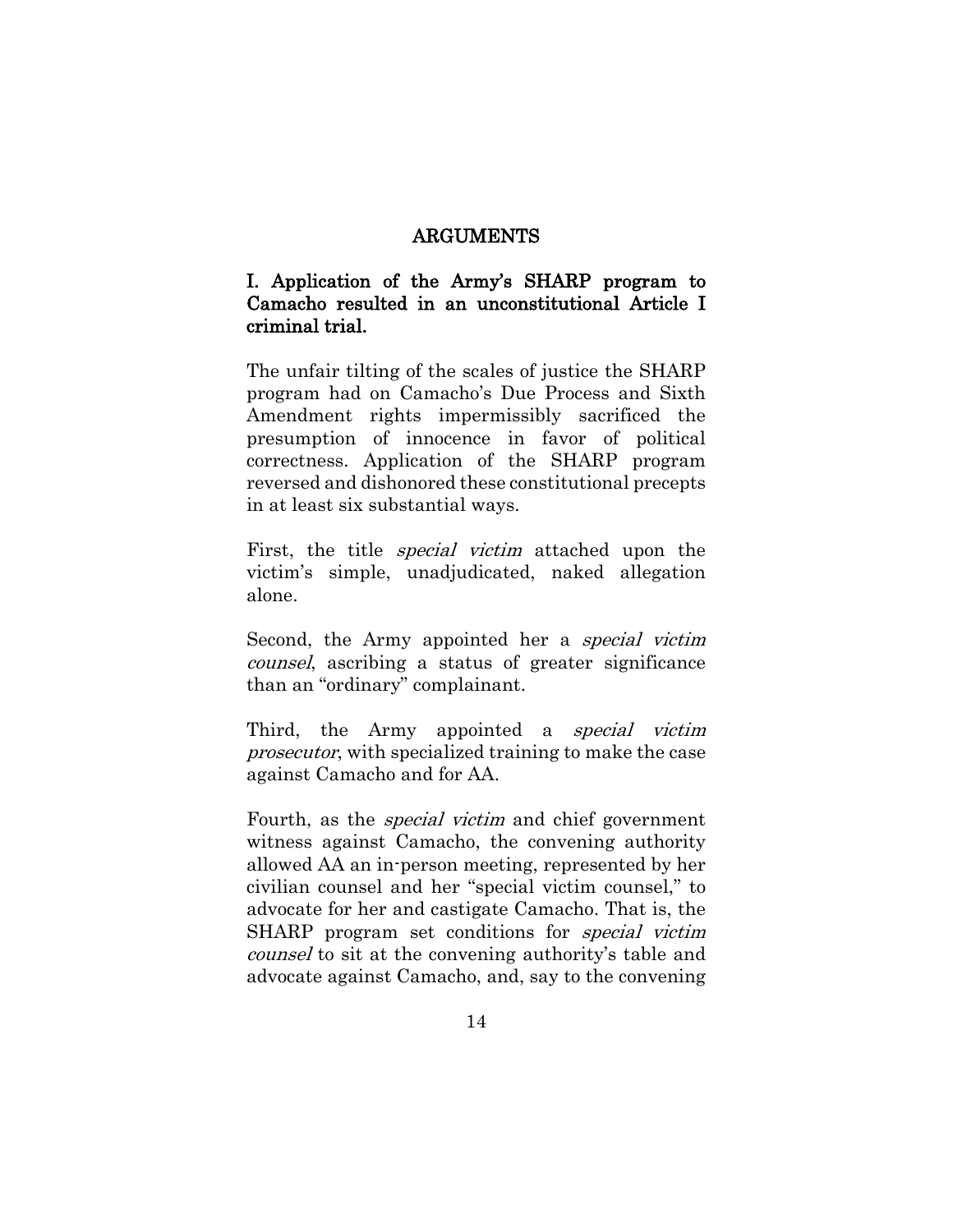authority that national command authority already determined her a special victim deserving of a special counsel. It is by now apparent that this meeting, which was set under the guise of addressing how the convening authority would approach AA's misconduct, was actually a ruse by AA to use the SHARP program to target Camacho.

Fifth, the dozens of uses of special victim and victim at trial, coupled with the presence in the courtroom of both a special victim counsel and special victim prosecutor in front of the members was so inherently prejudicial that it is an unacceptable encroachment on Camacho's right to a fair trial. The clear message to the panel of officers - a determination of guilt has already been made - before any properly constituted legal body has rendered a competent determination. This is the veritable equivalent of the accused being made to wearing an orange "jump-suit" as he stands trial, rather than a business suit that would ordinarily be worn by one who is presumed innocent.

Sixth, the prosecution, trial court, Army Court, and the CAAF ignored the Secretary of Defense's valid concerns about the constitutionality of the SHARP program. In May 2015, the Secretary of Defense commissioned a subcommittee to the Judicial Proceedings Panel (JPP Report) to review "barriers to the fair administration of justice in sexual assault cases." The May 2017 report "identified a number of problems with how the military justice system treats sexual assault offenses," which included one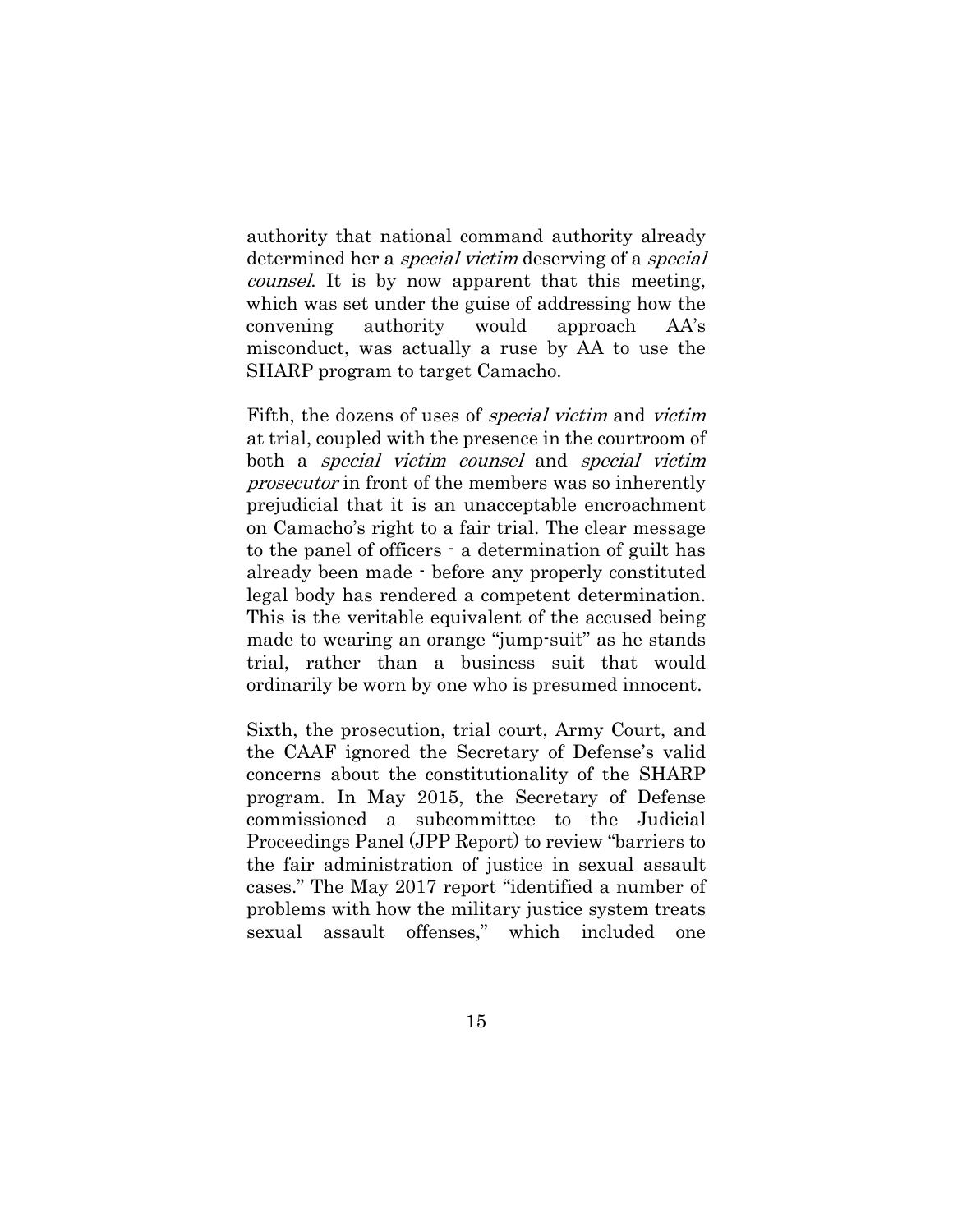conclusion that "convening authorities feel public pressure to refer sexual assault cases to trial."[6](#page-25-0)

> Judge advocates overwhelmingly reported a perception of pressure on convening authorities to refer sexual assault cases to court-martial, regardless of merit. According to many of the judge advocates interviewed on site visits, this pressure extends to weak cases that civilian jurisdictions would not prosecute and, in some cases, have already declined to prosecute.

### Id. at 14.

The civilian jurisdiction in this case, Harnett County, North Carolina, through its Sheriff and Prosecuting Attorney, would not prosecute, and had already declined to prosecute after having interviewed AA and Camacho. The Army originally declined to prosecute because the claim first reported did not include sexual assault.

Only when AA retained retired Army JAG counsel experienced in the SHARP program did she change her report to the Army to sexual assault, to avail herself of the pressure on the convening authority to refer her sexual assault claim, regardless of merit, to

<span id="page-25-0"></span><sup>&</sup>lt;sup>6</sup> See Subcommittee of the Judicial Proceedings Panel Report on the Barriers to the Fair Administration of Military Justice in Sexual Assault Cases, May 9, 2017, available at http://jpp.whs.mil/Public/docs/08-

Panel\_Reports/JPP\_SubcommReport\_Barriers\_Final\_20170512 .pdf.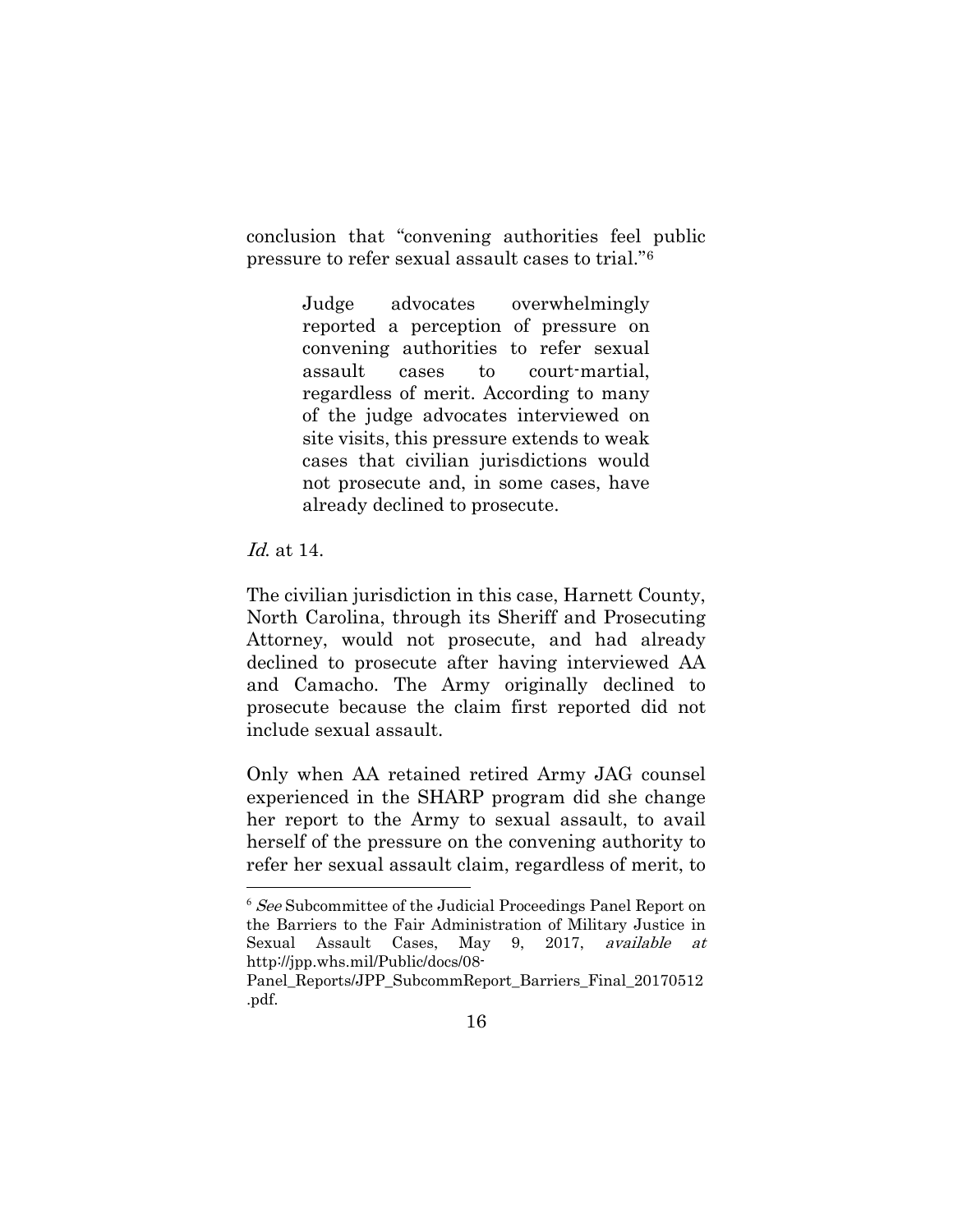trial in order to spare herself discipline for her sleeping with a subordinate and thereby save – and indeed, advance – her career.

That the convening authority could be influenced, and his mindset amenable to those points, are the product of the heightened scrutiny concerning charging decisions about sexual assault which the JPP found problematic. Like the convening authorities in the JPP report, the convening authority's actions here were informed such that he decided in a manner which freed him from having to answer for disciplining AA (a female special victim of sexual assault) and risk losing promotion and career trajectory, but which unfairly prejudiced Camacho's constitutional rights.

Another point the JPP found troublesome: "false accusations are now more likely to make it through the system and, as a result, innocent people face allegations that could ruin their lives." Id. at 21.

AA ultimately made two reports vastly inconsistent with her trial testimony: domestic assault, "no sexual force or anything," jamming fingers, and masturbated on her hand.

Outside the SHARP program, such inconsistent statements suggest a reasonable and justifiable decision not to prosecute given the weaknesses of the complaining witness/victim's version of events - as evidenced by both the civilian and Army authorities' initial declinations to prosecute.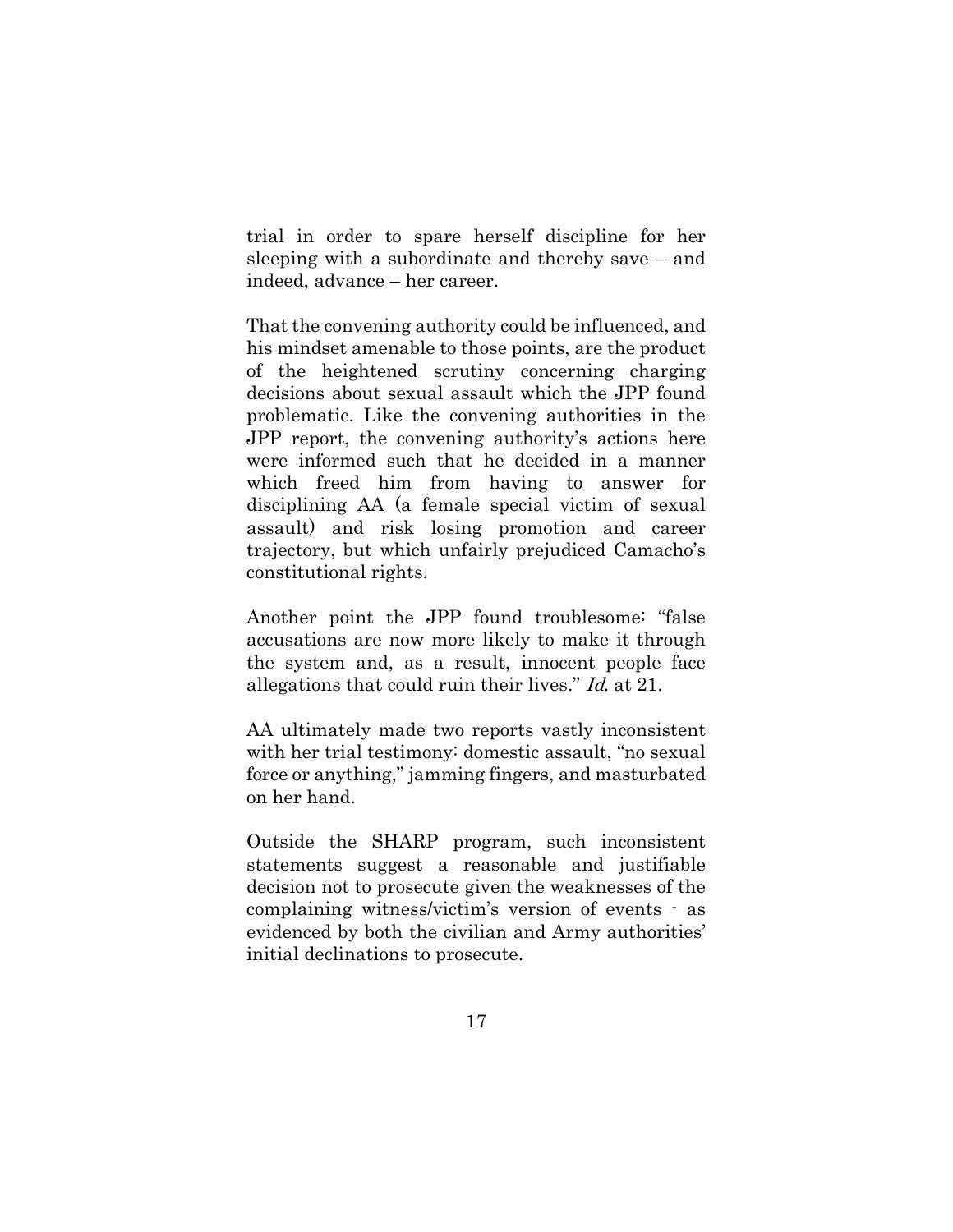As the JPP Report concluded, "The perception of pressure on convening authorities to refer sexual assault cases to courts-martial and . . . the consequent negative effects on the military justice system are more harmful than the problems that such provisions were originally intended to address." Id. at Recommendation Number 5. See also United States v. Barry, 78 M.J. 70 (C.A.A.F. 2018) (convening authority sought to reverse conviction for sexual assault, but military attorney advised against it).

Although fully briefed to the Army Court and the CAAF, these Article I courts chose not to make the JPP report a part of their analyses. Doing so would have made reaching affirmance, the culture SHARP itself created, a bridge too far.

This Court has held that "certain practices pose such a threat to the 'fairness of the factfinding process' that they must be subjected to 'close judicial scrutiny.'" Holbrook v. Flynn, 475 U.S. 560, 568 (1986) (quoting Estelle v. Williams, 425 U.S. 501, 503-505 (1976) (holding that where a defendant is forced to wear prison clothes when appearing before the jury may affect a juror's judgment).

This is very much a matter that demands the "close judicial scrutiny" that this Court referenced above. Before the trial judge instructed the jury, the term victim had been used 53 times. The term special victim was used nine times, [and, the prosecution used](https://www.dropbox.com/s/3cqobzpu71oi5q5/Assumed%20guilty-r01%20%5Bvictim%5D.pptx?dl=0)  [the term victim eight times in front of the jury.](https://www.dropbox.com/s/3cqobzpu71oi5q5/Assumed%20guilty-r01%20%5Bvictim%5D.pptx?dl=0)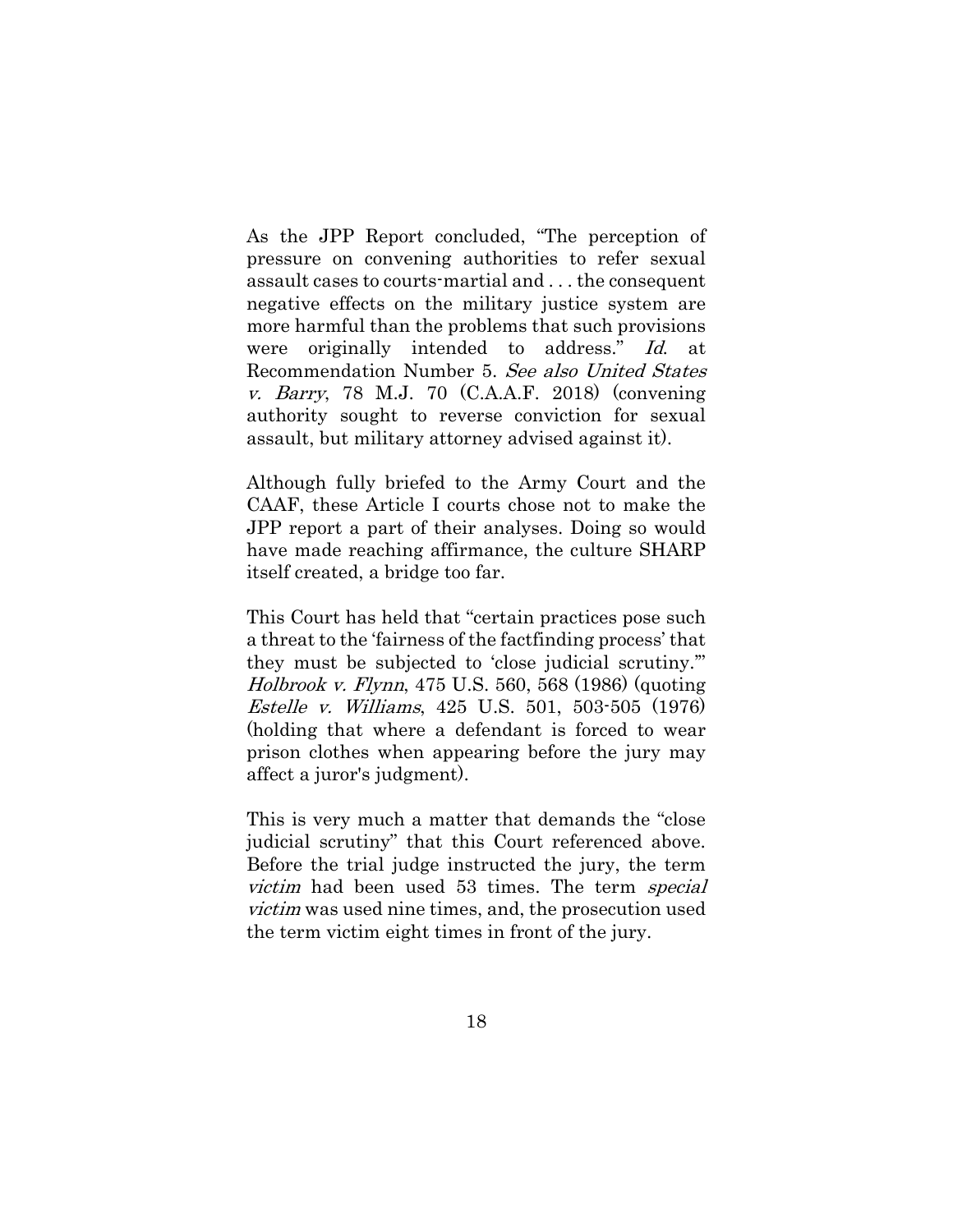The cumulative effect: reversal of the sacrosanct constitutional principle that an accused is presumed innocent until proven guilty beyond a reasonable doubt, by the evidence properly admitted, and nothing else.

Proving the unlawful effect the SHARP program had on the trial can be seen in the testimony of the original investigating officer (IO):

> I thought I was obligated to push things forward at the time because of her statement, regardless of my opinions now. At what point do we say hey, I'm sorry to all the pressure from above.

The SHARP program brought all of this together to send Camacho to trial and prison after having been cleared twice, and pressure those concerned about their careers to unfairly favor the accuser and disfavor Camacho.

The SHARP program, the prosecution's application of it, and the appellate courts' failure to professionally probe the constitutional issues presented violated Camacho's absolute right to the presumption of innocence until the government has proven every element of every offense "beyond a reasonable doubt," and the jury may only determine that the accused is guilty if the government has met that burden. In re Winship, 397 U.S. 358, 364 (1970); Taylor v. Kentucky, [436 U.S. 478, 485](http://caselaw.findlaw.com/us-supreme-court/436/478.html#485) (1978).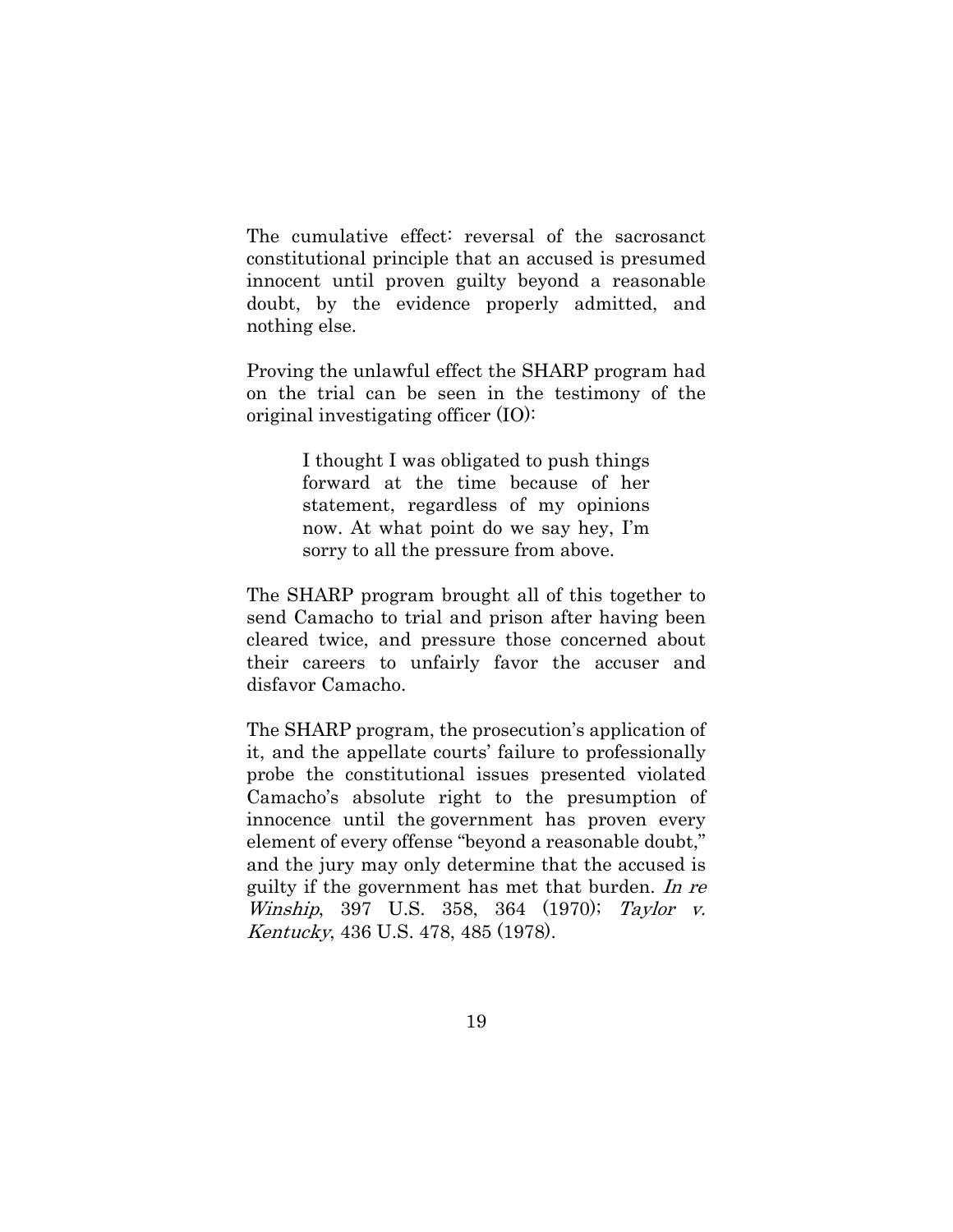II. The trial court, conditioned by the SHARP program's reversal of the presumption of innocence, deprived Camacho of his Constitutional Right to Fundamental Due Process where it allowed 13 instances of serious prosecutorial misconduct, to include making material misrepresentations in open court about digital images with which the prosecution tampered and on which the prosecution relied at trial, which further deprived Camacho of the ability to put on a complete defense.

This Court has recognized the "special role played by the American prosecutor" in the search for truth. Strickler v. Greene, 527 U.S. 263, 281 (1999). Prosecutors have a continuing interest in preserving the fair and effective administration of criminal trials. Accordingly, the American Bar Association states that a prosecutor's duty is "to seek justice within the bounds of the law, not merely to convict." A.B.A. Standards for Criminal Justice: Prosecution and Defense Function, Standard 3-1.2(c) (4th ed. 2015).

If reversal of the presumption of innocence on a programmatic level (prosecution, trial judge, Army Court, CAAF, and the Secretary of Defense) were not enough, the military justice trend of prosecutorial misconduct repeatedly reared its head here. The prosecution engaged in the following improper methods that resulted, in whole or in part, in Camacho's convictions:

(1) Nearly every legal officer within the Office of the Staff Judge Advocate (OSJA) knew of a meeting at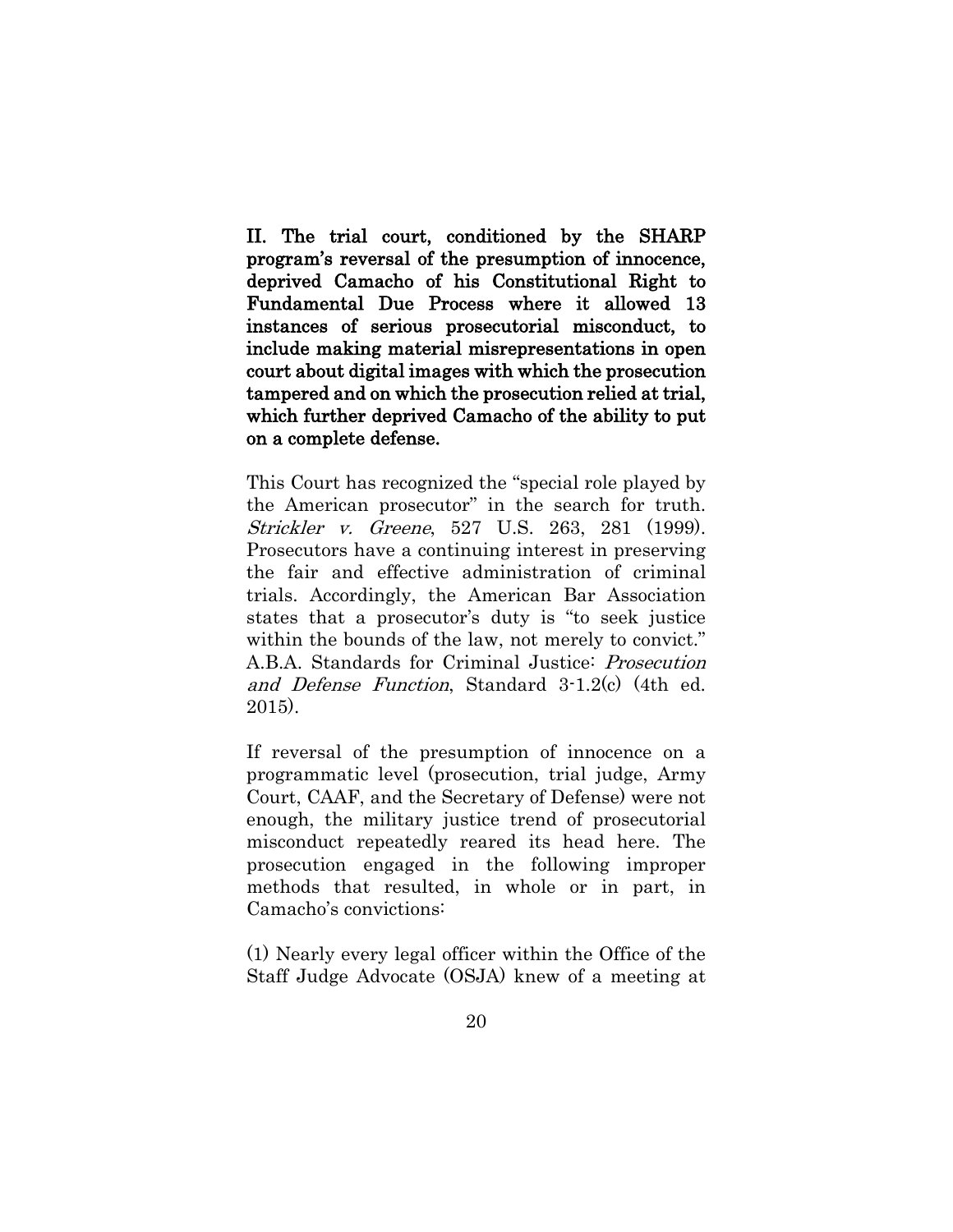which AA, her civilian attorney (a retired judge advocate), and her SVC met in-person with the convening authority, during which unfavorable remarks were made by AA to the convening authority. Yet neither the meeting nor its substance were disclosed to the defense, even though a motion to dismiss based on unlawful command influence was pending.

(2) None of these legal officers, each bound by the Fifth Amendment, Brady v. Maryland, 363 U.S. 83  $(1963)$ , Rule for Court-Martial (RCM)  $701(a)(6)$ , Army Regulation (AR) 27-26, the ABA guidelines, and acting in the face of a written defense request for any and all statements made by prosecution witnesses per RCM  $701(a)(2)$ , disclosed to defense counsel the onesided secret meeting where prejudicial remarks were made by AA and her attorneys against Camacho.

(3) During a post-trial Article 39(a) hearing, the SJA testified that the meeting should have been disclosed: "Certainly, the fact of the meeting should have been disclosed. . . that is ultimately on me as the senior attorney for the division at the time."

(4) If the meeting were properly disclosed, the defense and the military judge would have had the benefit of the in-person testimony, taken only days after the meeting, while the prosecution's opposition to Camacho's motion to dismiss based on UCI was pending before the military judge.

 $(5)$  The SJA and AA's Battalion Commander (*i.e.*, the officer two levels above her in the chain-of-command)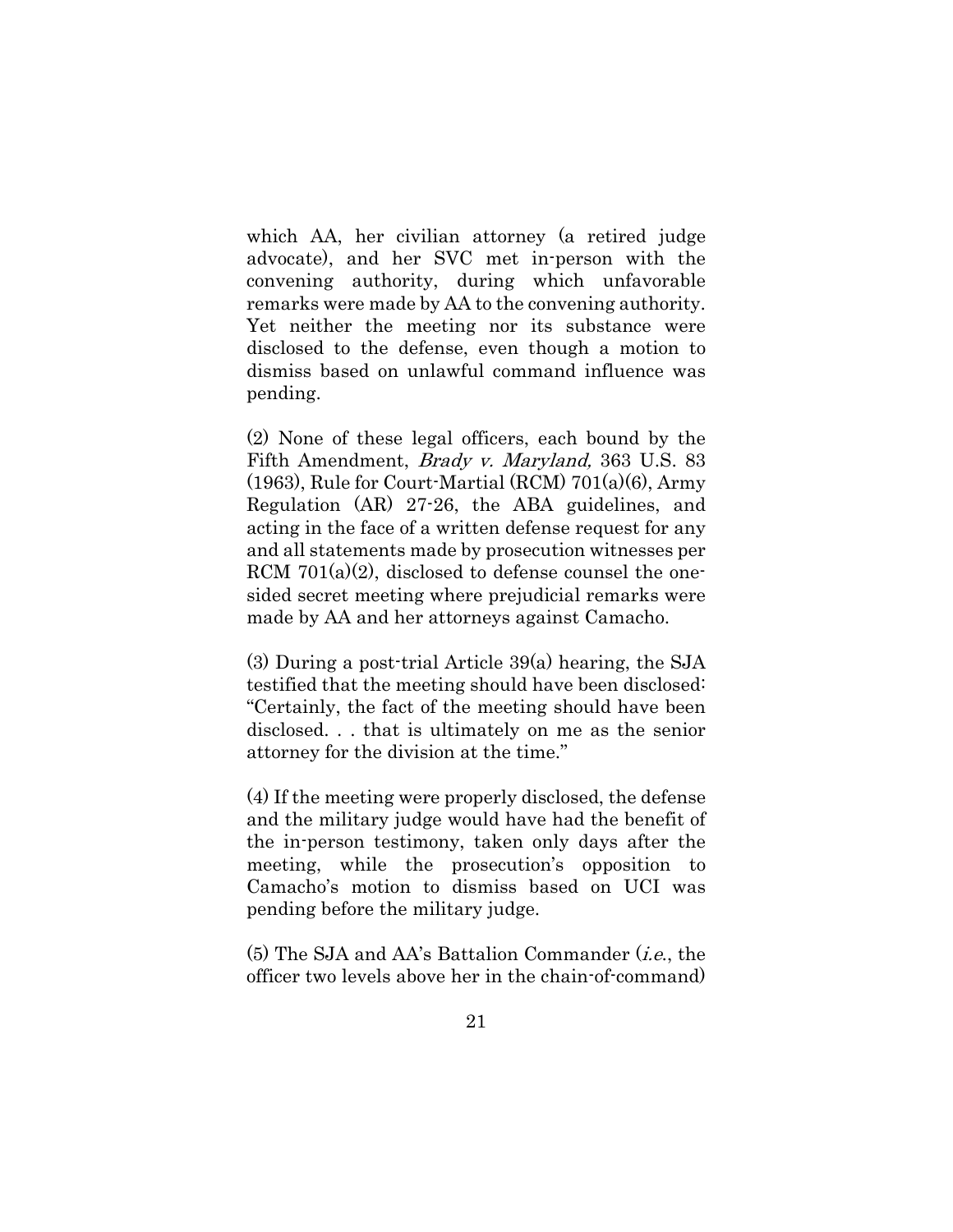testified that they were aware of reports that AA had additional sexual affairs. The prosecution failed to disclose reports of additional unlawful sexual affairs involving AA, the main prosecution witness against Camacho, which could have been developed for impeachment.

(6) The prosecution failed to disclose *Brady/Giglio v.* United States, 405 U.S. 150 (1972) (required disclosure of impeachment evidence) about the prosecution's second witness against Camacho, which could have been used to impeach her and reveal her bias against Camacho. This witness, YD, not only destroyed evidence relating to AA's officer misconduct, but is also AA's friend from West Point, fellow judo expert, who took the digital images of AA's bruising which became a central part of the prosecution's case against Camacho. Had the prosecution not tampered with the digital images, Camacho could have used the time on AA's watch to establish her whereabouts for 96 minutes during the morning at issue, and develop an alternative attacker/source of injury. Such evidence likely would have created the reasonable doubt necessary for the jury to acquit Camacho of the ten remaining specifications, in what was already a split jury decision.

(7) The prosecution withheld a series of vitriolic emails from AA's civilian defense counsel to prosecutors before, during, and after referral vilifying Camacho, encouraging severe discipline, while urging AA be given no discipline.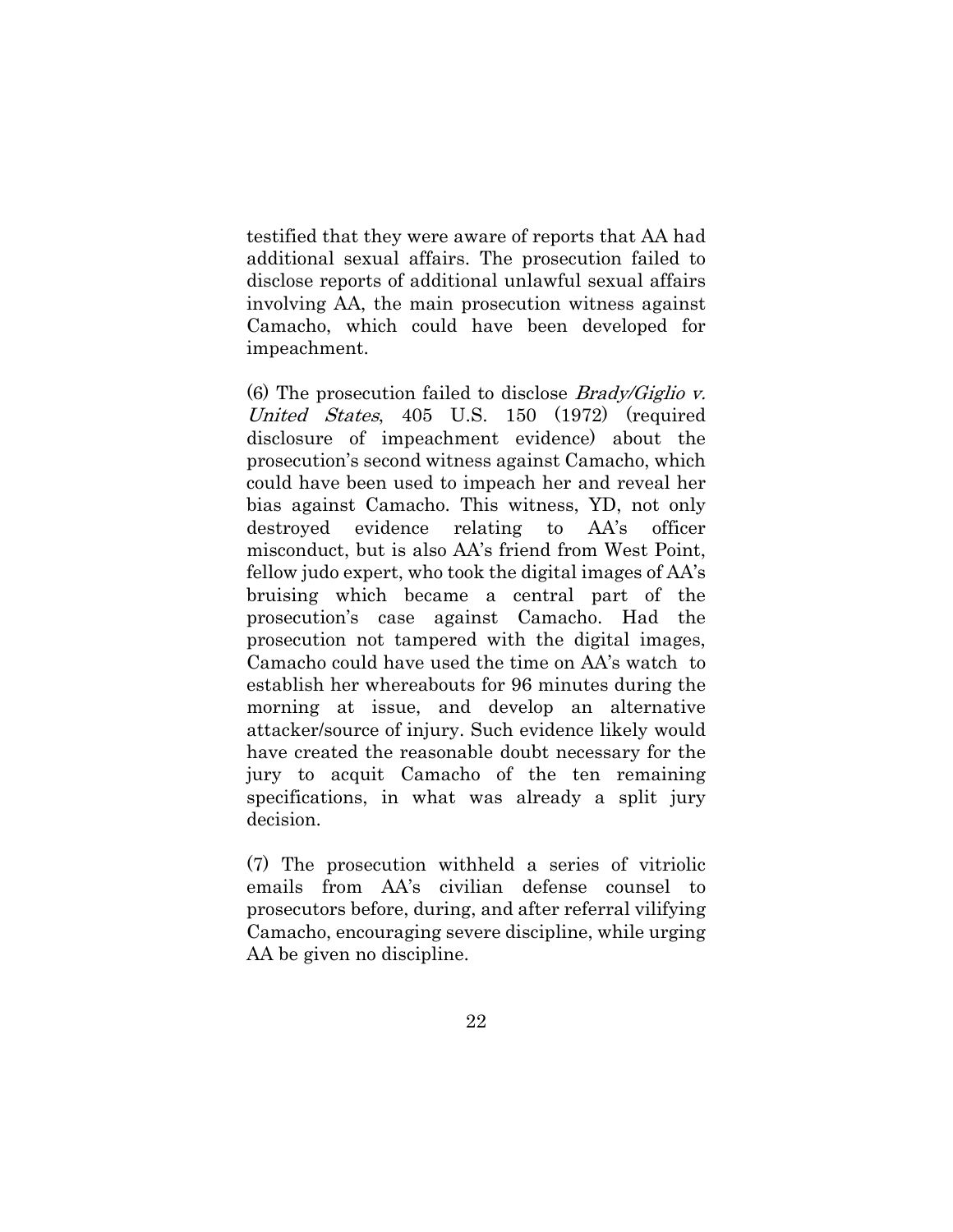(8) [Appellate Exhibits CVIII and CIX](https://www.dropbox.com/s/y6044v0efcski20/Discovery%20Disclosure%20Issues.pdf?dl=0) detail no fewer than 46 instances of prosecutorial failures to disclose evidence favorable to the defense, each of which would have been helpful to Camacho's defense.

(9) The DSJA provided legal counsel to AA's civilian attorney, offering: "[y]ou may want to consider having a medical officer offer a short narrative – that explains the extent of the damage." By contrast, the DJSA did not provide legal counsel to Camacho's attorney.

(10) The prosecution introduced manipulated and tampered digital images and held them out as genuine as part of prosecution exhibit 6, which deprived Camacho of the opportunity to develop an alternative attacker/cause of injury defense, as AA's whereabouts the morning at issue. All of this occurred after AA had spoken with leaders in her unit, none of whom reported not seeing any marks, cuts, or bruises on AA.

(11) The prosecution misrepresented in open court that there were no substantial differences in the versions of manipulated digital images when there was clear evidence of significant differences in the images disclosed piecemeal and evidence of willful concealment, e.g., the watch was cropped out of the first images, but only revealed in detail after trial.

(12) The prosecution failed to disclose the meta-data associated with prosecution exhibit 6, which deprived Camacho of the use of the time and date information to establish that AA's whereabouts on the date she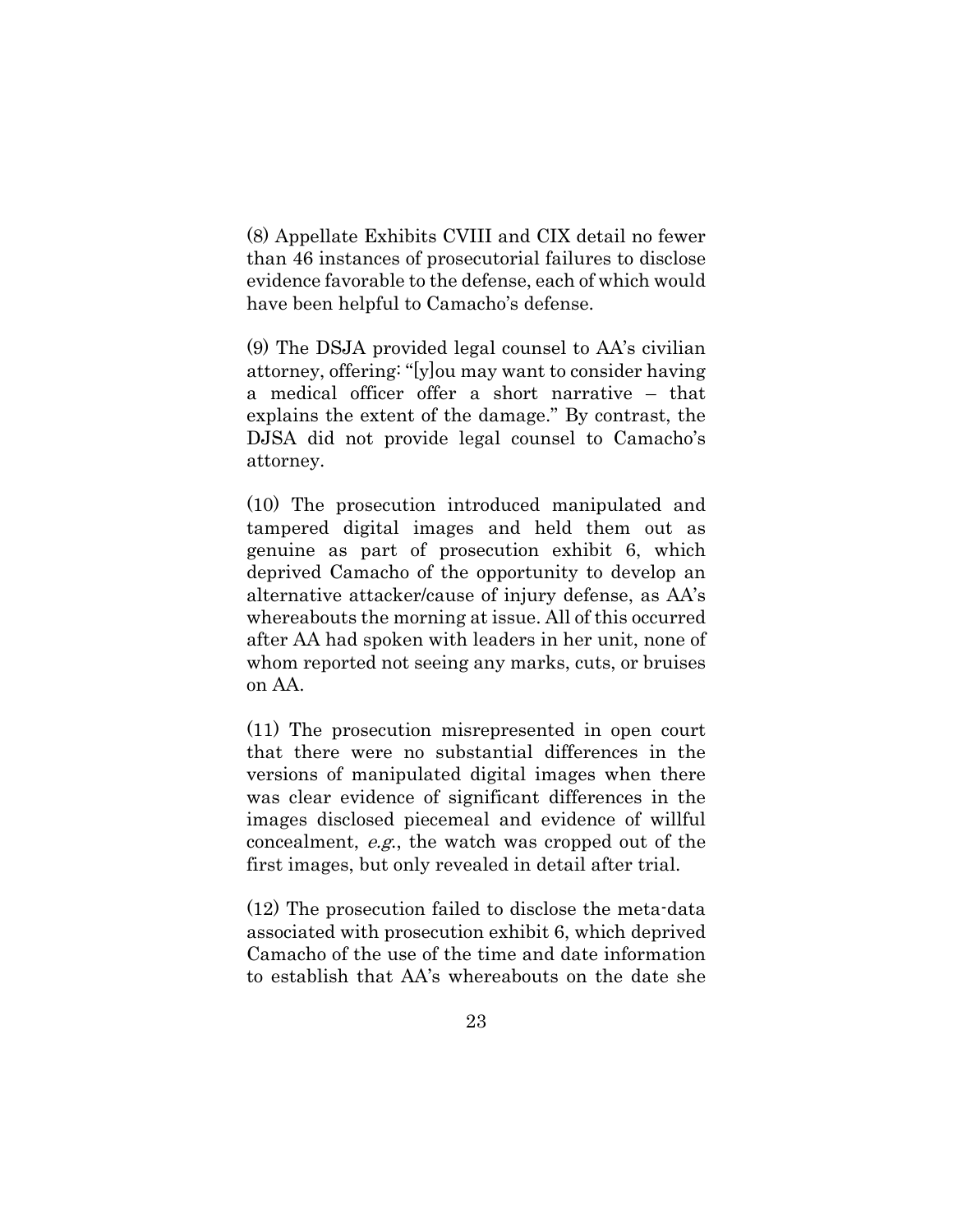reported injuries could not be established for 96 minutes.

(13) The prosecution falsely stated to the jury during argument that Camacho "ejaculated in her face," when there was no evidence whatsoever of such conduct admitted at trial.

The foregoing suggests prosecutorial misconduct deprived Camacho of a trial compliant with constitutional Due Process. Yet, Article I courts did not evaluate these points in the decisions below, further suggesting that direct appellate review was neither full nor fair, due in large measure, to the constraints under which the relevant actors operated due to the SHARP program.

Accordingly, the Constitution was absent without leave throughout the investigation, trial, and direct appeal which has implications across the entire military justice system.

III. Predisposed to guilt due to the SHARP program, the trial court wrongly admitted over defense objection an unsigned, undated, typed, copy of an "apology" letter introduced as "bad person" uncharged misconduct to prove Camacho may have assaulted AA a decade earlier, and wrongly admitted the hearsay testimony of AA's mother, who described a sexual assault of her daughter she did not witness.

A. Letter. The prosecution offered a copy of a typed, unsigned, undated, "apology" letter in unsullied condition attributed to Camacho for his having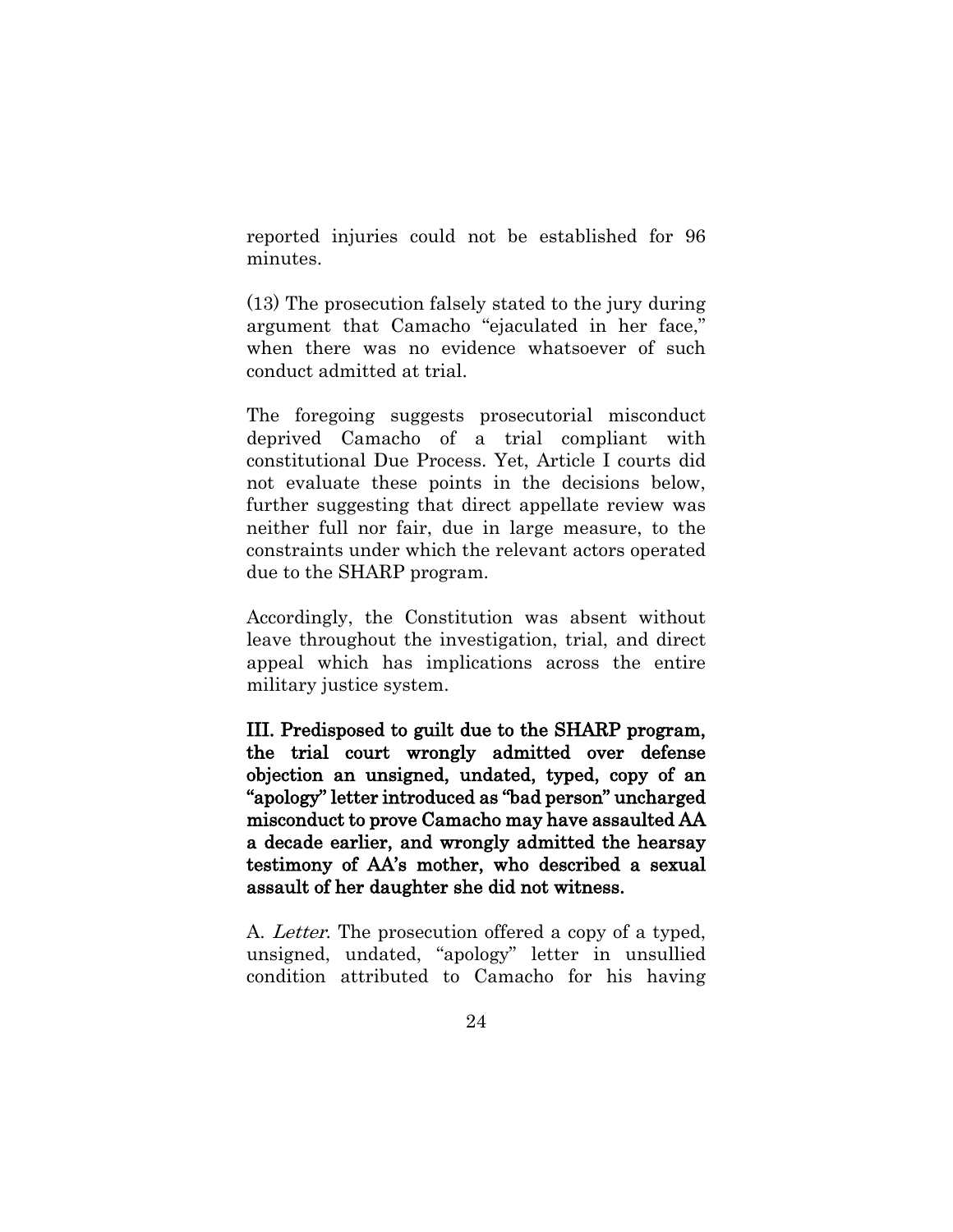allegedly assaulted AA while they were cadets years prior. The "apology" was a crucial but unfairly prejudicial component of the prosecution's case admitted into evidence over defense objection in violation of Mil. R. Evid. 1003, 1002, 901, 801, and 404(b), 403, 402, and 401. The letter was offered as uncharged misconduct evidence to show that Camacho had the propensity to commit violence toward AA. The panel received it that way, that is, the letter encouraged the jury to convict because of extrinsic conduct as opposed to charged conduct.

Mililitary Rule of Evidence 1002 states that an original writing is required. Copies may be accepted pursuant to Mil. R. Evid. 1003 unless "a genuine question is raised to the authenticity of the original." The military judge should have denied admission of the copy, or at least directed the prosecution to produce the original pursuant to the "best evidence rule," especially where authenticity was challenged.

Military Rule of Evidence 901 states that "[t]o satisfy the requirement of authenticating or identifying an item of evidence, the proponent must produce evidence sufficient to support a finding that the item is what the proponent claims it is." The letter should not have been admitted because it was not sufficiently established that Camacho was the author of it. Devbrow v. Gallegos, 735 F.3d 584 (7th Cir. 2013) (email inadmissible because unsigned and undated in violation of Fed. R. Evid. 901). There are several reasons why the military judge's decision to admit the letter violates Mil. R. Evid. 901.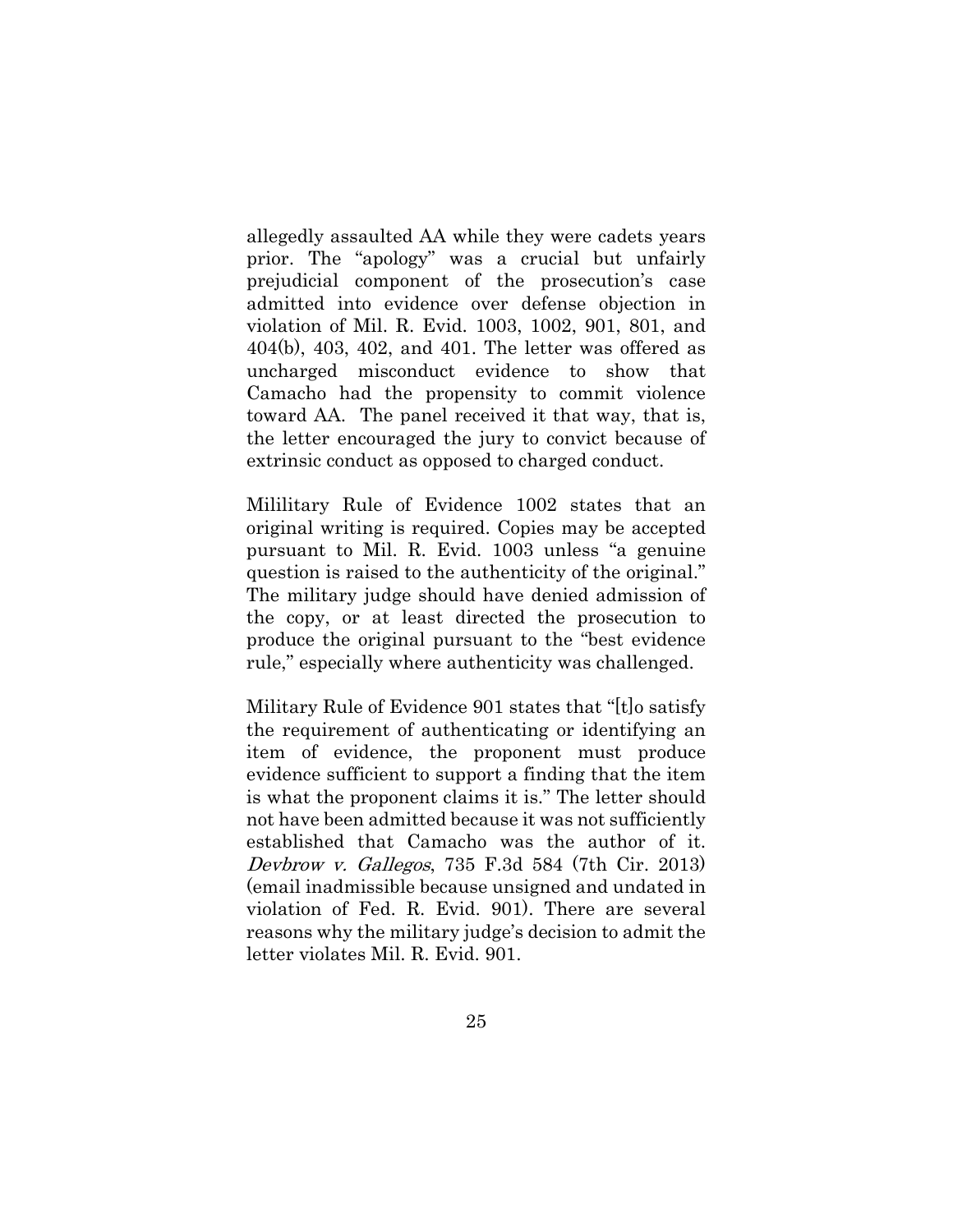(1) No witness claimed to have observed the letter's creation.

(2) No witness saw Camacho type the letter.

(3) The letter is not signed to compare with Camacho's signature.

(4) The letter is not dated, making it impossible to prove that it was made at a time when Camacho was a West Point cadet.

(5) The letter contains no penmanship to evaluate.

(6) The letter is typed and therefore anybody could have created it at any time.

(7) The sponsoring witness for the letter's authenticity, AA, had a compelling motive to shift attention away from her wrongdoings and deflect them onto Camacho to protect her Army career.

(8) AA, like Camacho, was in a position to know obscure details that were not common knowledge.

(9) AA testified that before a formation run as cadets at West Point years prior to trial, Camacho personally handed her the original of the letter. Detracting from the reliability of this testimony, however, is not only AA's motive to fabricate noted above, but also the physical condition of the letter itself at trial. The letter apparently made it through a formation PT run (ostensibly it would have been folded to carry during a formation run or gripped tightly by a sweaty hand),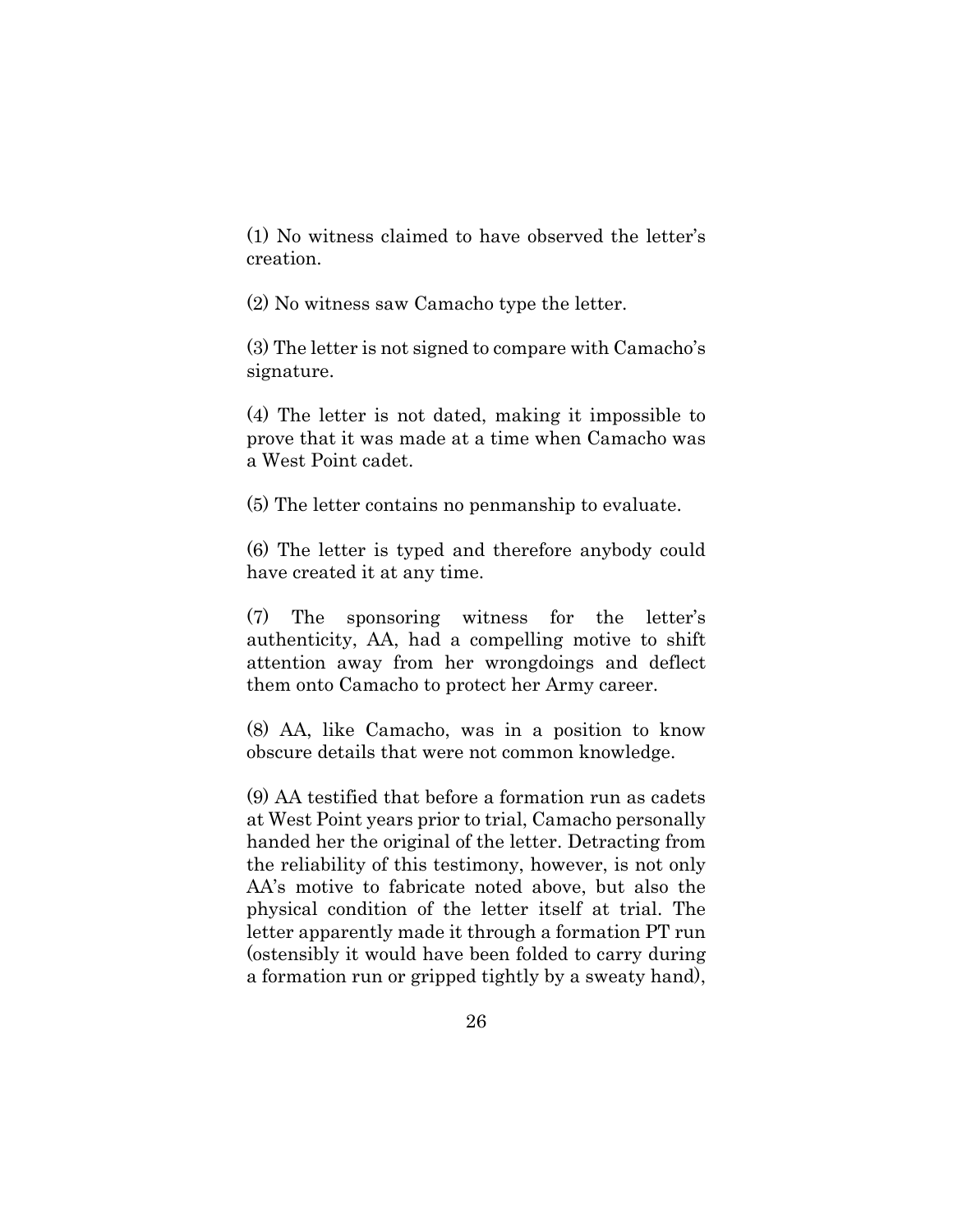and was kept for over six years, yet the "exact copy" the prosecution tendered had no fold marks, wrinkles, or other signs of distress ordinarily associated with an aged paper. Even if a copy were introduced, logically it should have reflected evidence of age, wear, folding, holding, storage.

Since neither the authentication requirements nor the hearsay barriers to admission had been overcome, the letter was inadmissible, given the bars against "bad person" or uncharged misconduct propensity evidence pursuant to Mil. R. Evid. 404(b). *Michelson* v. United States, 335 U.S. 469 (1948) (character evidence has the tendency to encourage jury to convict because of extrinsic conduct as opposed to charged conduct). Put differently, because the letter was not authenticated, its admission for any other purpose is error.

That the panel was directed away from the charged offenses and focused on sheer speculation about Camacho's past life can be shown by the statements of the former battalion commander. He stated in June 2015 that the letter was a confession and convinced him that Camacho did it before and so he did it again.

Even if the prosecution satisfactorily made the necessary showings pursuant to Mil. R. Evid. 1003, 1002, 901, 801, and 404(b), Mil. R. Evid. 403, 402, and 401 counseled against admission into evidence. Any probative value the letter may have legitimately had, is substantially outweighed by the unfair prejudice, confusion of the issues, and misleading of the jury. Consequently, the letter is irrelevant and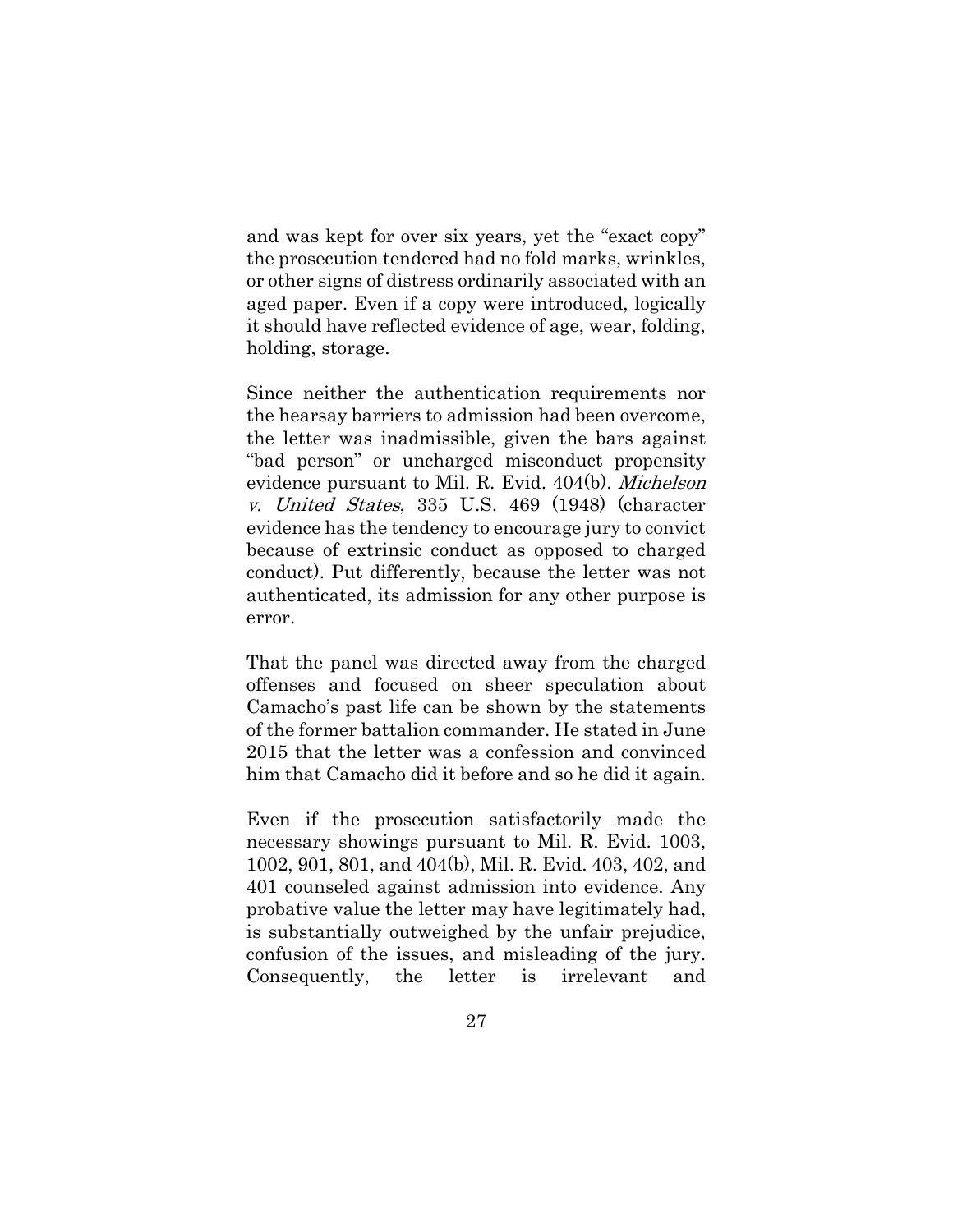inadmissible. Mil. R. Evid. 401 and 402.

At trial, the military judge misapplied eight rules of evidence to reach the incorrect conclusions: 1003, 1002, 901, 801(d)(2), 404(b), 403, 402, and 401. This is an abuse of discretion. United States v. Mott, 72 M.J. 319, 329 (C.A.A.F. 2013) (decision to admit evidence reviewed as abuse of discretion, which occurs where trial court's decision is influenced by erroneous view of the law).

The military judge abused her discretion a ninth time on the same issue when she denied Camacho's RCM 905(f) request to reconsider her ruling to admit the letter in light of sworn testimony by AA that Thomas Marks was an eyewitness to an alleged altercation that occurred at West Point. Marks provided his declaration to the military judge, in which he declared that none of the physical violence described in the letter actually occurred. His sworn declaration eliminated any indicia of reliability that the letter was what AA and the prosecution held it out to be.

The unfairly prejudicial effects to Camacho's right to a fair trial can be seen by the prosecution's having used the "apology" letter throughout its closing argument to convict Camacho. The unfair "bad person" evidence resulting from the letter can be seen over the first two pages of facts in Appellee's Brief before the lower court. The Government's reliance on this evidence in its closing statement and Appellee's Brief shows that its admission was not harmless beyond a reasonable doubt. United States v. Powell, 49 M.J. 220, 225 (CAAF 1998). That so many errors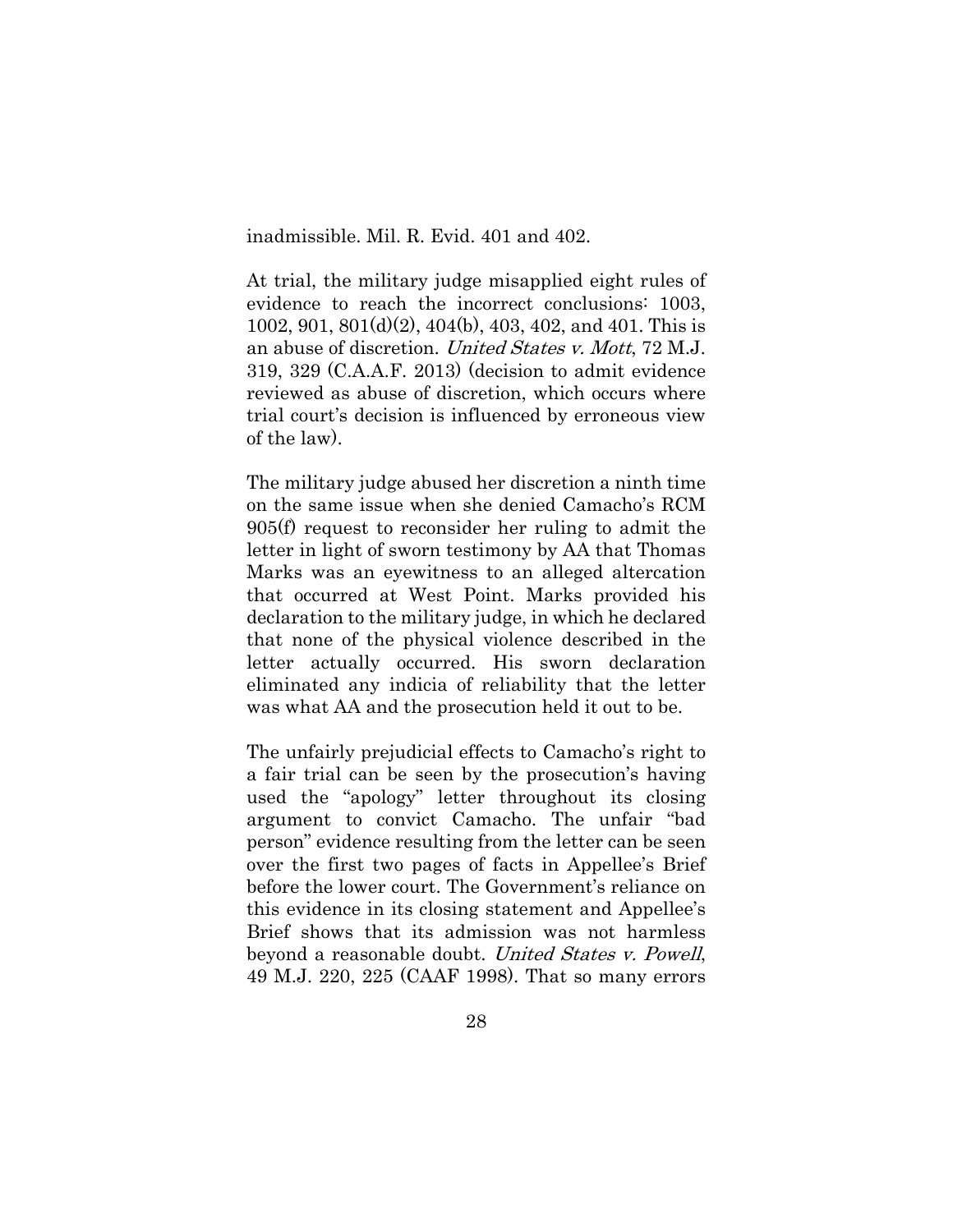concerning basic evidentiary rules were made and affirmed reveals the inflexible lock-step mindset the SHARP program injected into the proceedings, exposing that Camacho was guilty upon mere accusation, a total departure from the Constitution.

B. Inadmissible Hearsay. Although not present on the night in question, AA's mother, over defense objection, was allowed to testify before the members as follows:

> TC. What did she tell you in particular, ma'am?

> A. She told me that, after being beaten, Richard told her he was very horny - and just  $\cdot$  I'm sorry  $\cdot$  and pulled out his penis and made her touch it and he masturbated on her.

> TC. What else did she tell you about the sexual assault, ma'am?

> A. She told me that she just  $\cdot$  she told me it was the most horrible, horrible feeling to feel like nothing more than an animal.

The trial judge erred by admitting unfairly prejudicial and inadmissible testimony from the purported victim's mother relaying graphic and degrading sexual details to the jury about her daughter that she did not witness. Mil. R. Evid. 802; 602 (witness must have personal knowledge). This was a prosecutorial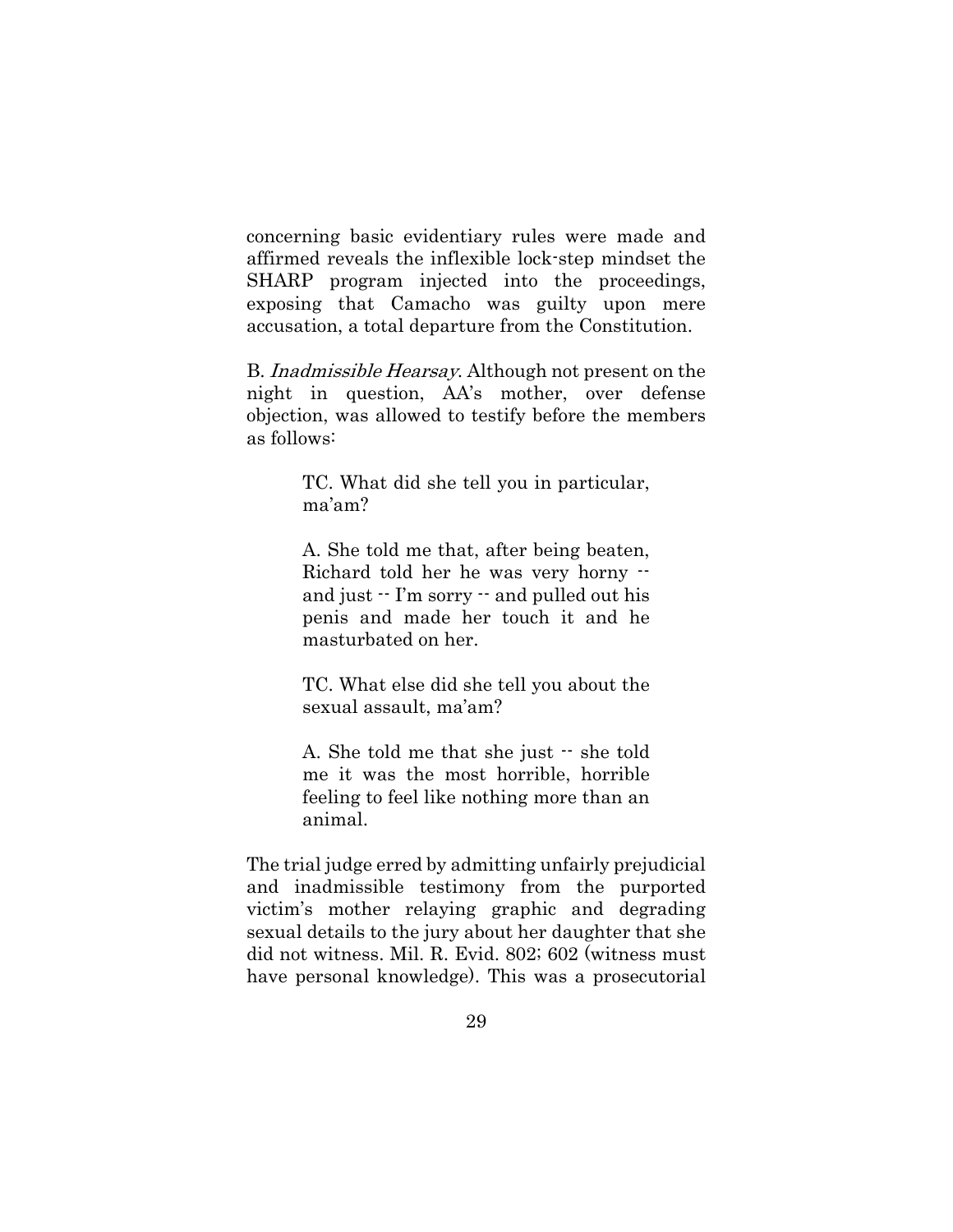effort to make the government's case appear stronger than it was - to bolster the only evidence of sexual assault, AA's shaky testimony.

Any probative value was substantially outweighed by the unfair prejudice to Camacho's right to a fair trial, the clear misleading of the jury to emotionallycharged hearsay evidence from a sympathetic witness, and confusing of the jury by stamping in their minds the terrible image of a mother describing lurid sexual details about her daughter being degraded and treated "like nothing more than an animal." See, e.g., United States v. Owens, 16 M.J. 999 (A.C.M.R. 1983) (describing unfair prejudice as existing "if the evidence is used for something other than its logical, probative force").

Again, that the trial judge would allow, and the appellate courts would affirm, on such a clearly incorrect point of law, demonstrates inelastic lockstep mindset the SHARP program injected into the proceedings, further exposing that Camacho was guilty upon mere accusation.

IV. The Army Court, inclined to affirm guilt due to the SHARP program, misapplied its 10 U.S.C. § 866 plenary de novo jurisdiction when it declined to weigh the credibility of the complaining witness, where the record was replete with indications of her lack of candor and untrustworthiness.

"Article  $66(c)$ ['s]... awesome, plenary, *de novo* power of review" grants the Army Court the authority to substitute their judgment for that of the military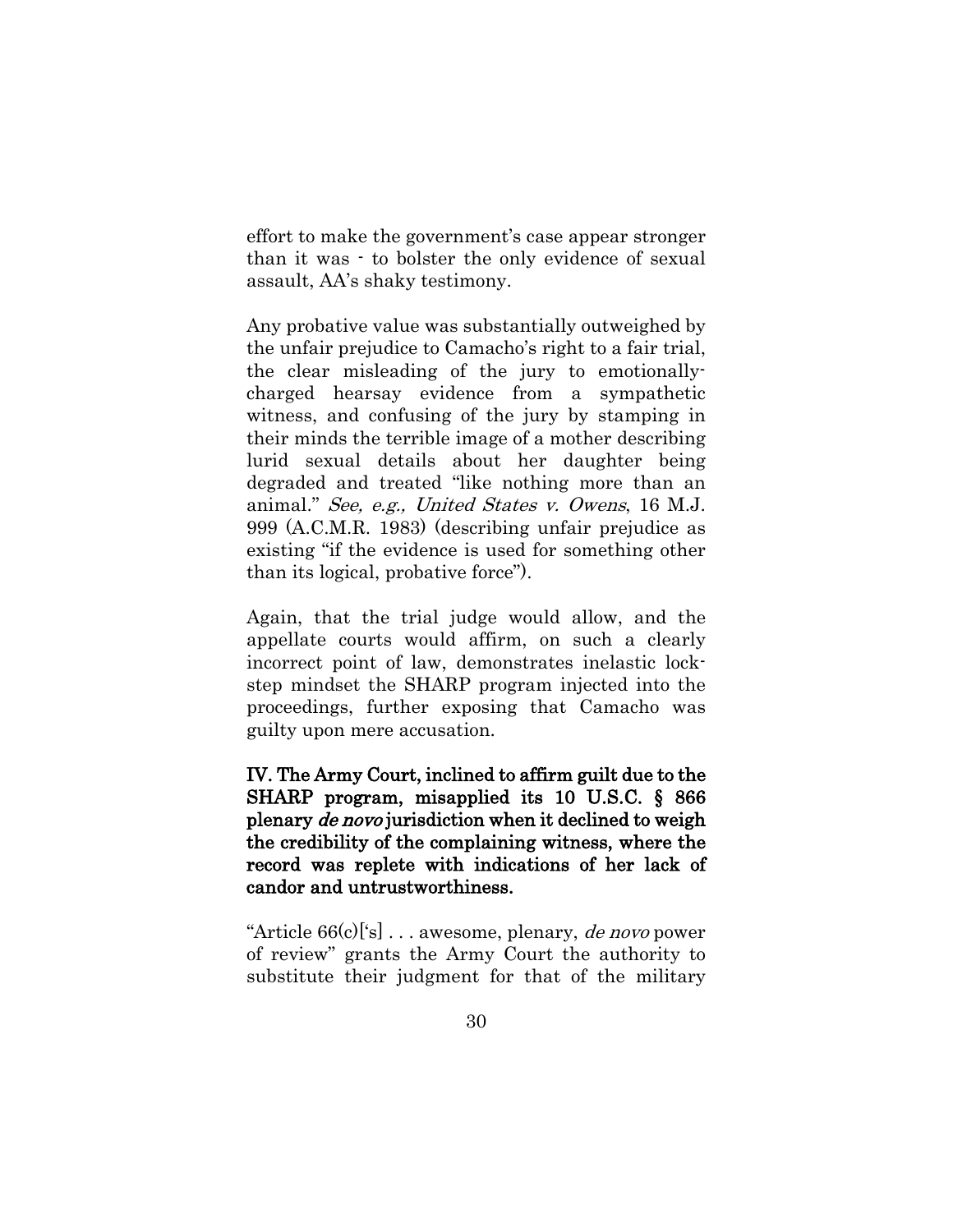judge. It also allows a "substitution of judgment" for that of the court members. United States v. Cole, 31 M.J. 270 (C.M.A. 1990); see also United States v. Holt, 58 M.J. 227 (C.A.A.F. 2003) (Court of Criminal Appeals can be reversed where Appellant is deprived of proper Article 66, UCMJ review).

In the decision below, the Army Court adopted an extremely narrow and curtailed view of its awesome plenary de novo powers of review, which must be a misapplication of its statutory mandate, and an unfairly prejudicial deprivation of full and fair appellate review. The following 14 material evidentiary points were not made a part of the lower court's review:

(1) The only eyewitness at trial, AA, testified under oath that [she could not remember or could not recall](https://www.dropbox.com/s/27xfpd90yb16x2r/Cannot%20Recall%20or%20Remember.pdf?dl=0)  [at least 97 times](https://www.dropbox.com/s/27xfpd90yb16x2r/Cannot%20Recall%20or%20Remember.pdf?dl=0) about probably the most significant night of her adult life.

(2) AA admitted that she lied at least eight times.

(3) AA confessed to disobeying Army flight regulations and making false official statements.

(4) Two officers testified that AA's integrity was questionable.

(5) AA's mother testified that she encouraged her daughter to lie to medical officials.

(6) AA changed her story three times before and at trial.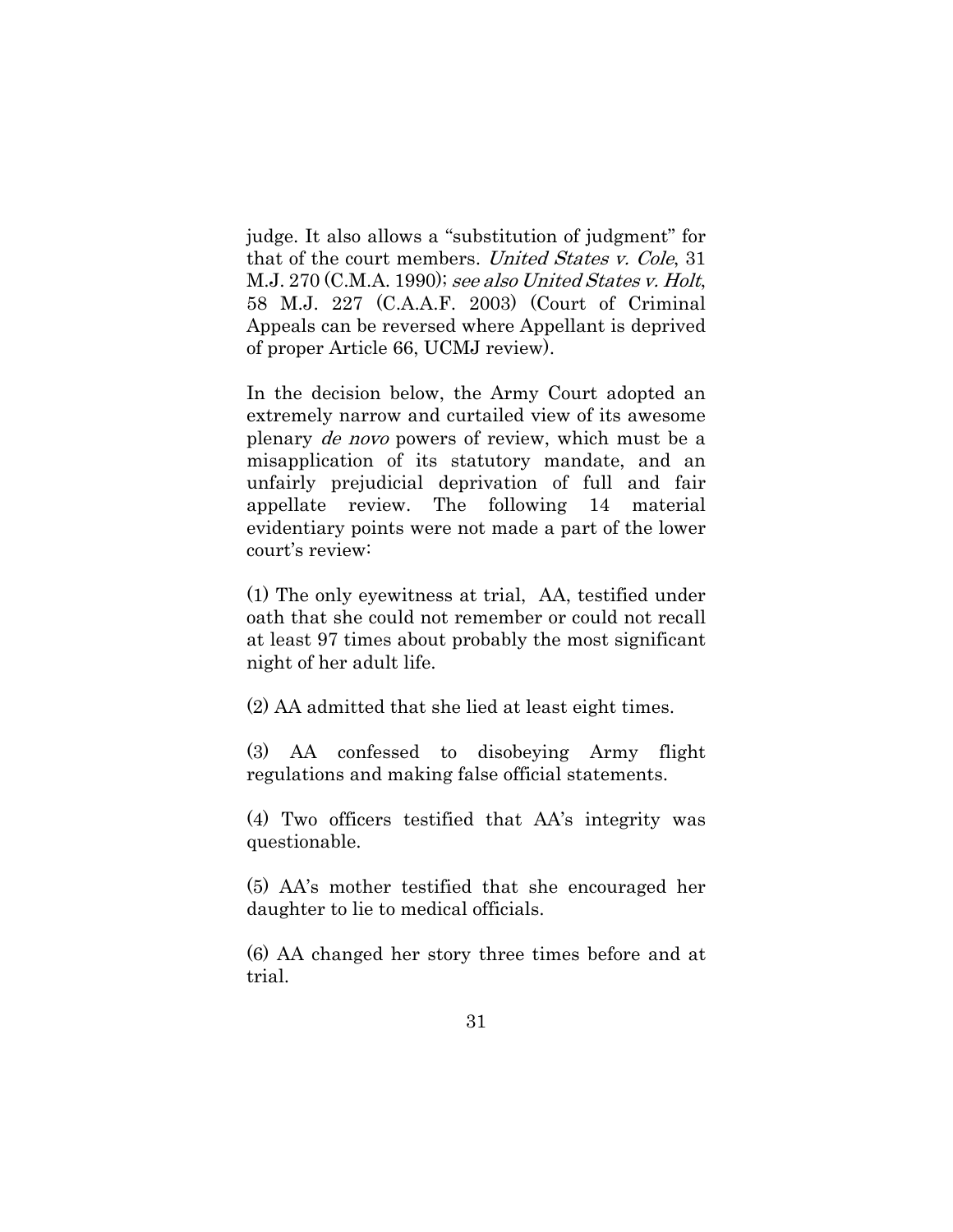(7) AA's reports changed in order to deflect attention from her own misconduct and redirect it to Camacho. Her first report, in which she told Army investigators there was "no sexual force or anything," resulted in the Army's determination not to proceed. She then changed her story. In the second evolution of her story, this time to local authorities, she accused Camacho of "ramming" his fingers inside of her. County prosecutors decided not to proceed. She then changed her story again before the jury, and accused Camacho of masturbating on her hand. Thus, although AA's initial report was assault, her testimony changed to include sexual assault directly after she retained retired Army civilian counsel, in order to avail herself of protected status in the face of her own sexual misconduct with an enlisted soldier in her direct chain of command, and thereby misuse and manipulate the SHARP program.

(8) Months before the convening authority referred to case to trial, AA personally wrote him a letter, pleading that "sexual assaults are a critical issue currently facing the military." While perhaps true as a matter of principle, the correspondence constitutes an ex parte communication impacting Camacho's due process rights, that clearly framed this as a sexual assault case, despite AA's creating those allegations after retaining retired Army civilian counsel familiar with the SHARP program, in contradiction of her initial reports.

(9) Months before Camacho's commander "preferred" charges against him, i.e., formally charged him, legal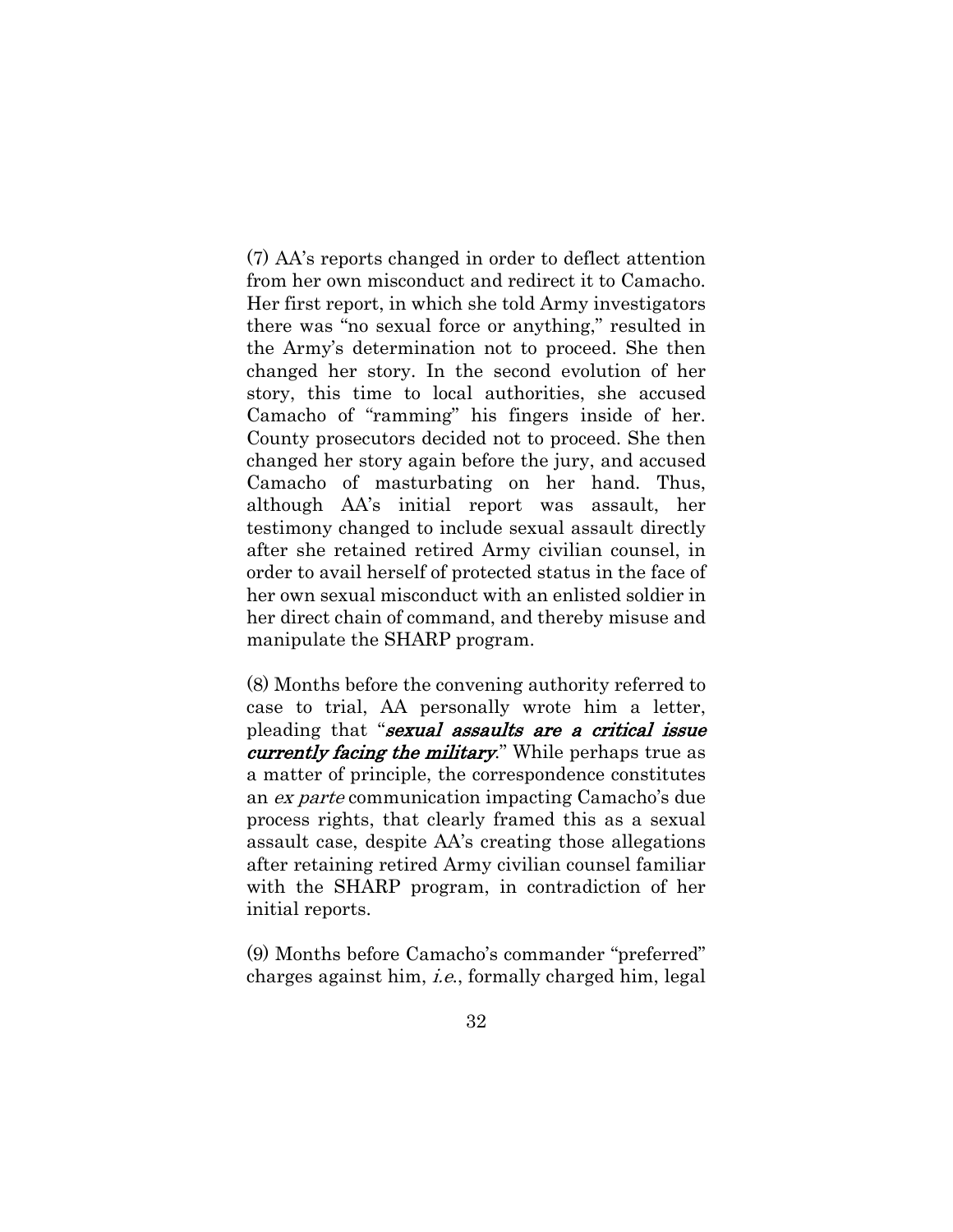officers, to include the SJA, received an email that officials at the Engineer School, which AA was nominated to attend, had concerns about allowing her career to progress, and were hesitant to even contact AA about these concerns because they feared it would prompt her to complain to the Inspector General (IG) to allege she had been retaliated against as a "victim." As the Brigade Judge Advocate explained to the SJA:

> Sir, they are hesitant to even pull her out of the course without a GOMOR for fear of an IG complaint. This would allow her to graduate and pursue a Master's Degree…. The response that an officer who engages in a year-long sexual relationship with an NCO from her and her husband's unit would receive an honorable baffle me, even considering recent events.

(10) The lower court decision does not evaluate the impact of the pressure AA and her legal counsel, unfairly leveraging the SHARP program to gain a personal advantage, put on command legal officers and the convening authority prior to referral, which if properly and timely disclosed, could have been used during Camacho's UCI motions to dismiss.

(11) The lower court did not evaluate the impact of the undisclosed in-person convening authority meeting on Camacho's then pending motion to dismiss based on UCI, the mortal enemy of the military justice system, especially where the SJA himself testified the meeting should have been disclosed and the facts of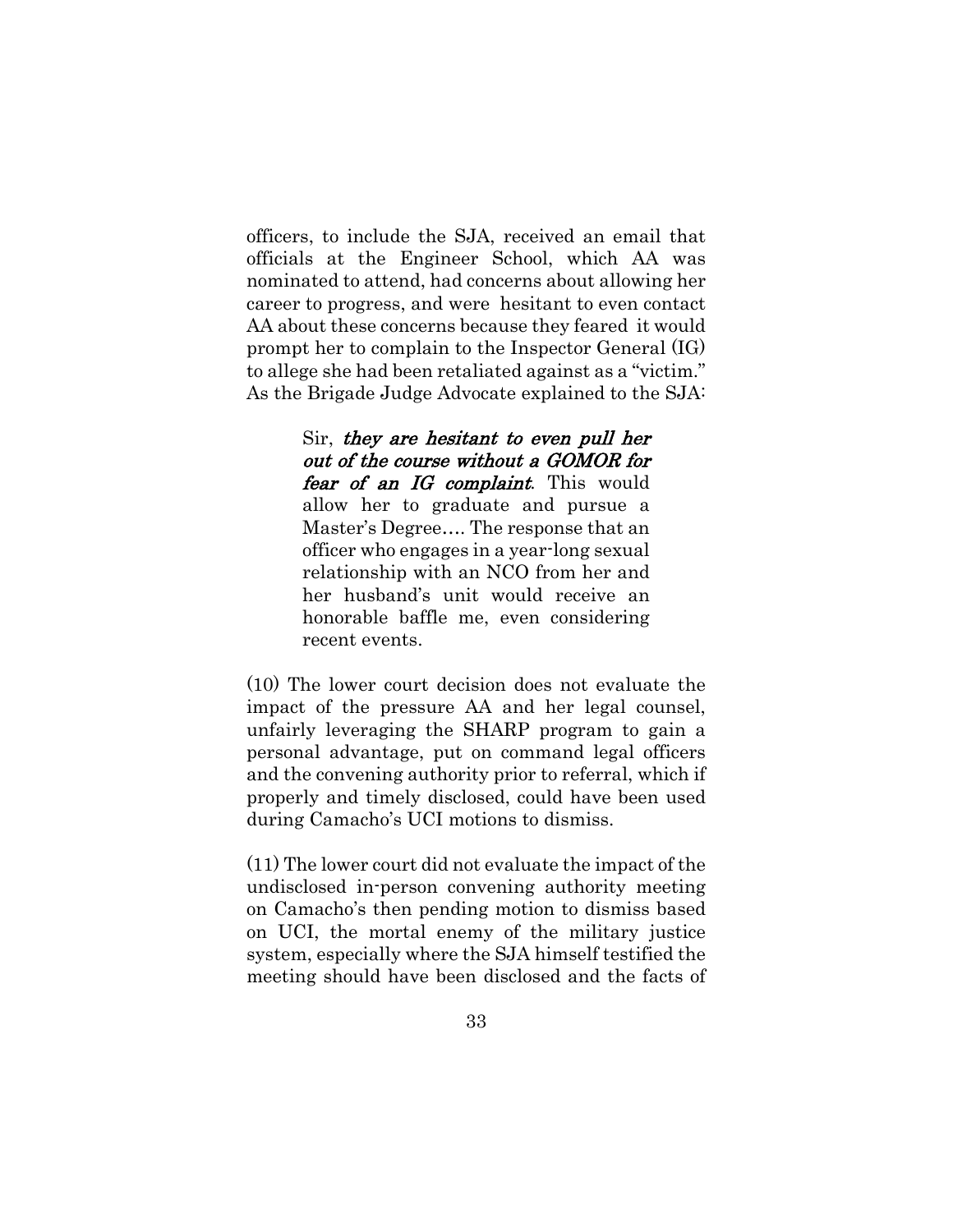the secret conversation would have been fresh in witnesses' memories for use to resolve the UCI motion.

(12) The lower court decision does not address the effects the passage of time had on witnesses' memories of what was said during the undisclosed meeting in the convening authority's office resulting from the prosecution's failure to disclose the secret convening authority meeting.

(13) The lower court decision does not weigh the substantial evidence of prosecutorial misconduct noted above as bearing on the legality and constitutionality of the findings and the sentence.

(14) The lower court incorrectly concluded that metadata relating to digital images was not marked or admitted, when the information was indeed marked and admitted into evidence during a posttrial Article 39(a).

These undisputed points suggest that if a reviewing court were ever inclined to substitute its own judgment for the military judge's and the jury's, this is the right case pursuant to 10 U.S.C. § 866. By contrast, the lower court limited its vast powers of plenary de novo review because they too were influenced by the SHARP program, which set conditions for their turning a blind eye to significant legal errors.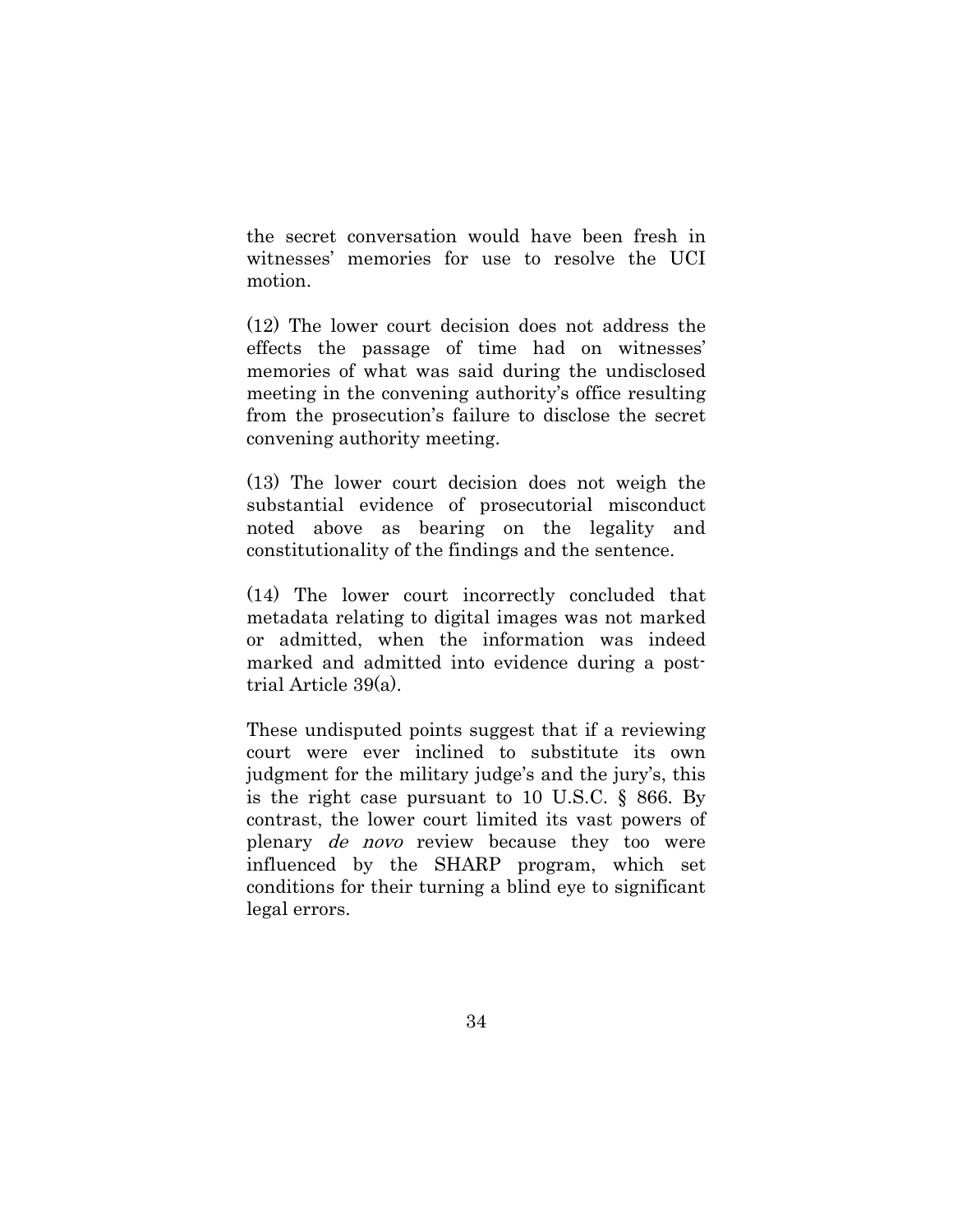V. The Army Court, induced to affirming guilt due to the SHARP program, failed to follow Sixth Amendment Supreme Court precedent when it declined to factor into its ineffective assistance of counsel analysis the trial judge's having found 12 instances where trial defense counsel did not exercise reasonable due diligence to uncover and develop exonerating and mitigating evidence.

In Strickland v. Washington, 466 U.S. 668, 685 (1984), this Court held that the Sixth Amendment entitles criminal defendants to the "effective assistance of counsel"— that is, representation that does not fall "below an objective standard of reasonableness" in light of "prevailing professional norms." To prevail on a claim of ineffective assistance of counsel, an appellant must demonstrate: (1) that his counsel's performance was deficient and (2) that this deficiency resulted in prejudice. United States v. Green, 68 M.J. 360, 361-62 (C.A.A.F. 2010).

After a post-trial hearing, the judge found 12 instances where counsel had evidence favorable to the defense available to it, but lacked the diligence to secure it and use it. Accordingly, counsel unreasonably failed to investigate "all avenues leading to facts relevant to the merits of the case and the penalty in the event of conviction." See, ABA Standards for Criminal Justice: Prosecution and Defense Function, Standard 4-4.1(a) (3d ed. 1993).

This deficient pretrial preparation resulted in actual prejudice to Camacho. [United States v. Scott](http://www.lexis.com/research/buttonTFLink?_m=87ad22f496f7fea4927565e2b2d5872b&_xfercite=%3ccite%20cc%3d%22USA%22%3e%3c%21%5bCDATA%5b2015%20CCA%20LEXIS%20218%5d%5d%3e%3c%2fcite%3e&_butType=3&_butStat=2&_butNum=31&_butInline=1&_butinfo=%3ccite%20cc%3d%22USA%22%3e%3c%21%5bCDATA%5b24%20M.J.%20186%2c%20192%5d%5d%3e%3c%2fcite%3e&_fmtstr=FULL&docnum=7&_startdoc=1&wchp=dGLzVzt-zSkAz&_md5=03f5935eae16199101bb405369496fb3), 24 M.J. [186, 192 \(C.M.A. 1987\)](http://www.lexis.com/research/buttonTFLink?_m=87ad22f496f7fea4927565e2b2d5872b&_xfercite=%3ccite%20cc%3d%22USA%22%3e%3c%21%5bCDATA%5b2015%20CCA%20LEXIS%20218%5d%5d%3e%3c%2fcite%3e&_butType=3&_butStat=2&_butNum=31&_butInline=1&_butinfo=%3ccite%20cc%3d%22USA%22%3e%3c%21%5bCDATA%5b24%20M.J.%20186%2c%20192%5d%5d%3e%3c%2fcite%3e&_fmtstr=FULL&docnum=7&_startdoc=1&wchp=dGLzVzt-zSkAz&_md5=03f5935eae16199101bb405369496fb3) (finding ineffective assistance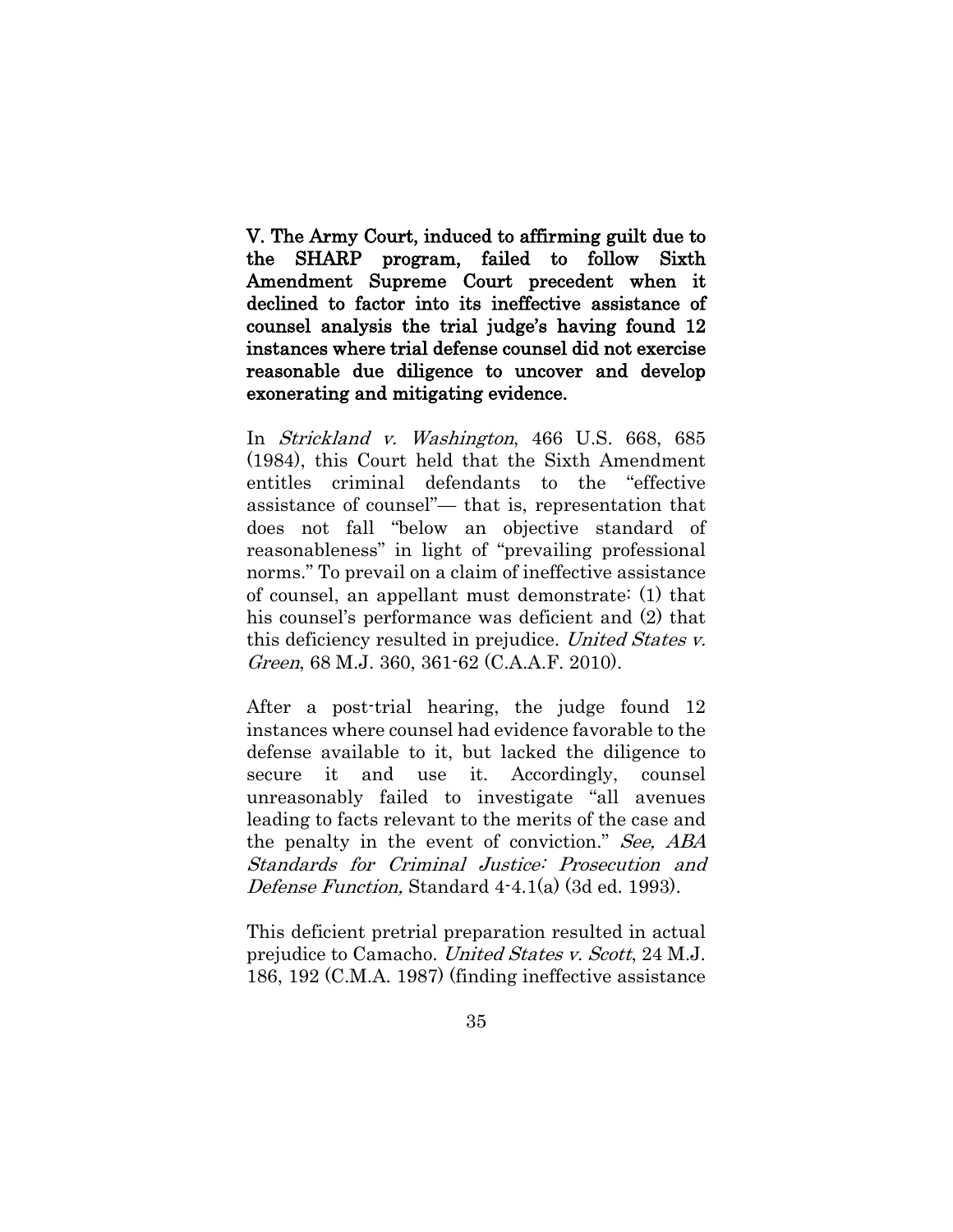of counsel when defense counsel failed to conduct adequate pretrial investigation). Yet, the Army Court did not address these 12 failures the military judge specifically found in its denial of Camacho's Sixth Amendment claim.

The most critical piece of exonerating evidence as to the sexual assault is AA's sworn statement, preserved by video, to CID that "there was no sexual force or **anything.**" This compelling evidence stood to be a game-changer. United States v. Gibson, 51 M.J. 198 (C.A.A.F. 1999) (counsel ineffective for failing to pursue leads contained in the CID report). If the members had seen this video evidence that there was no sexual assault, they would have acquitted, especially when viewed within the context of AA's shaky testimony. However, counsel inexplicably failed to introduce it. There can be no reasonable tactical reason not to use the video denying sexual assault. Peoples v. Lafler, 734 F.3d 503 (6th Cir. 2013) (counsel constitutionally ineffective when he failed to impeach credibility of key witness based on false testimony).

The lower court disagreed, and found "Appellant has not shown how this clip … would have resulted in a different outcome at trial." What the lower court apparently overlooked, however, was the following discussion showing how reasonable use of the CID video-tape would have resulted in a different outcome at trial:

> However, [defense counsel] did not play the CID video interview where AA tells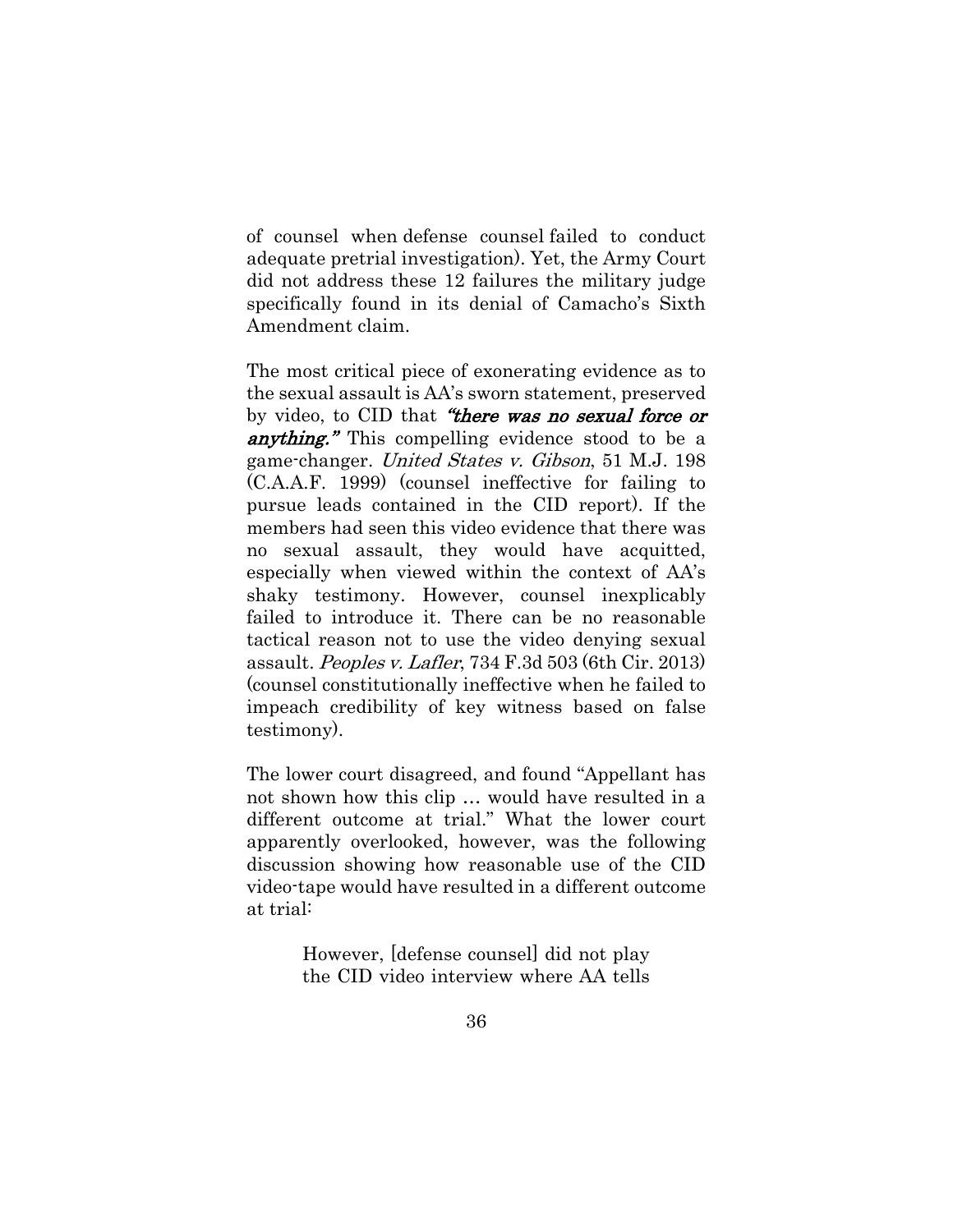the interviewing Agent, months before she retained civilian counsel, that "there was no sexual force or anything."

Use of the CID videotape during crossexamination, not only for questioning, but also to play for the members, did not occur. Raether v. Meisner, 608 Fed. Appx. 409 (7th Cir. 2015) (counsel's failure to make use of the crucial prosecution witnesses' prior inconsistent statements in cross-examination rendered counsel's representation deficient).

Not only would CPT AA's credibility have been thoroughly degraded to all but zero, but also the [defense] counsel's cross-examination of every prosecution witness, as well as her closing argument during which the video should have been played, would have been more forceful and convincing, producing a more favorable result for CPT Camacho.

This critically exonerating evidence which stood to directly impeach the credibility of the only witness to all charged offenses, was not used in crossexamination of CPT AA, any prosecution witnesses, or during closing argument before the panel.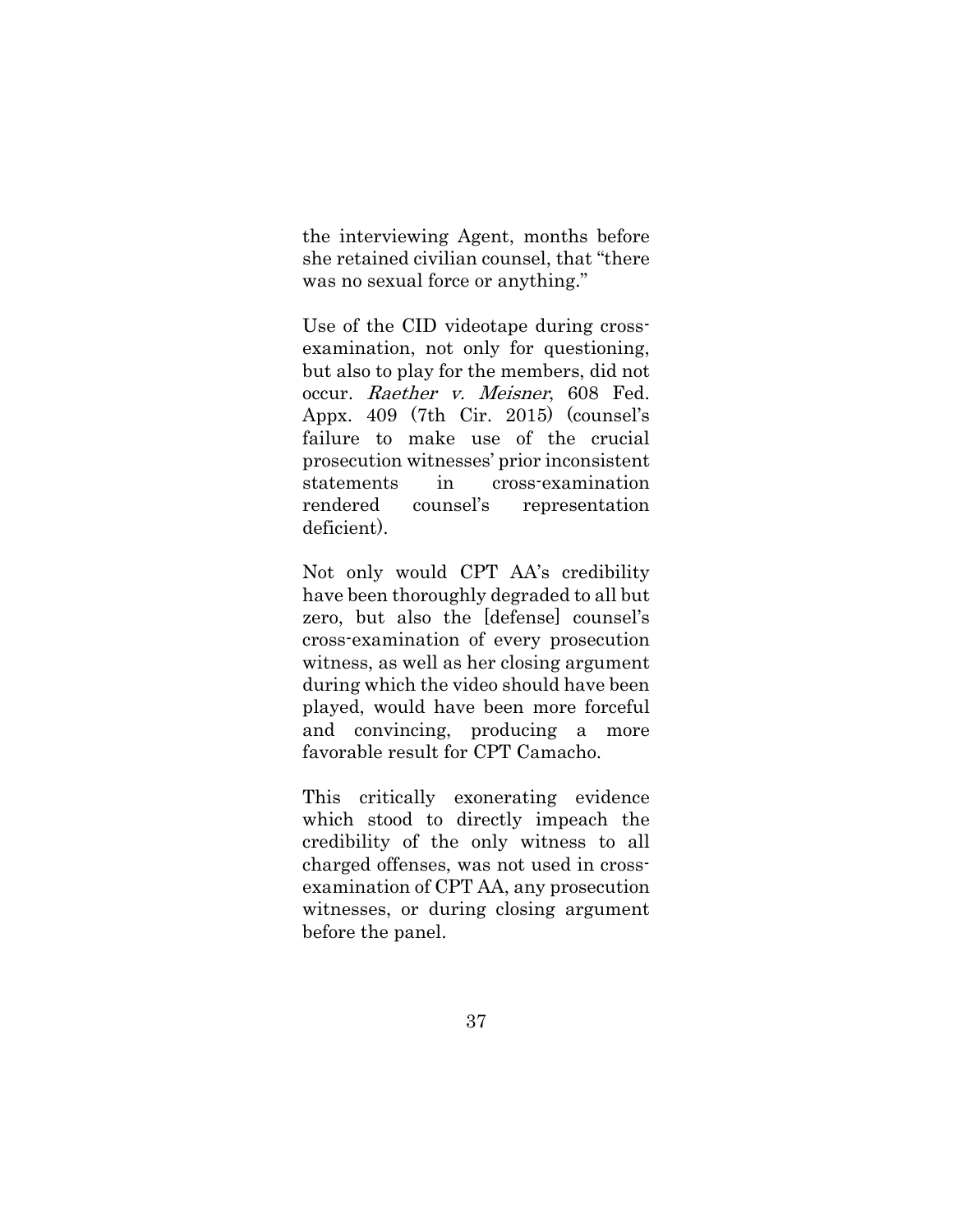Use of the CID videotape during crossexamination, not only for questioning, but also to play for the members, did not occur. Raether v. Meisner, 608 Fed. Appx. 409 (7th Cir. 2015) (counsel's failure to make use of the crucial prosecution witnesses' prior inconsistent statements in cross-examination rendered counsel's representation deficient).

\* \* \* \* \*

Had [defense counsel] introduced the CID video and used it during crossexaminations and closing argument, the legal elements would not have been satisfied in the minds of the panel. United States v., 74 M.J. 297 (C.A.A.F. 2015) (conducting de novo review of evidence, court concluded that evidence did not support conviction); United States v. Brooks, 60 M.J. 495, 497  $(C.A.A.F. 2005)$  (citing *Jackson v.*) Virginia, 443 U.S. 307, 318-19 (1979)); United States v. Blocker, 32 M.J. 281, 284 (C.M.A. 1991).

Because of the SHARP program and the rigid mindset it instills, the lower court side-stepped a constitutional issue and erred under de novo and plenary review by overlooking the foregoing discussion.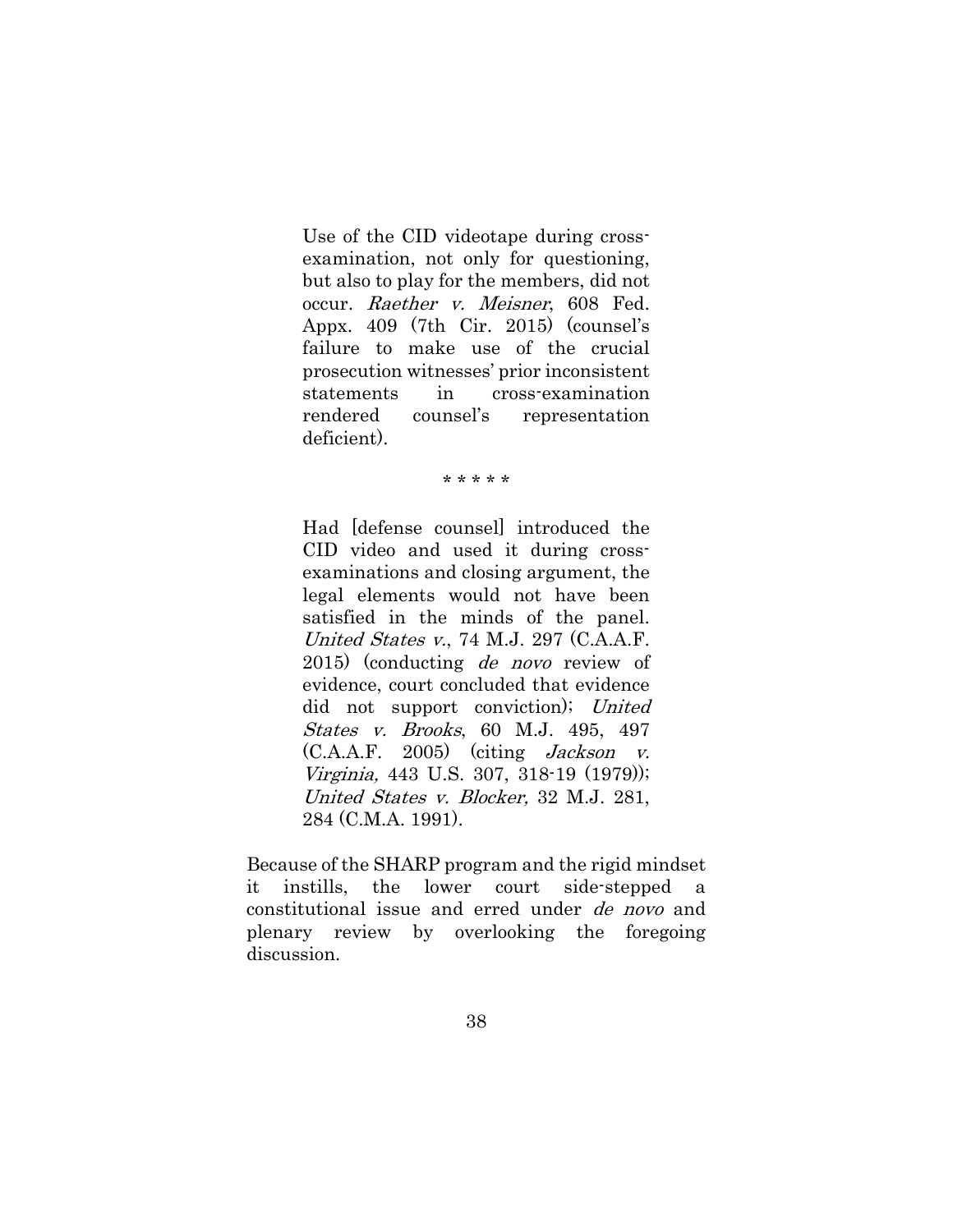Also, in connection with the CID interview where the main witness swears that no sexual assault occurred, the lower court correctly found that the video tape was neither marked nor admitted at trial. Understandably, this is a substantial premise supporting Camacho's constitutional claim – in other words, that's the very point Camacho seeks to make – it should have been marked, introduced, used during cross examination and played during closing arguments.

However, the lower court concluded there is no evidence of record to support Camacho's Sixth Amendment assignment of error. To be sure, the basis for the Sixth Amendment claim is largely that counsel did not admit the videotape or use it to impeach. The SHARP program encouraged the Army Court to affirm, even in the face of clear constitutional error.

In all, the lower court did not apply the military judge's findings of 12 defense counsel errors, as well as defense counsel's failure to mark, admit, and use the exculpatory interview during cross-examination of AA amidst her inconsistent statements, during closing argument, or any other number of uses.

The lower court's analysis on this point is more of an advocate's briefing defending the Army's position, rather than an objective application of the Sixth Amendment during Article 66 review. The Constitution demands more for Camacho, and this Court should step in to ensure that the protections the Constitution provides are alive and well, especially in the military justice system.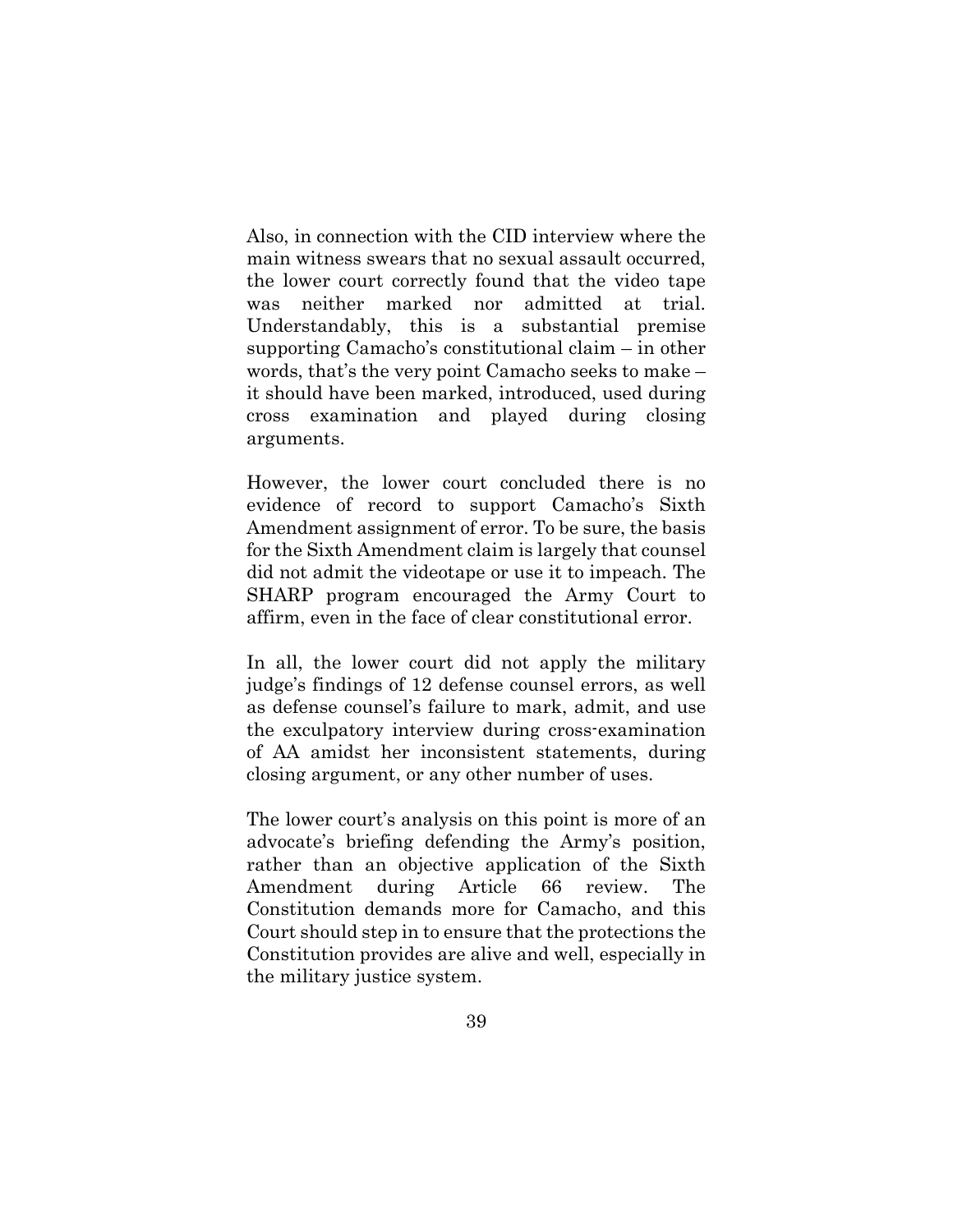Indeed, the military justice system, drawn away from the Constitution by the SHARP program's reversal of the presumption of innocence and "outcome determinative" appellate review, failed in its constitutional and statutory mandates to ensure that Camacho's constitutional rights were respected in compliance with the Court's holding in Burns  $v$ . Wilson, 346 U.S. 137 (1953).

> The constitutional guarantee of due process is meaningful enough, and sufficiently adaptable, to protect soldiers – as well as civilians – from the crude injustices of a trial so conducted that it becomes bent on fixing guilt by dispending with rudimentary fairness rather than finding truth through adherence to those basic guarantees which have long been recognized and honored by the military courts as well as the civilian courts.

Burns, 346 U.S. at 142.